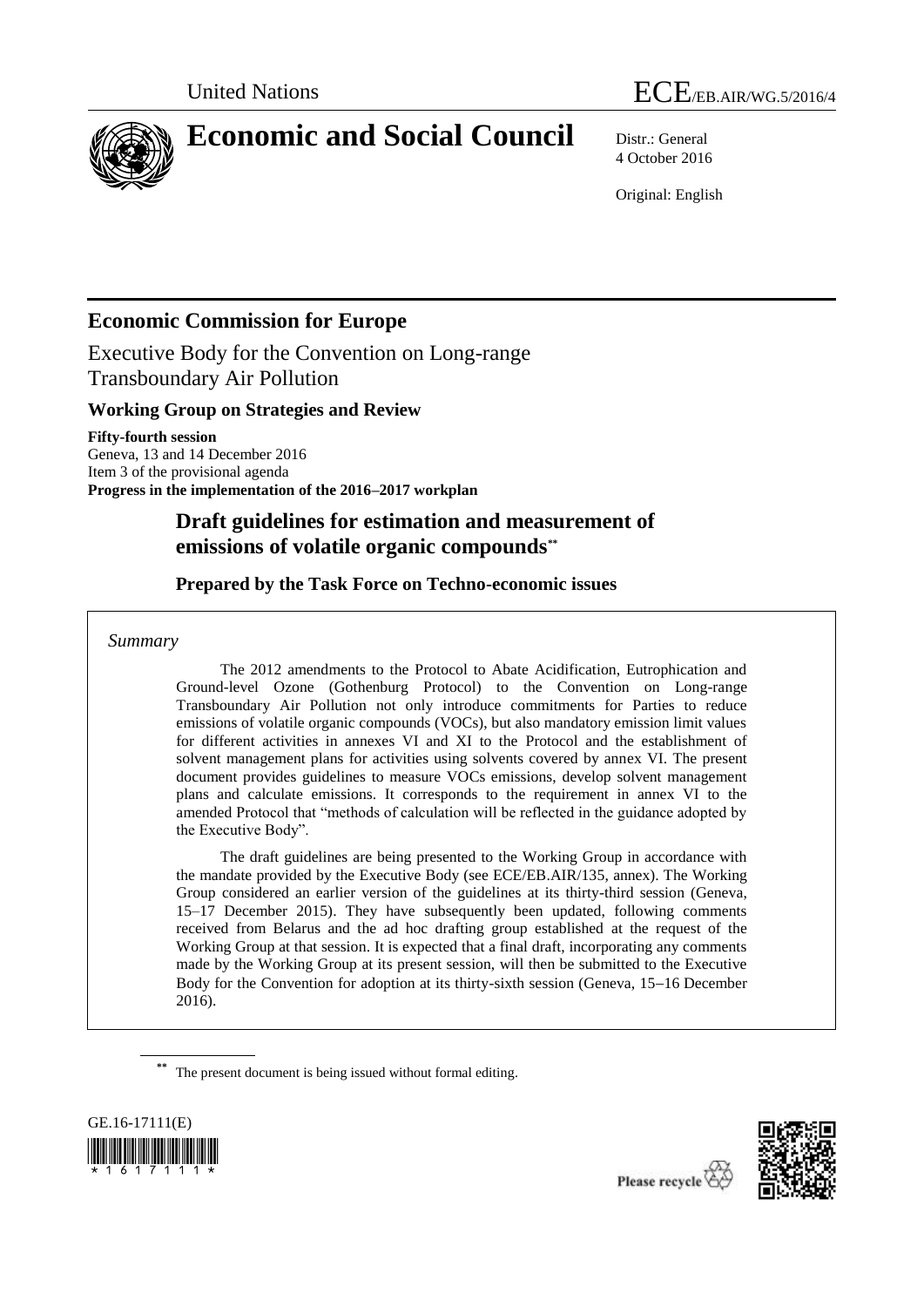# Contents

| Ι.            |                                                                                                                                                                                                    |  |  |  |
|---------------|----------------------------------------------------------------------------------------------------------------------------------------------------------------------------------------------------|--|--|--|
| П.            | Types of emission limit values implemented for volatile organic compounds in annex VI                                                                                                              |  |  |  |
| Ш.            |                                                                                                                                                                                                    |  |  |  |
|               | Total volatile organic compounds concentration measurement techniques<br>А.                                                                                                                        |  |  |  |
|               | Measurement techniques of individual volatile organic compounds substances<br>Β.                                                                                                                   |  |  |  |
|               | $\mathbf{C}$ .<br>Translation of concentrations of single volatile organic compounds expressed in mass<br>of volatile organic compound to total volatile organic compound concentrations expressed |  |  |  |
|               | D.                                                                                                                                                                                                 |  |  |  |
| IV.           |                                                                                                                                                                                                    |  |  |  |
|               | А.                                                                                                                                                                                                 |  |  |  |
|               | <b>B.</b>                                                                                                                                                                                          |  |  |  |
|               | C.                                                                                                                                                                                                 |  |  |  |
| V.            | Control of volatile organic compounds for selected activities covered by annex VI                                                                                                                  |  |  |  |
|               | А.                                                                                                                                                                                                 |  |  |  |
|               | Loading/unloading of mobile containers at terminals (excluding load of seagoing ships)<br><b>B.</b>                                                                                                |  |  |  |
|               | C.                                                                                                                                                                                                 |  |  |  |
|               | D.                                                                                                                                                                                                 |  |  |  |
| VI.           | Summary of measurement methods for different activities covered by annex VI                                                                                                                        |  |  |  |
| VII.          |                                                                                                                                                                                                    |  |  |  |
| Annexes       |                                                                                                                                                                                                    |  |  |  |
| Ι.            |                                                                                                                                                                                                    |  |  |  |
| П.            | Volatile organic compounds measurement in countries of Eastern Europe, the Caucasus                                                                                                                |  |  |  |
| III.          |                                                                                                                                                                                                    |  |  |  |
| IV.           |                                                                                                                                                                                                    |  |  |  |
| <b>Tables</b> |                                                                                                                                                                                                    |  |  |  |
| 1.            |                                                                                                                                                                                                    |  |  |  |
| 2.            |                                                                                                                                                                                                    |  |  |  |
| 3.            |                                                                                                                                                                                                    |  |  |  |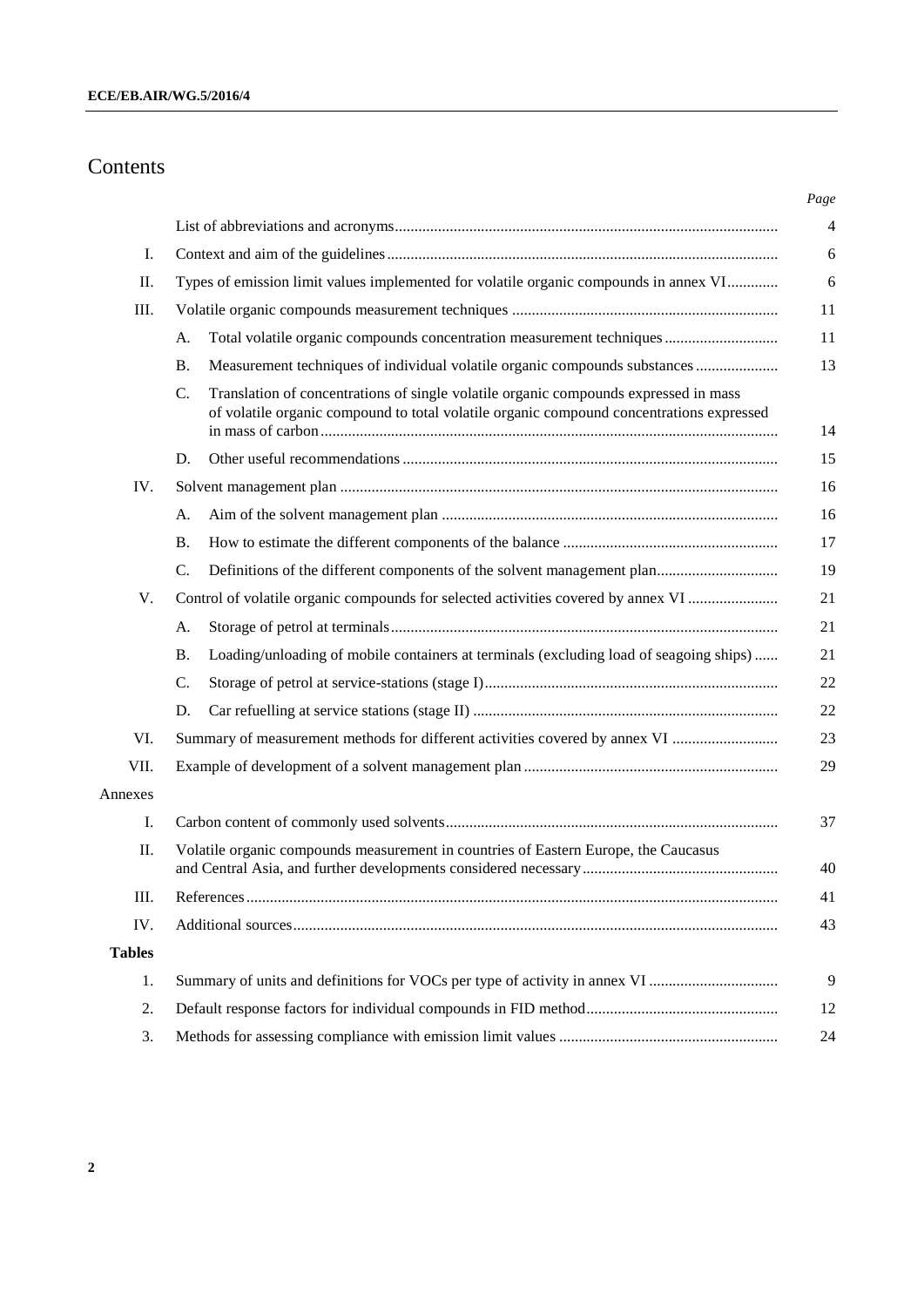# **Figures**

|              | 17 |
|--------------|----|
|              | 22 |
| 3.           | 23 |
| <b>Boxes</b> |    |
|              | 27 |
|              | 29 |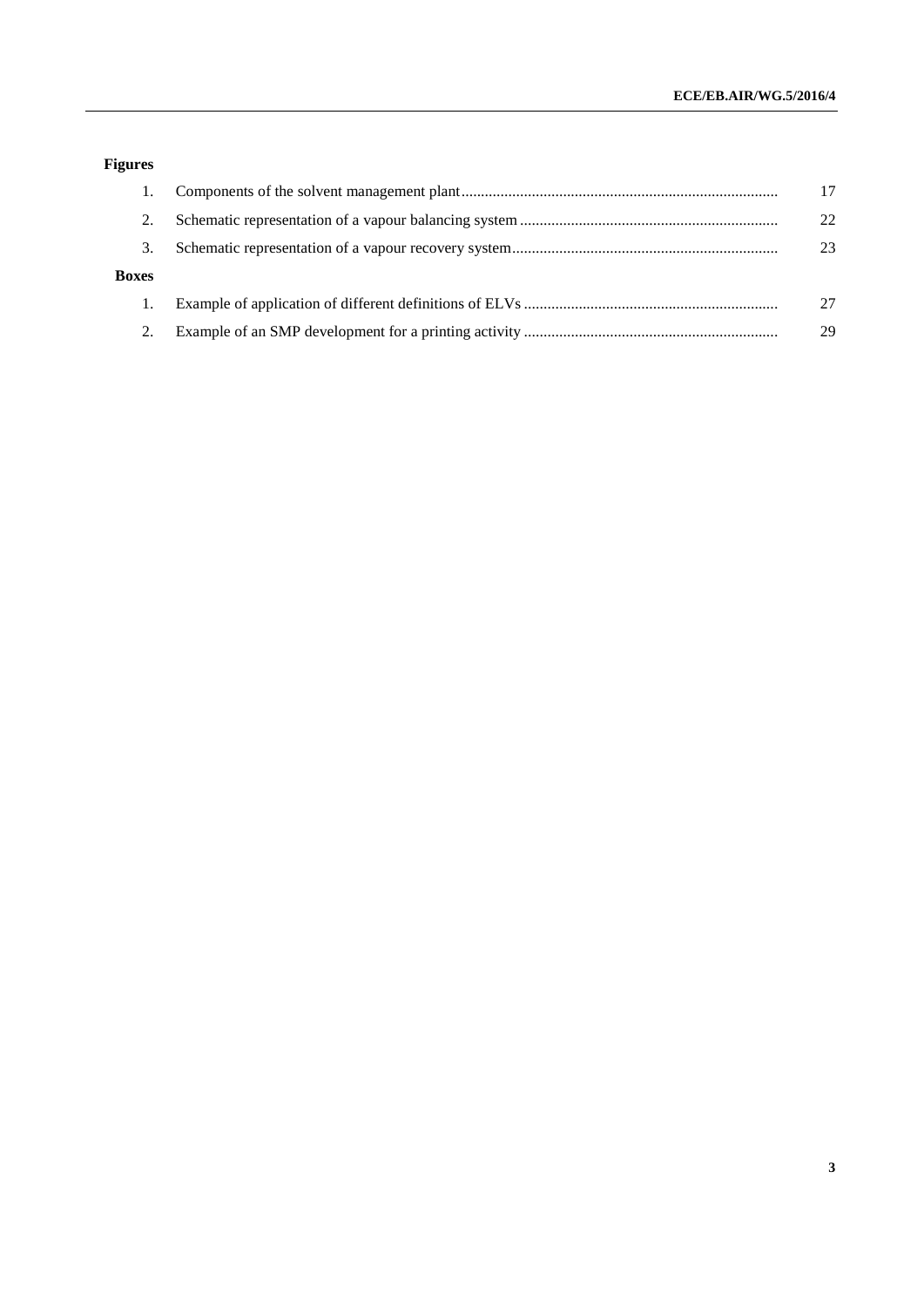# **List of abbreviations and acronyms**

| <b>API</b>      | American Petroleum Institute                           |  |  |
|-----------------|--------------------------------------------------------|--|--|
| <b>BAT</b>      | best available techniques                              |  |  |
| <b>BREF</b>     | <b>BAT</b> reference documents                         |  |  |
| <b>BTEX</b>     | benzene, toluene, ethylbenzene and xylenes             |  |  |
| $\mathsf{C}$    | carbon                                                 |  |  |
| <b>CEN</b>      | European Committee for Standardization                 |  |  |
| CH <sub>4</sub> | methane                                                |  |  |
| $C_3H_8$        | propane                                                |  |  |
| CO <sub>2</sub> | carbon dioxide                                         |  |  |
|                 | <b>CONCAWE</b> European Petroleum Refiners Association |  |  |
| Ε               | emission                                               |  |  |
| <b>ELV</b>      | emission limit value                                   |  |  |
| <b>ELVc</b>     | emission limit value in waste gas                      |  |  |
| ELVf            | fugitive emission limit value                          |  |  |
| <b>FID</b>      | flame ionization detector                              |  |  |
| <b>FR</b>       | response factor                                        |  |  |
| <b>FTIR</b>     | Fourier transform infrared absorption                  |  |  |
| g               | grams                                                  |  |  |
| GC              | gas chromatography                                     |  |  |
| IR              | infrared                                               |  |  |
| <b>ISO</b>      | International Organization for Standardization         |  |  |
| K               | Kelvin                                                 |  |  |
| Kg              | kilogram                                               |  |  |
| KPa             | kilopascal                                             |  |  |
| М               | atomic molar mass in grams per mole (g/mol)            |  |  |
| m <sup>2</sup>  | square metre                                           |  |  |
| m <sup>3</sup>  | cubic metre                                            |  |  |
| mc              | mass of carbon in a VOC                                |  |  |
| mg              | milligram                                              |  |  |
| Mg              | megagram                                               |  |  |
| <b>MPE</b>      | maximum permitted emissions                            |  |  |
| <b>NDIR</b>     | non-dispersive infrared                                |  |  |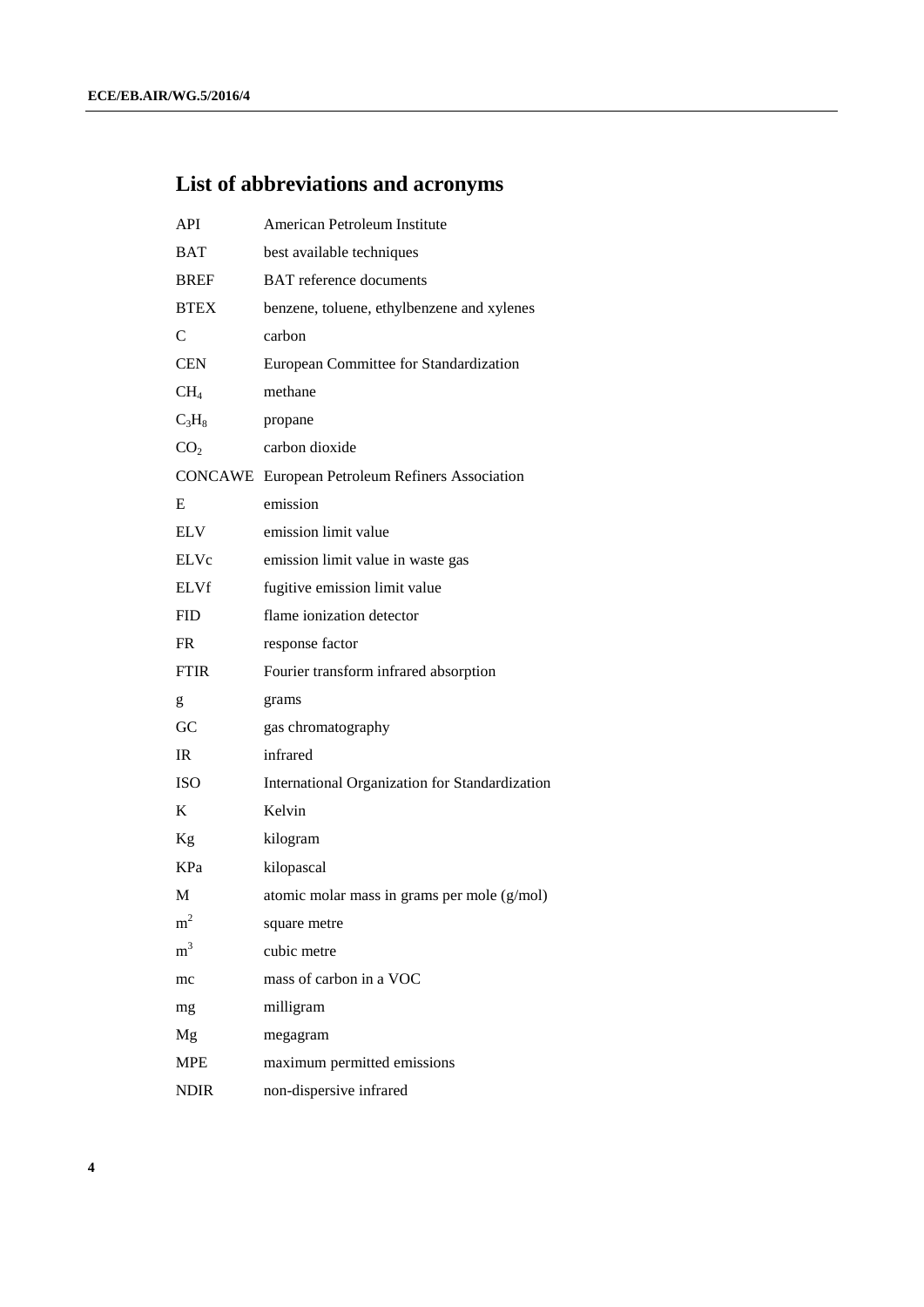| <b>NIOSH</b> | National Institute for Occupational Safety and Health (United States of<br>America) |  |  |  |
|--------------|-------------------------------------------------------------------------------------|--|--|--|
| $Nm^3$       | normal cubic metre                                                                  |  |  |  |
| O            | oxygen                                                                              |  |  |  |
| <b>OSHA</b>  | Occupational Safety and Health Administration (United States)                       |  |  |  |
| ppm          | parts per million per volume                                                        |  |  |  |
| QA/QC        | quality assurance/quality control                                                   |  |  |  |
| <b>SMP</b>   | solvent management plan                                                             |  |  |  |
| <b>STP</b>   | standard temperature and pressure                                                   |  |  |  |
| <b>TOC</b>   | total organic carbon                                                                |  |  |  |
| <b>TVOC</b>  | total volatile organic compounds                                                    |  |  |  |
| <b>USEPA</b> | United States Environmental Protection Agency                                       |  |  |  |
| UV           | ultraviolet                                                                         |  |  |  |
| VOCs         | volatile organic compounds                                                          |  |  |  |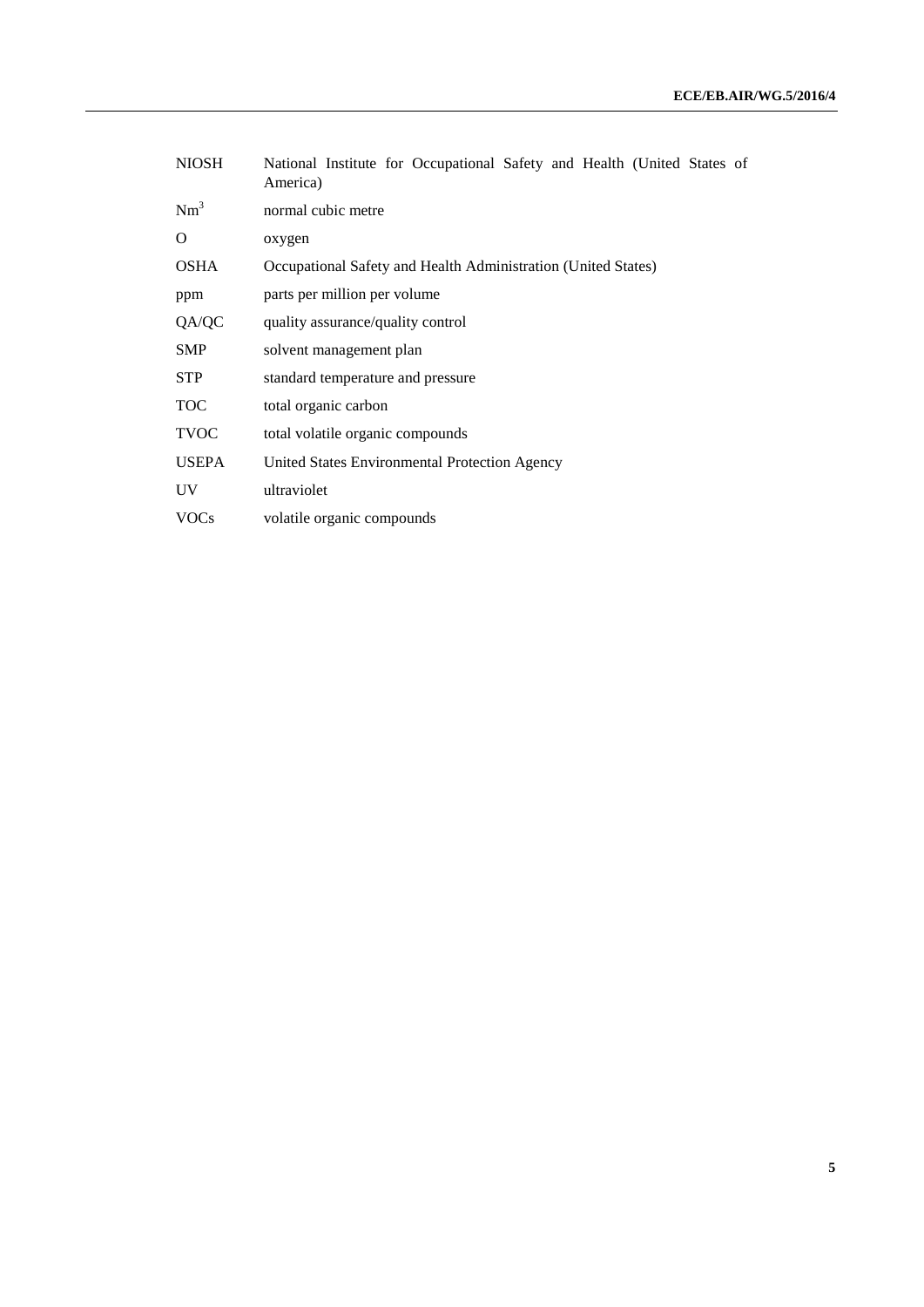## **I. Context and aim of the guidelines**

1. The 2012 amendments to the Protocol to Abate Acidification, Eutrophication and Ground-level Ozone (Gothenburg Protocol) not only introduce commitments for the reduction of emissions of volatile organic compounds (VOCs) by Parties but also mandatory emission limit values (ELVs) for different activities in annexes VI and XI to the Protocol and the establishment of solvent management plans for activities using solvents covered by annex VI.

2. According to paragraph 4 of annex VI, the following requirements shall be satisfied:

(a) Emissions shall be monitored in all cases via measurements or through calculations achieving at least the same accuracy. Compliance with ELVs shall be verified through continuous or discontinuous measurements, type approval, or any other technically sound method. For the emissions in waste gases, in case of continuous measurements, compliance with the ELVs is achieved if the validated daily emission average does not exceed the ELVs. In case of discontinuous measurements or other appropriate determination procedures, compliance with the ELVs is achieved if the average of all the readings or other procedures within one monitoring exercise does not exceed the limit values. The inaccuracy of the measurement methods may be taken into account for verification purposes. The fugitive and total ELVs apply as annual averages;<sup>1</sup>

(b) The concentrations of air pollutants in gas-carrying ducts shall be measured in a representative way. Monitoring of relevant polluting substances and measurements of process parameters, as well as the quality assurance of automated systems and the reference measurements to calibrate those systems, shall be carried out in accordance with European Committee for Standardization (CEN) standards. If CEN standards are not available, International Organization for Standardization (ISO) standards, national or international standards which will ensure the provision of data of an equivalent scientific quality shall apply.

3. This document provides guidelines to measure VOCs emissions, develop solvent management plans and calculate emissions. It corresponds to the requirement set by annex VI to the Gothenburg Protocol, as amended, which stipulates that "emissions shall be monitored in all cases via measurements or through calculations achieving at least the same accuracy", noting that "methods of calculation will be reflected in the guidance adopted by the Executive Body", with the ultimate goal of facilitating the ratification and implementation of the amended Protocol.

# **II. Types of emission limit values implemented for volatile organic compounds in annex VI**

4. VOCs emissions may be discharged in the atmosphere through stacks (emissions from waste gases) or not through stacks (fugitive emissions). Annex  $VI^2$  considers ELVs for waste gases containing VOCs and for fugitive VOCs emissions but also total ELVs considering both types of the emissions.

<sup>&</sup>lt;sup>1</sup> Fugitive emissions as well as total emissions can be determined with a solvent management plan, distracting the yearly output of solvents from the yearly input. The solvent management plan is carried out during the year of operation (see chapter IV).

 $2$  The references throughout this document correspond to the Gothenburg Protocol, as amended.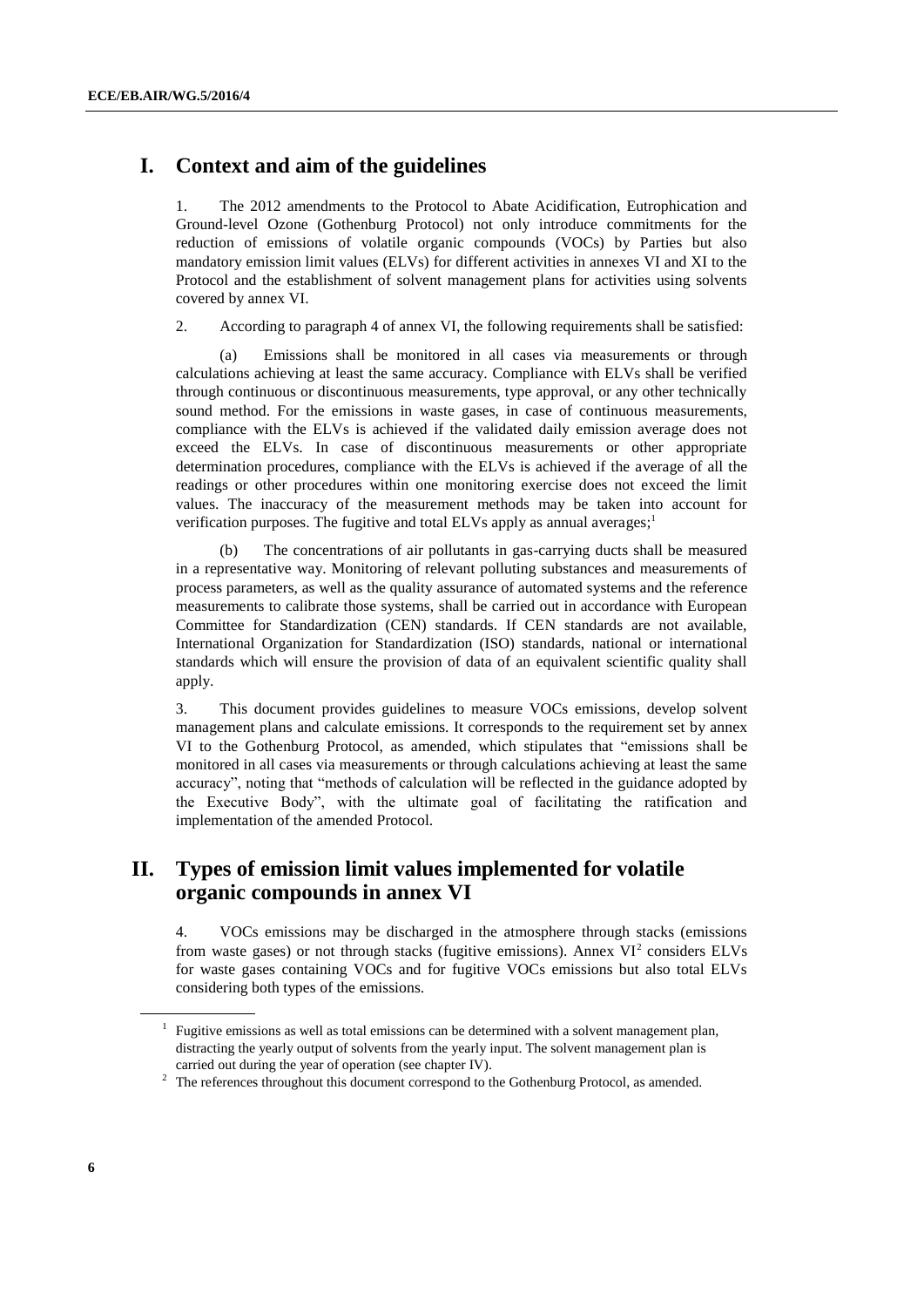5. Waste gases are defined in annex VI as follows: "**Waste gas"** means the final gaseous discharge containing VOCs or other pollutants from a stack or from emission abatement equipment into air. The volumetric flow rates shall be expressed in cubic meters per hour  $(m^3/h)$  at standard conditions.<sup>3</sup>

6. Fugitive emissions are defined as follows: "**Fugitive emission**" means any emission, not in waste gases, of VOCs into air, soil and water as well as, unless otherwise stated, solvents contained in any product; this includes uncaptured emissions of VOCs released to the outside environment via windows, doors, vents and similar openings. Fugitive emissions may be calculated on the basis of a solvent management plan.

7. In a plant, total VOCs emissions include those from waste gases and fugitive emissions: "**Total emission of VOCs**" means the sum of fugitive emission of VOCs and emission of VOCs in waste gases.

8. Three types of ELVs are defined in annex VI:

(a) "**Emission limit value**" (**ELV**) *<sup>4</sup>* means the maximum quantity of VOCs (except methane) emitted from an installation which is not to be exceeded during normal operation. For waste gases, it is expressed in terms of mass of VOCs per volume of waste gases (expressed in milligrams of carbon (C) per cubic meter (mg  $C/m<sup>3</sup>$ ) unless specified otherwise), assuming standard conditions for temperature and pressure for dry gas. Gas volumes that are added to the waste gas for cooling or dilution purposes shall not be considered when determining the mass concentration of the pollutant in the waste gases;*<sup>5</sup>*

(b) **Emission limit values for waste gases** are indicated as **ELVc;** 

(c) **Emission limit values for fugitive emissions** are indicated as **ELVf;**

(d) Total emission limit value is simply indicated as **total ELV**. Total ELV include fugitive emissions and stack emissions.

9. Several ways of reporting VOCs and expressing the ELVs are currently in place:

(a) As total organic carbon (TOC), which is a concentration of carbon in the gas stream, usually expressed in mg C/cubic metre  $(m<sup>3</sup>)$ , in the standard conditions of temperature and pressure (STP) (methane is usually excluded unless specified otherwise). Total VOCs emissions may be expressed in percentage (%) of solvent input, or grams (g) VOCs per unit of activity (g VOCs per square meter  $(m^2)$ , g VOC per kilogramme (kg) of solid input, etc.) for some activities using solvents or % of petrol throughput for activities related to storage and handling of petrol;

(b) As an individual substance or a sum of individual substances. In annex VI this approach is used for ELVs related to one or several substances, which are assigned to the following risk definitions: suspected of causing cancer and/or suspected of causing genetic defects, may cause cancer, may cause genetic defects, may cause cancer by inhalation, may damage fertility, may damage the unborn child, expressed in mg substances per cubic meter (mg VOCs/m<sup>3</sup>) in STP (see annex VI, paragraphs  $3(z)$  and 5);

<sup>&</sup>lt;sup>3</sup> In accordance with annex VI, article 3 (1) of the Gothenburg Protocol, as amended, standard conditions means a temperature of 273.15 K and a pressure of 101.3 kPa.

<sup>&</sup>lt;sup>4</sup> This is the definition used in the Gothenburg Protocol, Annex VI, paragraph 3 (x). Ad hoc measurement techniques exist (see chapter III below).

<sup>&</sup>lt;sup>5</sup> See chapter III, section D for more information on dilution.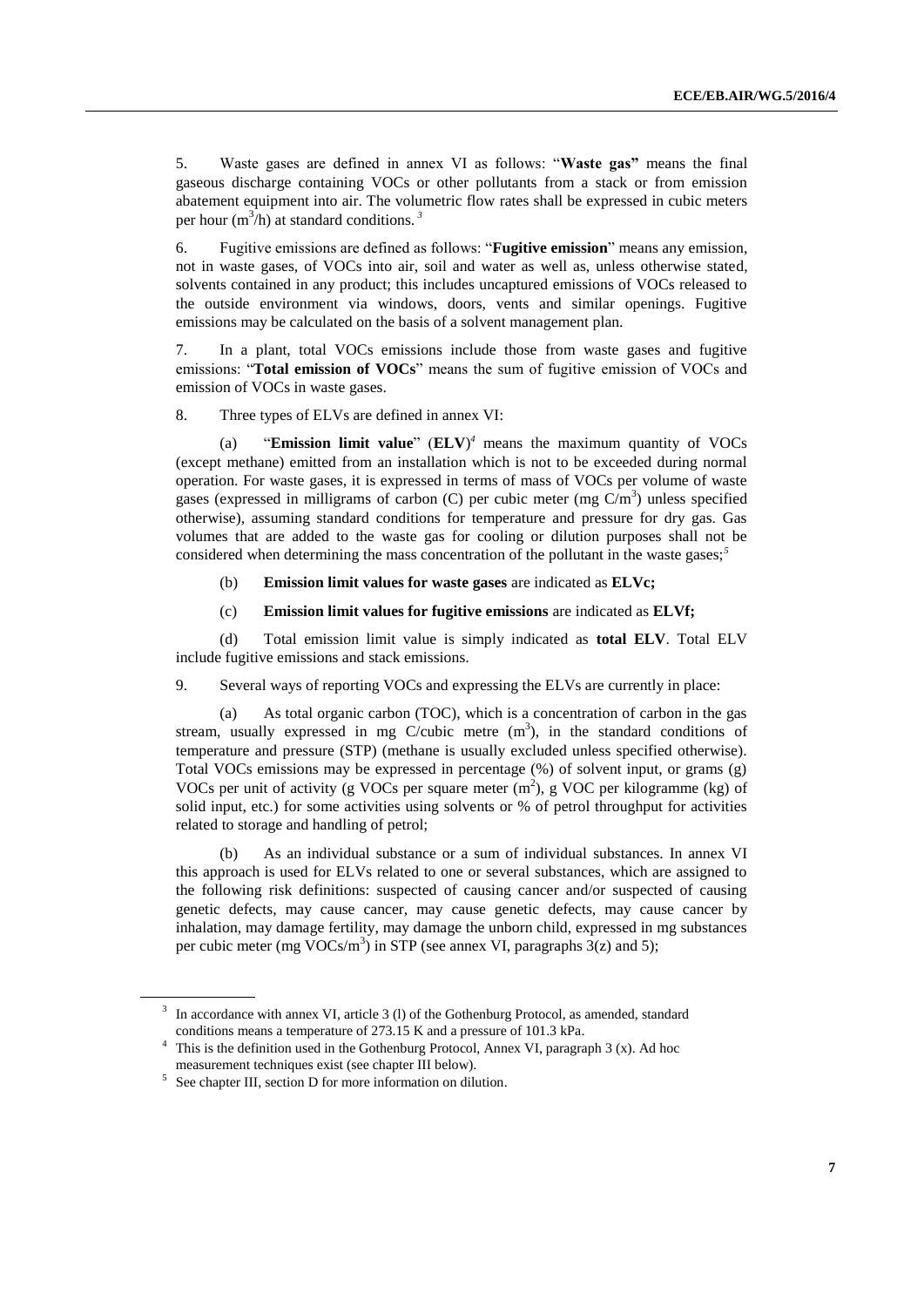- (c) As a fugitive emission of VOCs, expressed in % of solvent input as example;
- (d) In some cases, emission reduction efficiency is required.

10. Table 1 summarizes the different types of activities outlined in annex VI of the Gothenburg Protocol, as amended. Reference is made to the related tables of that annex.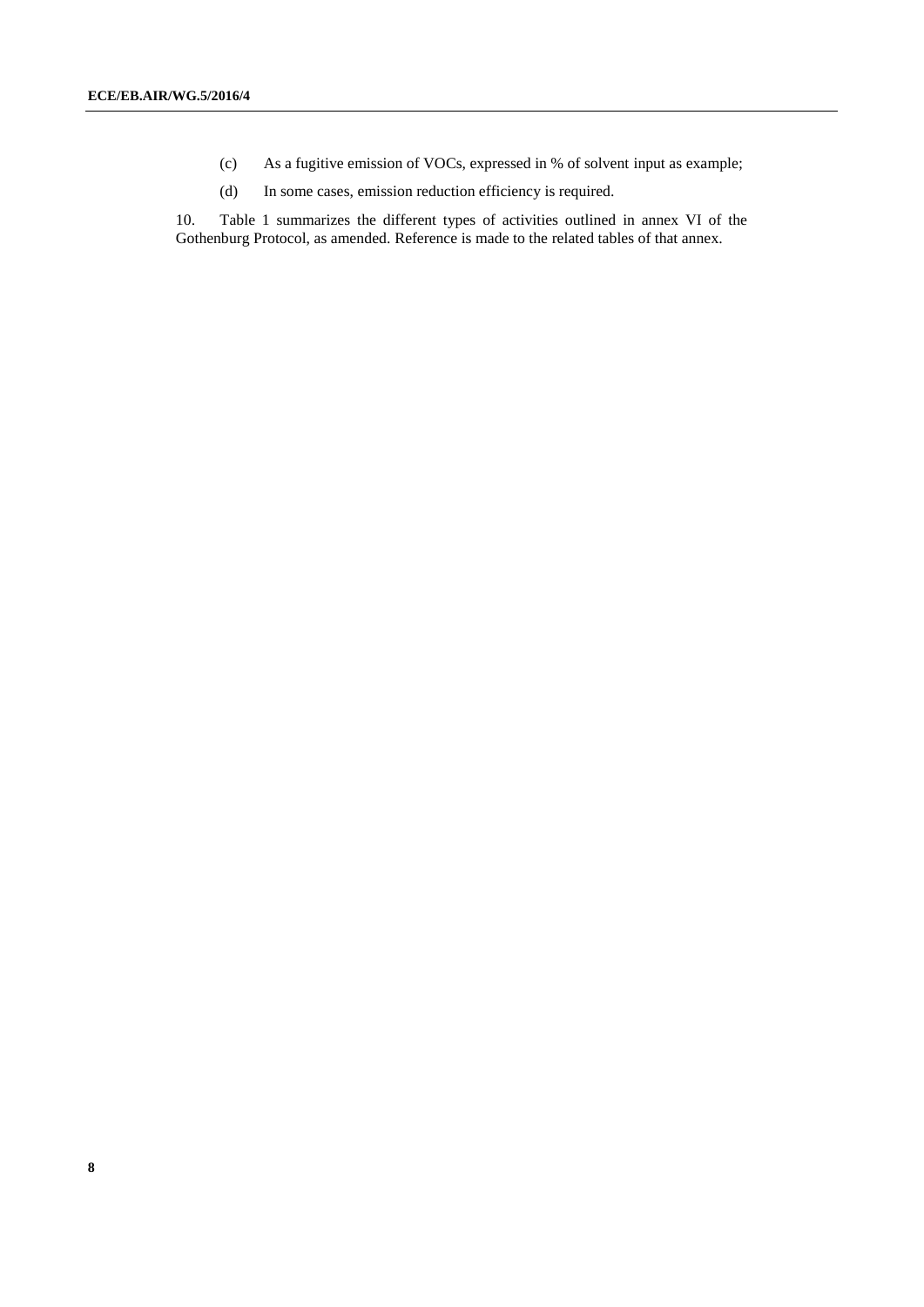### Table 1 **Summary of units and definitions for VOCs per type of activity in annex VI**

| Activity listed in annex VI and related<br>table of Gothenburg Protocol, as amended mg VOCs/m <sup>3</sup> | ELVc expressed in | Total ELV expressed in % of<br>solvent input or of throughput | ELVc expressed in<br>$mg \thinspace C/m^3$ | of solvent input | ELVf expressed in % Total ELV expressed in mass<br>of VOCs per unit if activity | Efficiency |
|------------------------------------------------------------------------------------------------------------|-------------------|---------------------------------------------------------------|--------------------------------------------|------------------|---------------------------------------------------------------------------------|------------|
| Loading and unloading of mobile<br>containers at terminals — Table 1                                       |                   |                                                               | ELVc (Including<br>methane)                |                  |                                                                                 |            |
| Storage installation at terminals —<br>Table 1                                                             |                   |                                                               |                                            |                  |                                                                                 | $\%$       |
| Service stations Storage - Table 1                                                                         |                   | % of throughput                                               |                                            |                  |                                                                                 |            |
| Service stations Car refuelling -<br>Table 2                                                               |                   |                                                               |                                            |                  |                                                                                 | $\%$       |
| Shoe industry - Table 3                                                                                    |                   |                                                               |                                            |                  | g/pair of shoes                                                                 |            |
| Other adhesive coating — Table 3                                                                           |                   | Or kg VOC/kg solid input                                      |                                            | Or $ELVc + ELVf$ |                                                                                 |            |
| Wood and plastic lamination —<br>Table 4                                                                   |                   |                                                               |                                            |                  | $g$ VOC/m <sup>2</sup> of finished product                                      |            |
| Car manufacturing - Table 5                                                                                |                   |                                                               |                                            |                  | g VOC/m <sup>2</sup> or g/body + g<br>$VOC/m2$ (electrophoretic area)           |            |
| Truck, truck cabin and bus<br>manufacturing - Table 5                                                      |                   |                                                               |                                            |                  | $g \text{VOC/m}^2$ (electrophoretic<br>area)                                    |            |
| Wood coating — Table 6                                                                                     |                   | Or kg VOC/kg solid input                                      |                                            | Or $ELVc + ELVf$ |                                                                                 |            |
| Coating of metals and Plastics -<br>Table 6                                                                |                   | Or kg VOC/kg solid input                                      |                                            | Or $ELVc + ELVf$ |                                                                                 |            |
| Textile, fabric foil, and paper<br>$\text{coating} - \text{Table 6}$                                       |                   | Or kg VOC/kg solid input                                      |                                            | Or $ELVc + ELVf$ |                                                                                 |            |
| Coating of plastic work pieces —<br>Table 6                                                                |                   | Or kg VOC/kg solid input                                      |                                            | Or $ELVc + ELVf$ |                                                                                 |            |
| Coating of metal surfaces - Table 6                                                                        |                   | Or kg VOC/kg solid input                                      |                                            | Or $ELVc + ELVf$ |                                                                                 |            |
| Leather coating — Table 7                                                                                  |                   |                                                               |                                            |                  | $g \text{ VOC/m}^2$                                                             |            |
| Winding wire coating — Table 7                                                                             |                   |                                                               |                                            |                  | g VOC/kg wire                                                                   |            |
| Coil coating - Table 8                                                                                     |                   | kg VOC/kg solid input                                         |                                            | Or $ELVc + ELVf$ |                                                                                 |            |
| Dry cleaning - Table 9                                                                                     |                   |                                                               |                                            |                  | g VOC/kg of cleaned and<br>dried product                                        |            |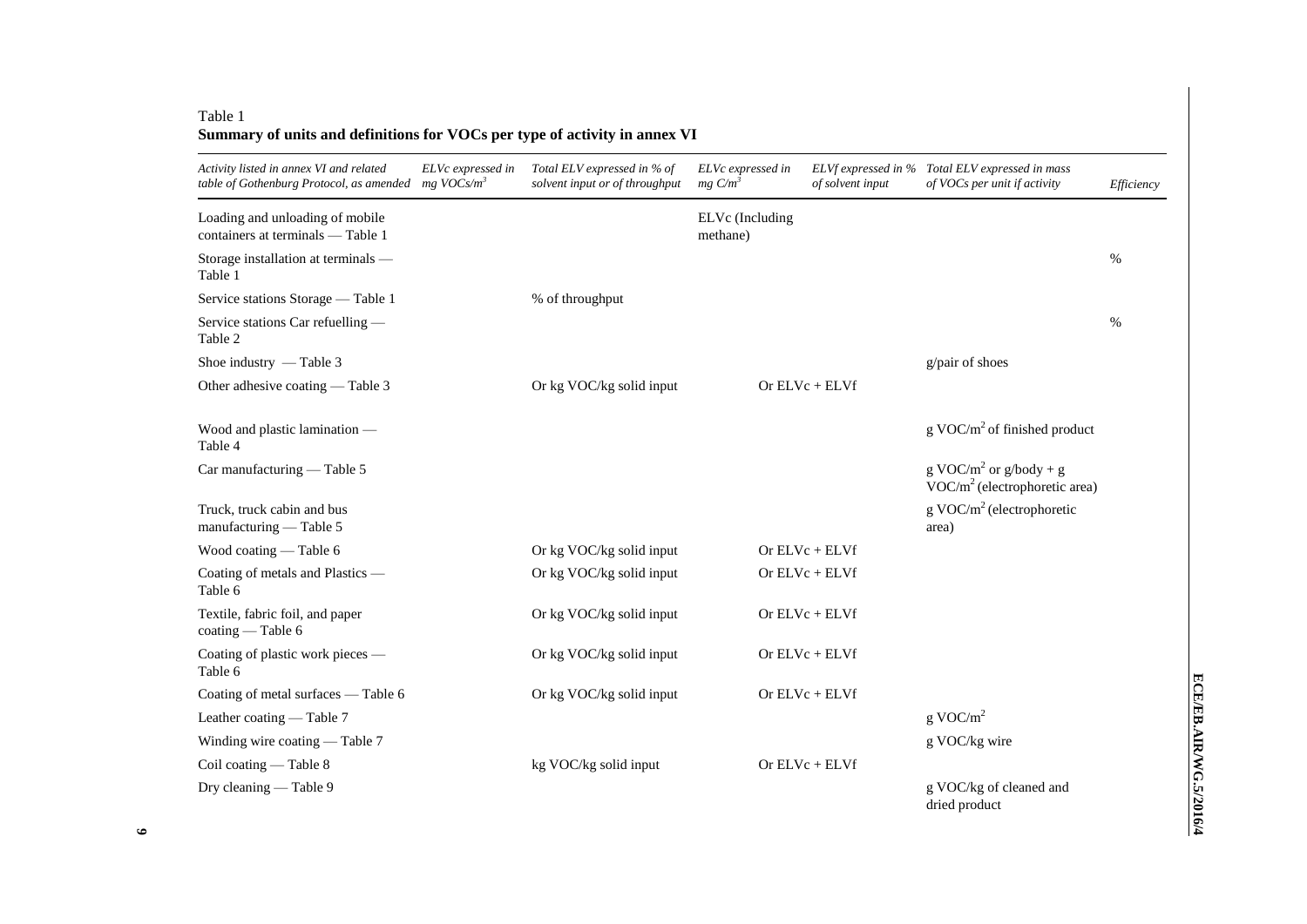| Activity listed in annex VI and related<br>table of Gothenburg Protocol, as amended | ELVc expressed in<br>$mg\ VOCs/m^3$                               | Total ELV expressed in % of<br>solvent input or of throughput | ELVc expressed in<br>$mg \, C/m^3$ | ELVf expressed in %<br>of solvent input | Total ELV expressed in mass<br>of VOCs per unit if activity | Efficiency |
|-------------------------------------------------------------------------------------|-------------------------------------------------------------------|---------------------------------------------------------------|------------------------------------|-----------------------------------------|-------------------------------------------------------------|------------|
| Manufacture of paints, varnishes, inks<br>and adhesives $-$ Table 10                |                                                                   | % of solvent input                                            |                                    | Or $ELVc + ELVf$                        |                                                             |            |
| Heat set offset — Table 11                                                          |                                                                   | % of solvent input or % of<br>the ink consumption             |                                    | Or $ELVc + ELVf$                        |                                                             |            |
| Publication gravure — Table 11                                                      |                                                                   | Or % of the solid input                                       |                                    | Or $ELVc + ELVf$                        |                                                             |            |
| Packaging rotogravure and<br>flexography — Table 11                                 |                                                                   | Or % of the solid input                                       |                                    | Or $ELVc + ELVf$                        |                                                             |            |
| Manufacture of pharmaceutical<br>$products$ - Table 12                              |                                                                   | Or % of solvent input                                         |                                    | Or $ELVc + ELVf$                        |                                                             |            |
| Conversion of rubber — Table 13                                                     |                                                                   | Or % of solvent input                                         |                                    | Or $ELVc + ELVf$                        |                                                             |            |
| Surface cleaning with non-chlorinated<br>solvents — Table 14                        |                                                                   |                                                               |                                    | $ELVc + ELVf$                           |                                                             |            |
| Surface cleaning with chlorinated<br>solvents $-$ Table 14                          | $+E L Vc$ as the<br>mass of the sum<br>of individual<br>compounds |                                                               |                                    | $+$ ELVf                                |                                                             |            |
| Oil extraction — Table 15                                                           |                                                                   |                                                               |                                    |                                         | $kg$ VOC / t product                                        |            |
| Wood preservation — Table 16                                                        |                                                                   |                                                               |                                    | Or $ELVc + ELVf$                        | Or kg VOC / $m^3$ wood                                      |            |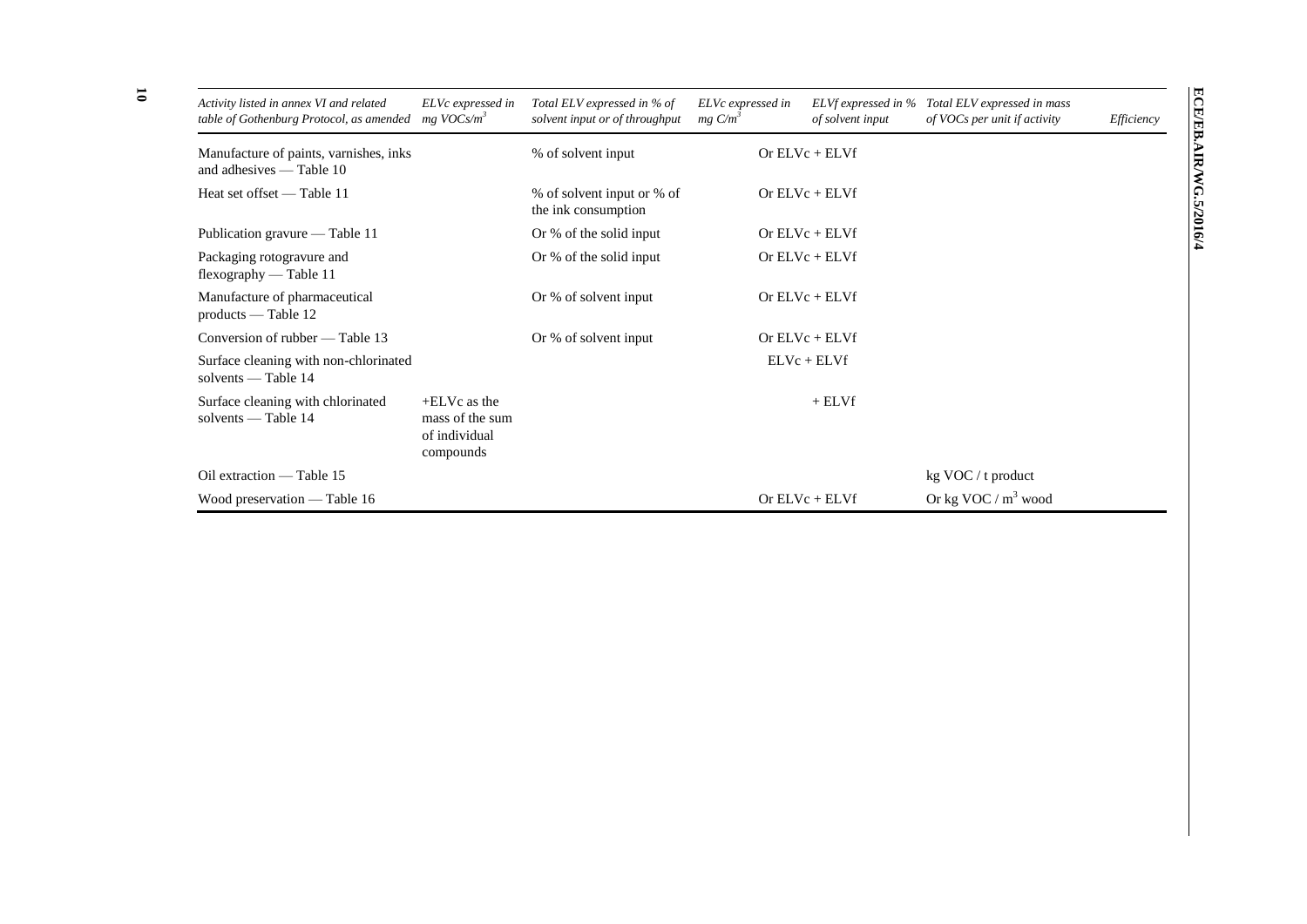11. Compliance with ELVs for waste gases or ELVc, expressed as a mass of **total organic carbon**/m<sup>3</sup> or a mass of a **substance or group of substances**/m<sup>3</sup> can only be verified by the use of **specific measurement equipment**. <sup>6</sup> The type of measuring equipment and methodology used depends on the expression of VOCs concentrations (mass of VOCs expressed in C for VOCs not considered under paragraph 5 of annex VI; or mass of VOCs expressed in mass of substances for those VOCs considered harmful for human health and covered by paragraph 5 of annex VI).<sup>7</sup>

12. Compliance with fugitive ELVs (ELVf), or with total ELVs, can be verified by a **solvent management plan** (mainly calculations) **and/or** by the **determination of stack**  emissions<sup>8</sup> (with measurement equipment) for activities using solvents.

### **III. Volatile organic compounds measurement techniques**

### **A. Total volatile organic compounds concentration measurement techniques**

#### **Flame ionization detector**

13. Organic carbon compounds are relatively easily ionizable in a hydrogen flame. Flame ionization detector (FID) techniques work consequently by a gas being passed into a measurement chamber, which uses a flame to create ions from the VOCs. More specifically, FID analysers make use of the chemi-ionization of organically bound carbon atoms in a hydrogen flame to provide measurements.

14. The measurement cell contains a pair of electrodes; a current is applied between them. If ions are present in the cell, the current can pass between the electrodes. The ionization current measured by the FID depends upon the number of carbon-hydrogen bonds of the organic compounds burning in the fuel gas flame and the ability with which these compounds ionize. The more ions are present in the cell, the greater the current is. As the abundance of ions within the cell depends on the concentration of the gas, FID provides a means of measuring the concentrations of VOCs. The absolute measuring sensitivity depends on the material of the combustion nozzle and the detector geometry.

15. FID does not differentiate between different compounds since it responds to carbon bonds rather than to specific compounds. Thus, the result is given as TOC. The response, however, depends on the bond type of the respective carbon atom. This means that high amounts of compounds with low FID response will lead to underestimated measurement results, if they cannot be corrected with corresponding response factors. The response factors for individual compounds have to be determined experimentally; default values are also available. In the absence of a response factor provided by the manufacturer or determined experimentally, the default values are as indicated in table 2 [1].

<sup>&</sup>lt;sup>6</sup> In other words, calculations are not possible.

<sup>&</sup>lt;sup>7</sup> The definition of harmful VOCs is provided in paragraph 9 (b) of this document.

<sup>&</sup>lt;sup>8</sup> The solvent management plan alone may be used when no reduction device is in use.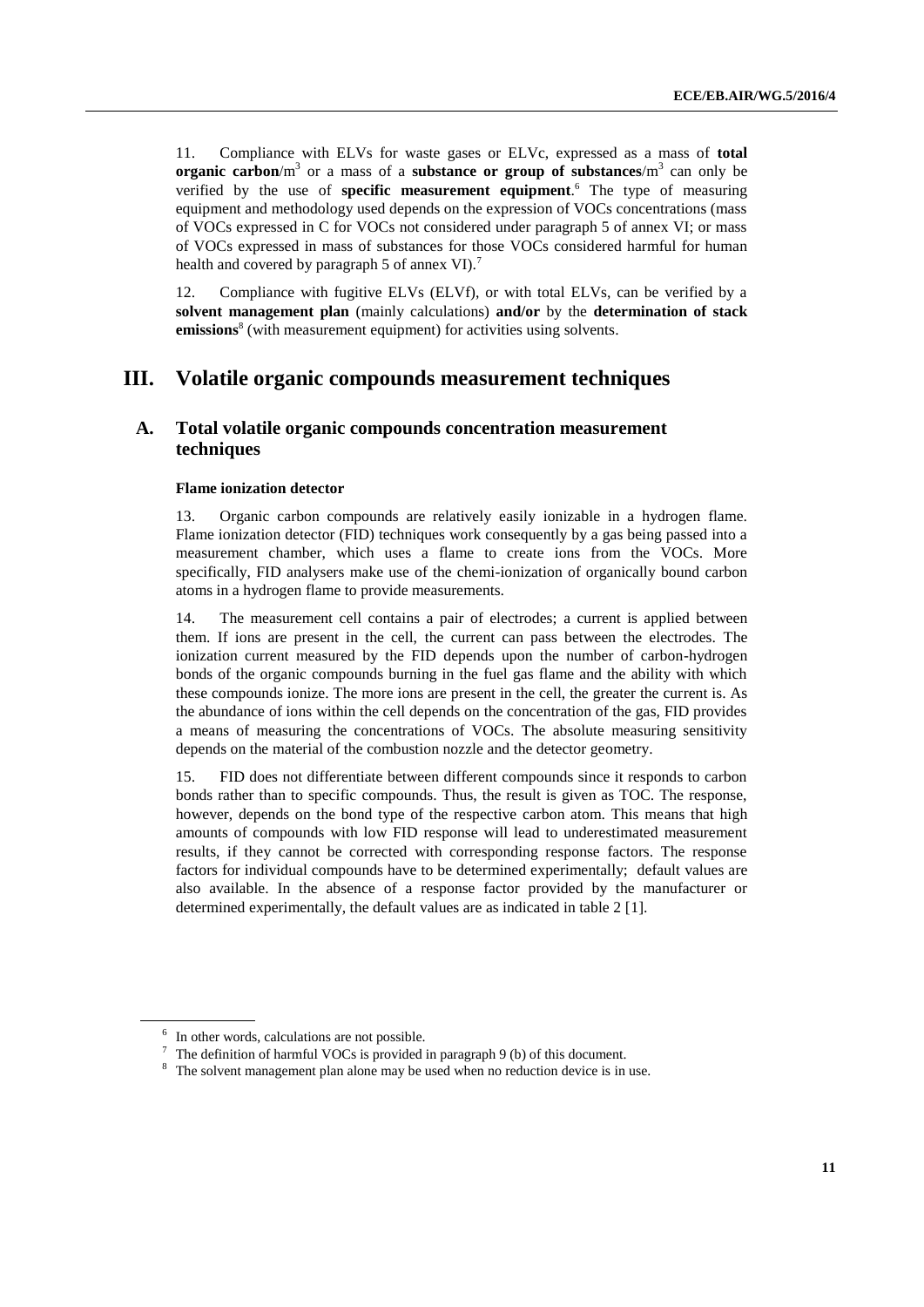|                 | Response factor |
|-----------------|-----------------|
| C-C (aliphatic) |                 |
| $C=C$ aromatic  | 0.95            |
| $C = O$ ketone  |                 |
| C-OH alcohol    | 0.3             |
| C-O ether       | 0.5             |
| C-C1            | 1.05            |

| Table 2<br>Default response factors for individual compounds in FID method |  |
|----------------------------------------------------------------------------|--|
|                                                                            |  |

16. The method involves extraction of a gas sample through a heated line to avoid condensation losses into the FID detector and other problems. The FID is calibrated with propane and gives a direct reading as parts per million per volume (ppm) propane equivalent of VOCs, which can be converted to a mass concentration at STP, using the mass of carbon in the calibration gas and the molar volume of 22.4 litres at STP.

#### **Catalytic oxidation and non-dispersive infrared absorption**

17. A combustion chamber with a catalyst is being used. Carbon from VOCs is oxidized to carbon dioxide  $(CO_2)$ . Concentrations of  $CO_2$  are measured by infrared absorption detection. The catalyst may be poisoned by the presence of some components in waste gases; the conversion to  $CO<sub>2</sub>$  is not completely efficient [2]. The gas analysers use, as a measurement principle, the absorption of infrared radiation (IR). The total volatile organic compounds (TVOCs) mass concentration at standard conditions is the quotient of the mass of TVOCs to the volume of the dry gas under STP. The analysers operate according to the non-dispersive infrared (NDIR) method, while the selectivity of measurement is achieved by the radiation detector which is filled with the component to be measured. A dust-free sample is essential; moisture in the sample gas tends to cause interference [2]. Problems with complex gas mixtures can occur.

#### **Photo ionization detection (PID)**

18. Organic carbon compounds are ionized with a source of ionization which is not a flame as in FIDs but an intense ultraviolet (UV) light. They are less suitable than FID due to the response factors being much more variable than in FID. Sample conditioning may also be limiting its use [2].

#### **CEN standard reference methods for total VOC measurement**

19. The FID technique is considered in two CEN standards for VOCs measurement:

(a) EN 12619 of June 1999: Stationary source emissions — Determination of the mass concentration of total gaseous organic carbon at low concentrations in flue gases — Continuous flame ionization detector method. The standard has been validated for measuring concentrations over a range of  $0-20$  mg/Nm<sup>3</sup>. The method measures VOCs including methane;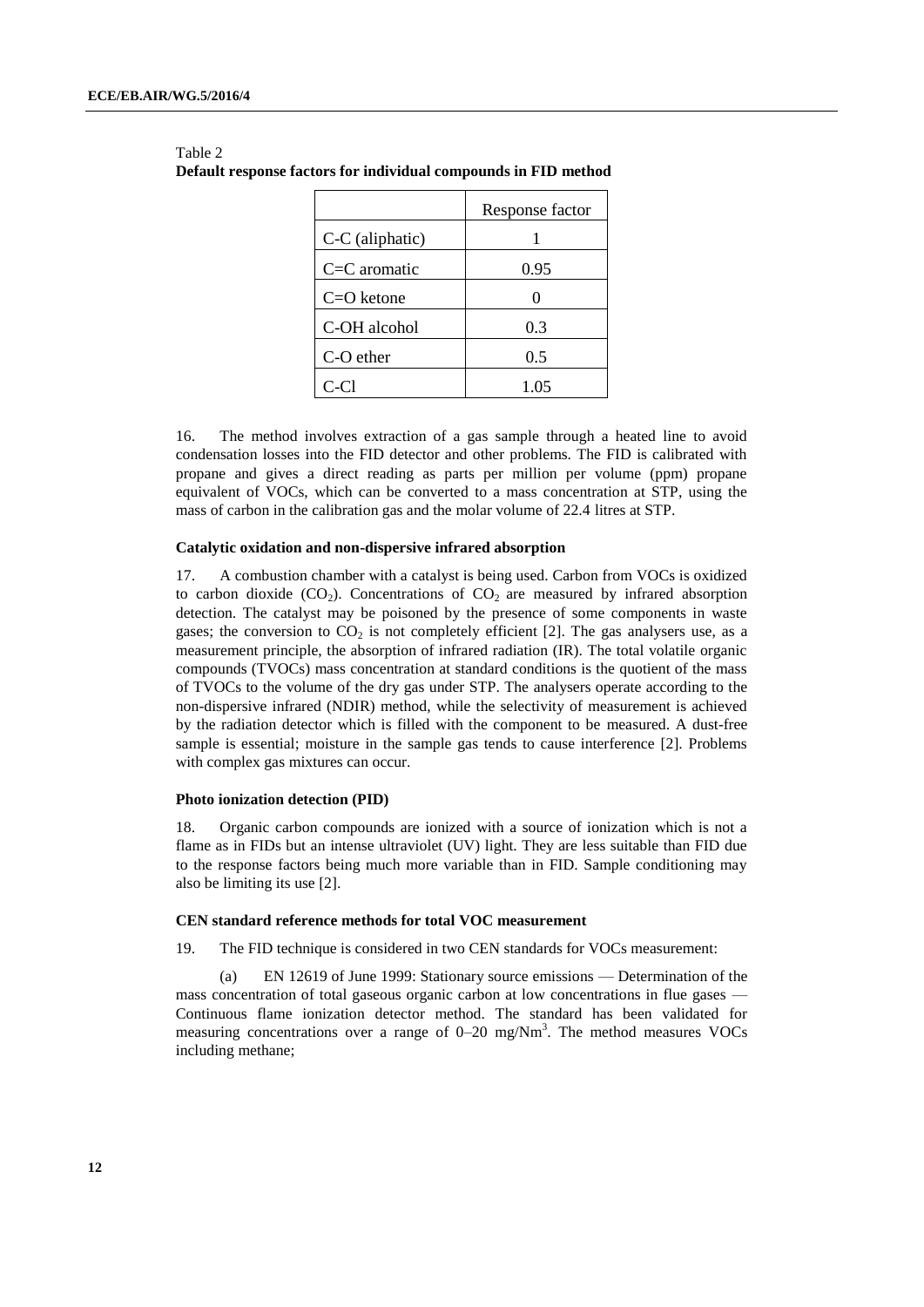(b) EN 13526 of November 2001: Stationary source emissions — Determination of the mass concentration of total gaseous organic carbon in flue gases from solvent using processes — continuous flame ionization detector method. The standard has been validated as suitable for measuring emissions up to 500 mg/ $Nm<sup>3</sup>$  although FIDs can be used to measure higher concentrations. That method measures VOCs including methane [2].

20. Another standard is ISO 13199:2012: Stationary source emissions — Determination of TVOCs in waste gases from non-combustion processes — Non-dispersive infrared analyser equipped with catalytic converter. This standard specifies the principle, the essential performance criteria and quality assurance/quality control (QA/QC) procedures of an automatic method for measuring total TVOCs content in waste gases of stationary sources, using a NDIR analyser equipped with a catalytic converter which oxidizes VOCs to carbon dioxide. This method is suitable for the measurement of TVOCs emissions from non-combustion processes. It allows for continuous monitoring with permanently installed measurement systems, as well as intermittent measurements of TVOCs emissions. That method has been tested in the field operation for painting and printing processes, where TVOCs concentrations in the waste gases ranged from about 70 mg/m<sup>3</sup> to 600 mg/m<sup>3</sup> [3].

### **B. Measurement techniques of individual volatile organic compounds substances**

21. Several existing methods are described below, whereas the list is not exhaustive.

#### **Sampling and gas chromatography**

22. VOCs can be adsorbed on solid adsorbents. There is no universal sampling sorbent. It must be selected according to the VOCs to be monitored:

(a) Organic polymeric sorbents can be used. They are hydrophobic. This property enables the adsorption of very small concentrations of VOCs. Highly volatile compounds are hardly adsorbed on this type of resins as well as polar molecules, such as ketones and alcohols;

(b) Inorganic sorbent can adsorb polar molecules but also water, which may cause problems;

(c) Activated carbon based sorbents are also used as they can adsorb a large variety of VOCs.

23. Thermal desorption or solvent extraction is also used. The VOCs concentration is determined by gas chromatography and FID analysis or mass spectroscopy. VOCs can also be absorbed in a liquid media. They can be analysed after separation by gas chromatography.

#### **Non Dispersive Infrared Spectrometry**

24. VOCs can absorb infrared radiations. Each VOC has an electronic finger print or spectrum. This property is used in NDIR spectrometry. The wavelength is selected to coincide with the absorption peak of the VOC to be monitored. In case of a mixture, different spectra can overlap. That method is well suited for the monitoring of one single compound.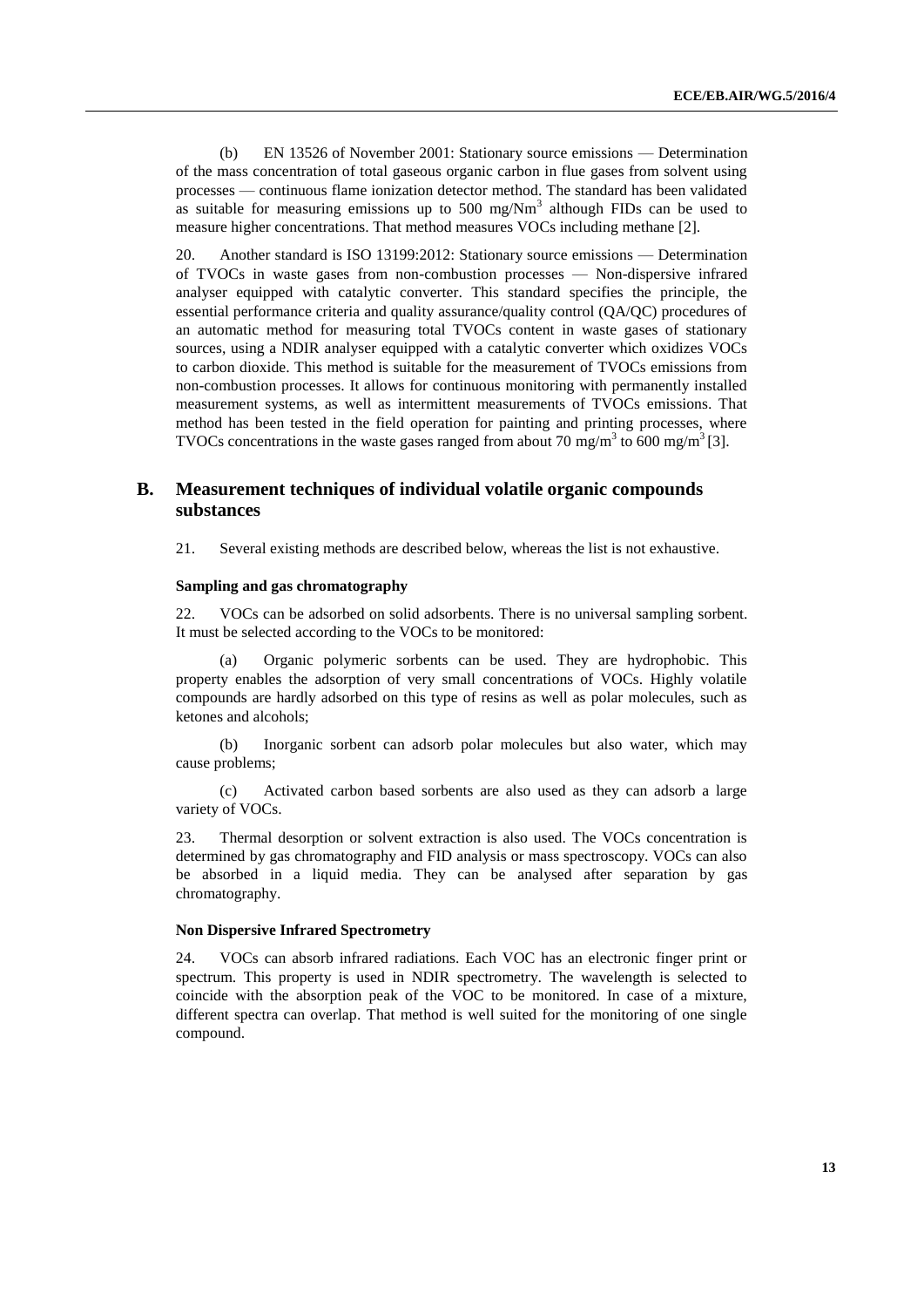#### **Fourier Transform Infrared absorption**

25. In FTIR, the overlap of spectra is avoided by splitting the beam into two. One beam is bounded off a fixed mirror while the other is bounded off in a moving mirror. Following a specific arrangement, a new spectrum is created. Specific software is utilized to identify a specific compound by using the Fourier calculation.

26. Most VOCs absorb IR and can be detected by FTIR. This technique can be used to detect and monitor several compounds in a waste gas. It can give a direct indication of total VOCs and individual compounds.

#### **European standard reference methods for individual VOC measurement and other standards**

27. The methods for measuring an individual VOC are described in the following CEN or the standards of the United States of America:

(a) EN 13649 of 2014 (replacing the 2002 version): Stationary source emissions — Determination of the mass concentration of individual gaseous organic compounds: activated carbon and solvent desorption method. This technical specification describes procedures for the sampling, preparation and analysis of individual VOCs in waste gas, such as those arising from solvent using processes. Sampling occurs by adsorption on sorbents, preparation by solvent extraction or thermo desorption and analysis by gas chromatography. Examples of individual VOCs are given in relevant industry sector best available techniques (BAT) reference documents (BREFs). The results obtained are expressed as the mass concentration  $(mg/m<sup>3</sup>)$  of individual gaseous organic compounds. This document is suitable for measuring individual VOCs according to different compounds and test methods. This technical specification may be used to meet the monitoring requirements of the European Union Industrial Emissions Directive<sup>9</sup> and associated supporting documents. It is not suitable for measuring TOC. Sampling is a crucial part of the methodology;

(b) NIOSH and OSHA analytical methods are also widely in use in Europe.

### **C. Translation of concentrations of single volatile organic compounds expressed in mass of volatile organic compounds to total volatile organic compounds concentrations expressed in mass of carbon**

28. To translate a concentration value expressed in mass of VOCs to mass of carbon, the molar mass and the chemical nature of the VOCs has to be known:

The formula (1) is expressed as follows, for one organic compound i:

(1) CONC<sub>i</sub>(mass of C eq) = CONC<sub>i</sub> (mass of VOC<sub>i</sub>)
$$
x \frac{mC_i}{M_i}
$$

CONC<sup>i</sup> (mass of C eq): concentration of organic compound i expressed in mass of carbon.

 $\mathbf{m}$ ci

CONC<sup>i</sup> (mass of VOC): concentration of organic compound i expressed in mass of the chemical substance.

<sup>9</sup> Directive 2010/75/EU of the European Parliament and of the Council of 24 November 2010 on industrial emissions (integrated pollution prevention and control).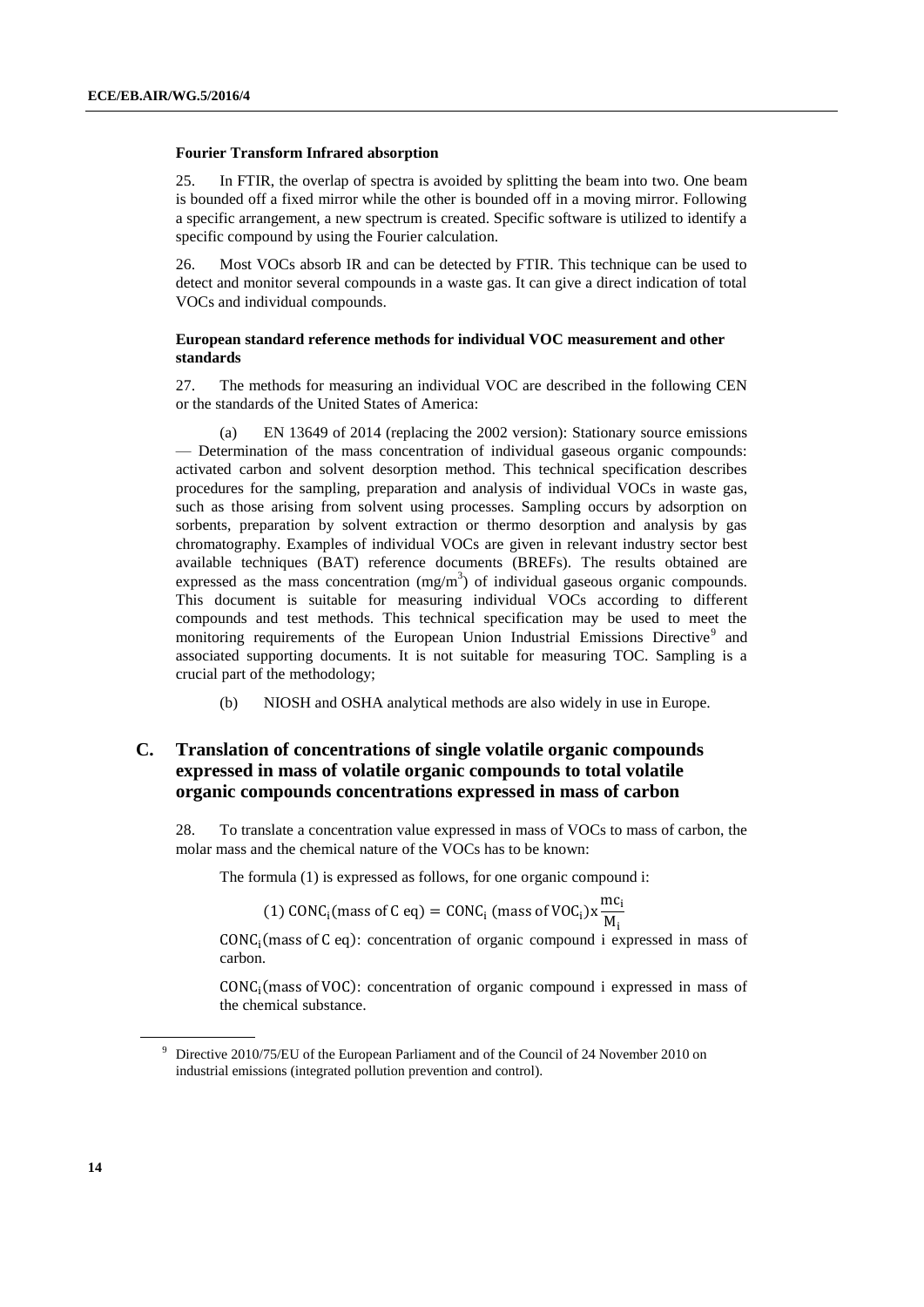mc<sub>i</sub>: mass of carbon in the organic compound i (12 x number of carbon).

Mi : molar mass of organic compound i.

The formula (2) is expressed as follows, if there are several organic compounds in a mixture and if their respective proportions are known:

(2) CONC<sub>VOC</sub>(mass of C eq) = CONC<sub>VOC</sub> (mass of VOC)x 
$$
\sum_i \frac{mc_i}{M_i} x
$$
 Pi

 $CONC<sub>VOC</sub>$ (mass of C eq): concentration of the mixture of VOC, expressed in mass of carbon.

 $CONC<sub>i</sub>(mass of VOC):$  concentration of organic compound i expressed in mass of the chemical substance.

Pi: proportion of organic compound i in the mixture — expressed in weight per weight.

29. If the composition of the mixture of compounds is not exactly known, the previous formula is not applicable. The total concentration of organic compounds cannot be estimated, nor the concentration expressed in carbon.

30. For example: The concentration of a mixture of organic compounds formed by ethanol for 35% weight per weight (w/w) and ethyl acetate for 65% w/w<sup>10</sup> is 300 mg VOC/ $m<sup>3</sup>$ . The VOCs concentration expressed in Carbon or C eq is as follows:

Ethanol:  $CH_3$ -CH<sub>2</sub>OH or 2 C, 6 hydrogen (H) and 1 oxygen (O) atoms; molar mass M<sub>Ethanol</sub>: 46 (2x12 + 6x1 + 16) g/mole; mc<sub>Ethanol</sub>=24 (2x12) g; P<sub>Ethanol</sub>=35%;

Ethyl acetate:  $CH_3-CH_2-CO-O-CH_3$  or 4 C, 8 H and 2 O: molar mass  $M_{Ethyl\, acetate}$ : 88  $(4x12 + 8x1 + 2x16)$  g/mole; mc<sub>Ethyl acetate</sub>=48 (4x12) g; P<sub>Ethyl acetate</sub>=65%;

CONC<sub>VOC</sub>(mass of C eq) =  $\left(0.35 \times \frac{24}{46} + 0.65 \times \frac{48}{88}\right) \times 300 = 161.1$  mg C eq.

### **D. Other useful recommendations**

#### **Exclusion of dilution air for the determination of concentrations of volatile organic compounds**

31. According to annex VI, paragraph  $3(x)$  of the Gothenburg Protocol, gas volumes that are added to the waste gas for cooling or dilution purposes shall not be considered when determining the mass concentration of the pollutant in the waste gases. In order to exclude dilution or cooling air, the determination of the dilution air flow rate is required. The following equation can be used if the measurement of the concentrations cannot be made before the entrance of dilution air:

 $C_{\text{real}}$  x  $D_{\text{process}} = C_{\text{measured}}$  x  $D_{\text{stack}}$ ;  $C_{\text{real}}$  = concentration to be known;

<sup>&</sup>lt;sup>10</sup> This information can be provided by preparation manufacturers. In case the information is not provided, the determination of concentrations can be made by gas chromatography in combination with techniques described in chapter III, section B.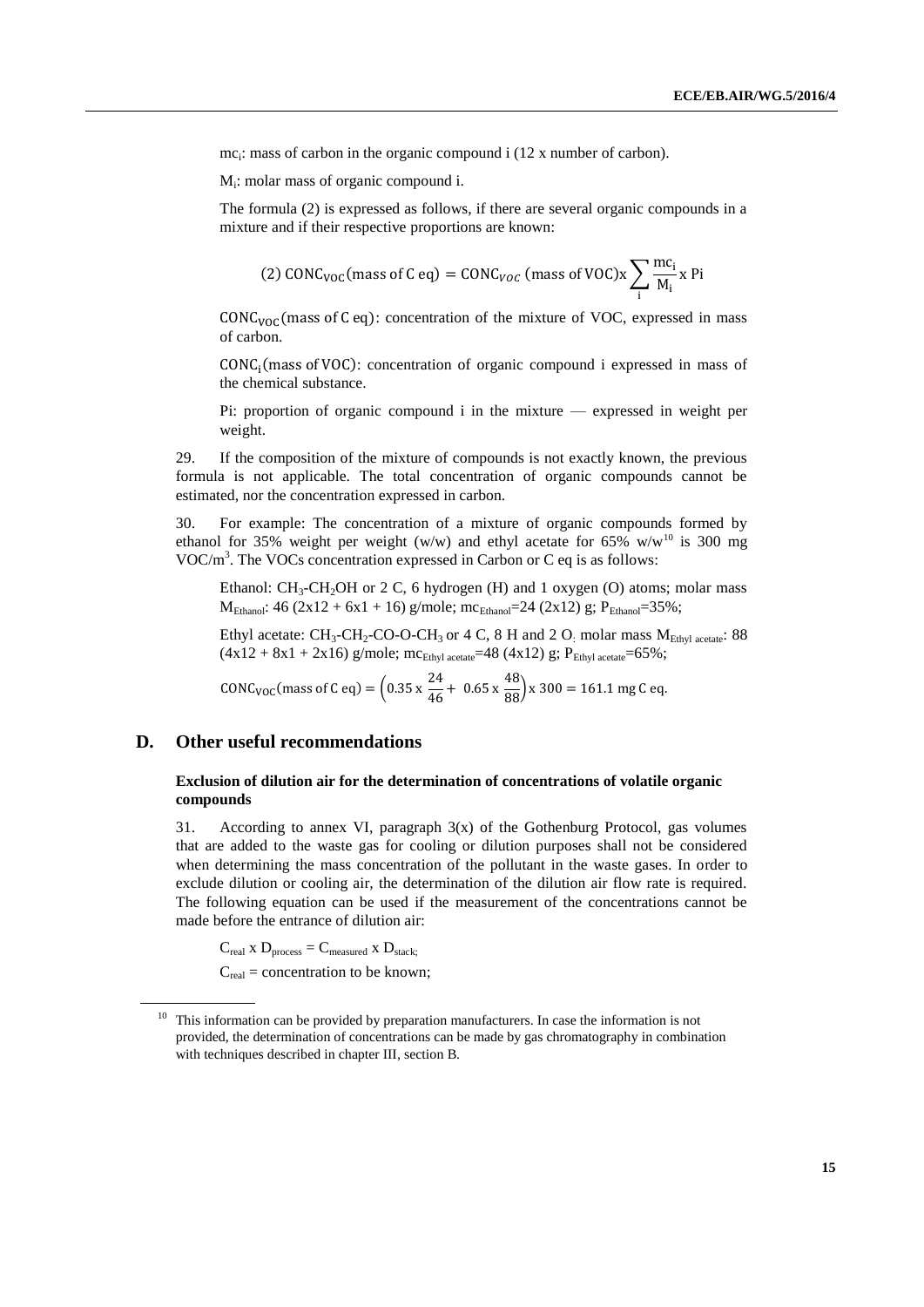D: Waste gas flow rate;  $D_{stack} = D_{process} + D_{dilution};$  $D_{\text{stack}} = W$ aste gas flow rate measured in the stack including process and dilution air; D<sub>process</sub>: Waste gas flow rate of the process itself; D<sub>dilution</sub>: Dilution air flow rate;  $C_{\text{measured}} =$  concentration measured in the stack waste gases including dilution air; $C_{\text{real}} = C_{\text{measured}}$  x D<sub>stack</sub> / D<sub>process</sub>;

 $C_{\text{real}} = C_{\text{measured}} \times D_{\text{stack}} / D_{\text{stack}} - D_{\text{dilution}}$ 

#### **Exclusion of methane in the determination of concentrations of VOCs**

32. The concentrations of  $CH_4$  in the activities using solvents covered by annex VI of the Gothenburg Protocol are very low.  $CH<sub>4</sub>$  can evaporate when an oxidator or a drying device are being used. For example, if a FID is being used, the total VOC/VOC excluding methane separation can be achieved by means of a device that eliminates all VOC except  $CH<sub>4</sub>$ . When using a catalytic filter, usually  $CH<sub>4</sub>$  is more stable thermally.

## **IV. Solvent management plan**

#### **A. Aim of the solvent management plan**

33. A solvent management plan (SMP) is an adequate tool to determine the solvent consumptions and emissions, especially fugitive VOCs emissions. A SMP is used to check the compliance of an installation using solvents, for which the total VOCs ELV applied is expressed in % of solvent input, in % of solid input, in a total VOC mass/unit of activity, or for which the fugitive VOCs ELV is expressed in % of solvent input.

34. The SMP is a tool for estimating VOCs emissions based on solvent inputs and outputs, based on the following principle.  $\Sigma$  Solvent inputs =  $\Sigma$  Solvent outputs (including emissions into air):

(a) In order to obtain an equilibrated balance, the same units have to be used to characterize inputs and outputs. The balance is carried out in mass of solvent or VOCs;

(b) The balance can be done if the chemical nature of inputs and outputs is the same and if inputs and outputs can be expressed in the same units (mass of solvent). Inputs are often easily known. On the contrary, only some outputs can be estimated easily;

(c) The SMP is generally carried out on an annual basis and is calculated each year to control progress in the VOCs emission reduction.

35. The following figure presents different components of the solvent management plan as defined in the appendix to annex VI to the Gothenburg Protocol, as amended.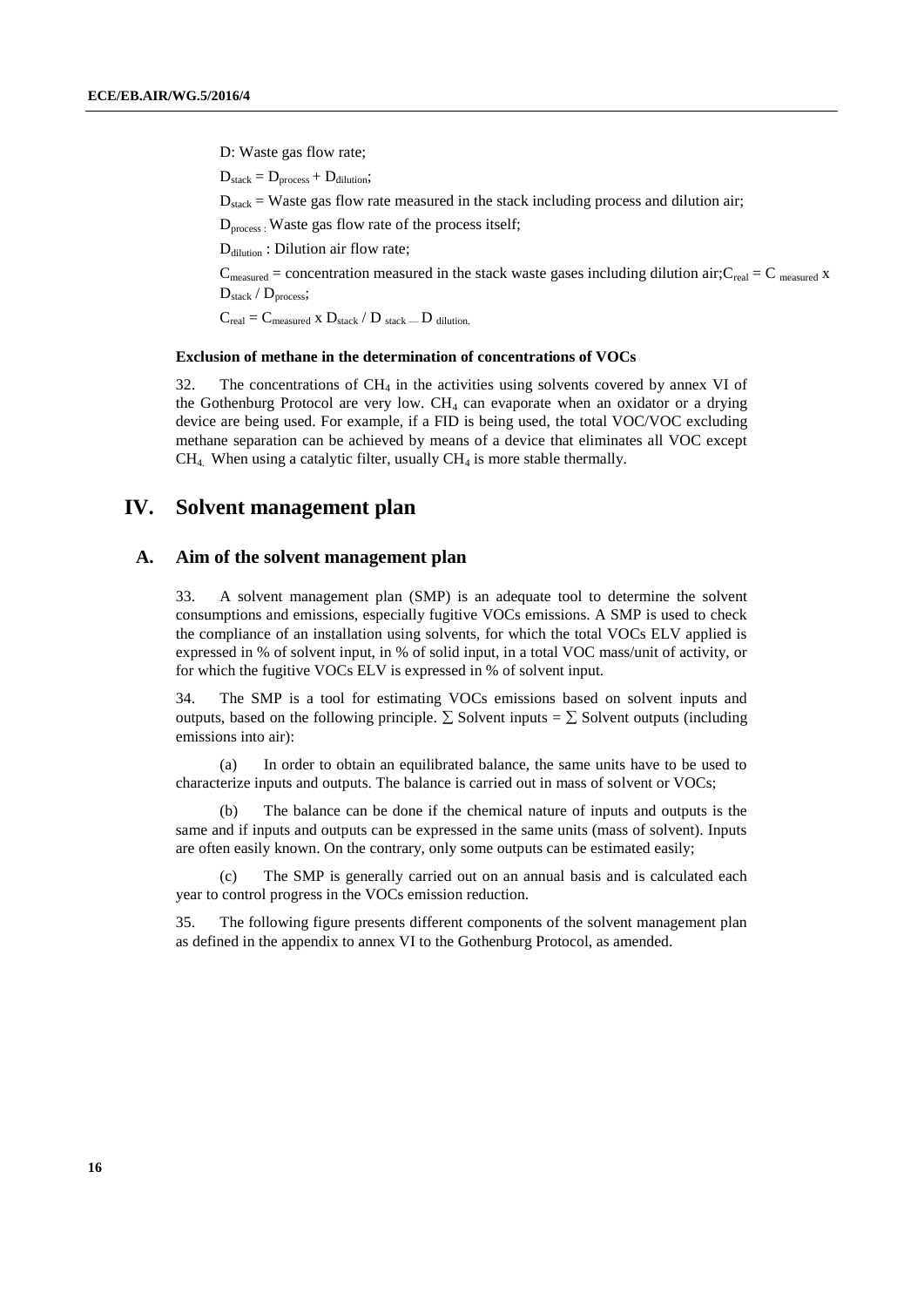

#### Figure 1 **Components of the solvent management plant**

#### **B. How to estimate the different components of the balance**

#### **Inputs of organic solvents**

36. I1 in figure 1 represents the quantity of organic solvents or their quantity in the preparations purchased, which are used as inputs into the process in the time frame over which the mass balance is being calculated.

37. An exhaustive inventory of all preparations containing solvents used in the installation covered by the balance has to be carried out. Their respective quantities and mass concentrations of solvents have to be determined. The solvent content of the preparations to be provided in w/w can be obtained from labels and/or safety data sheets of the preparations. Providers of preparations/products may also be a source of information. Attention has to be paid to units used and not mix volume and weight (the density is used to convert volume in mass):

Quantity of used solvent = Quantity bought — stock of year  $n +$  stock of year n-1.

38. I2 is the quantity of organic solvents or their quantity in preparations recovered and reused as solvent input into the process (the recycled solvent is counted every time it is used to carry out the activity).

39. "Reused" has to be understood as recovered on site after a specific internal regeneration, for example, when solvent input is reused in the process. Recycled solvents in the process require a specific quality. The amount of recycled solvents should be easily determined. A careful follow-up system must be implemented. Cleaning solvents are often recycled solvents. The quantity used shall be registered.

#### **Outputs of organic solvents**

40. O1 represents emissions in waste gases.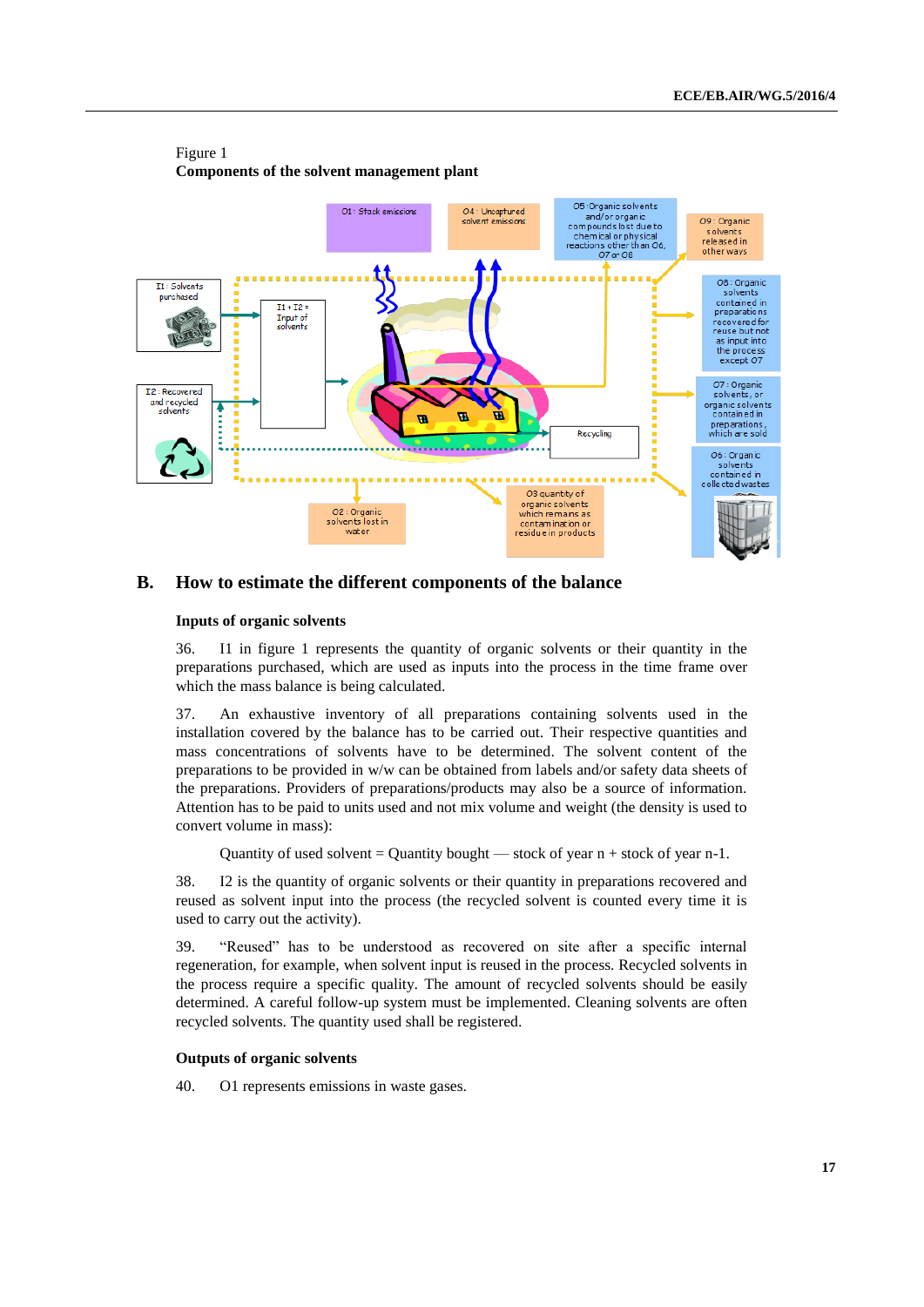41. Only stack emissions have to be considered in this group. Monitoring of VOCs concentrations in waste gases is required provided the necessity of demonstrating compliance. It is recommended to monitor VOCs concentrations during a representative period of work. According to measurement techniques used, the results expressed in C have to be converted into VOCs.

42. O5 are organic solvents and/or organic compounds lost due to chemical or physical reactions (including for example those which are destroyed, e.g. by incineration or other waste gas or waste water treatments, or captured, e.g. by adsorption, as long as they are not counted under O6, O7 or O8).

43. In order to determine the efficiency of the destruction, upstream and downstream concentrations and flow rates have to be monitored. Waste gas monitoring is only valid if the length of the duct is sufficient compared to its diameter. ISO standard 16911-1:2013 and ISO standard 16911-2:2013 describe the measurement of waste gas volume in ducts and the determination of the waste gas speed [5] [6].

44. VOCs may be measured by one of the techniques described in chapter III. In case of use of a technique providing total VOCs concentration expressed in equivalent carbon (eq C), results have to be converted into mass of VOCs. This can be done if the composition in VOCs in waste gases as well as specific FID response factors are known. In most of the cases, it is assumed that this composition does not change from the input flow, as shown in formula (3):

$$
CONC_{VOC} = \frac{CONC_{monitored}}{\sum_{i} \left(P_i.FR_i \frac{mc_i}{M_i}\right)}
$$

CONC<sub>monitored</sub>: Concentration of solvent measured (or VOC) in eq C/m<sup>3</sup>;

CONC<sub>VOC</sub>: Real concentration of solvent in waste gases in mass of VOC/m<sup>3</sup>;

i: type of solvent consumed;

Pi : proportion of a solvent i in waste gases (% mass);

mc<sub>i</sub>: mass of carbon in solvent i (12 x number of carbons);

FR<sup>i</sup> : response factor for solvent I;

Mi : Molar mass of solvent i.

In order to be accurate, upstream and downstream measurement to determine O5 should be carried out simultaneously.

45. O2 are organic solvents lost in water, if appropriate, taking into account waste water treatment when calculating O5.

46. The determination of the VOCs concentration in waste water is useful if an abatement system exists. The choice of measurement device depends on solvents used and on their ability to be present in waste waters. (O<sub>2</sub> determination requires knowledge of the average concentration of VOCs and of the waste water volume.)

47. In a non-specific monitoring campaign, measurement of total hydrocarbons, or of benzene, toluene, ethylbenzene and xylenes (BTEX) can be used. Parameters, which define abatement efficiency are chemical oxygen demand and total organic carbon. The measurement periodicity depends on the importance of emissions and the variability of the results.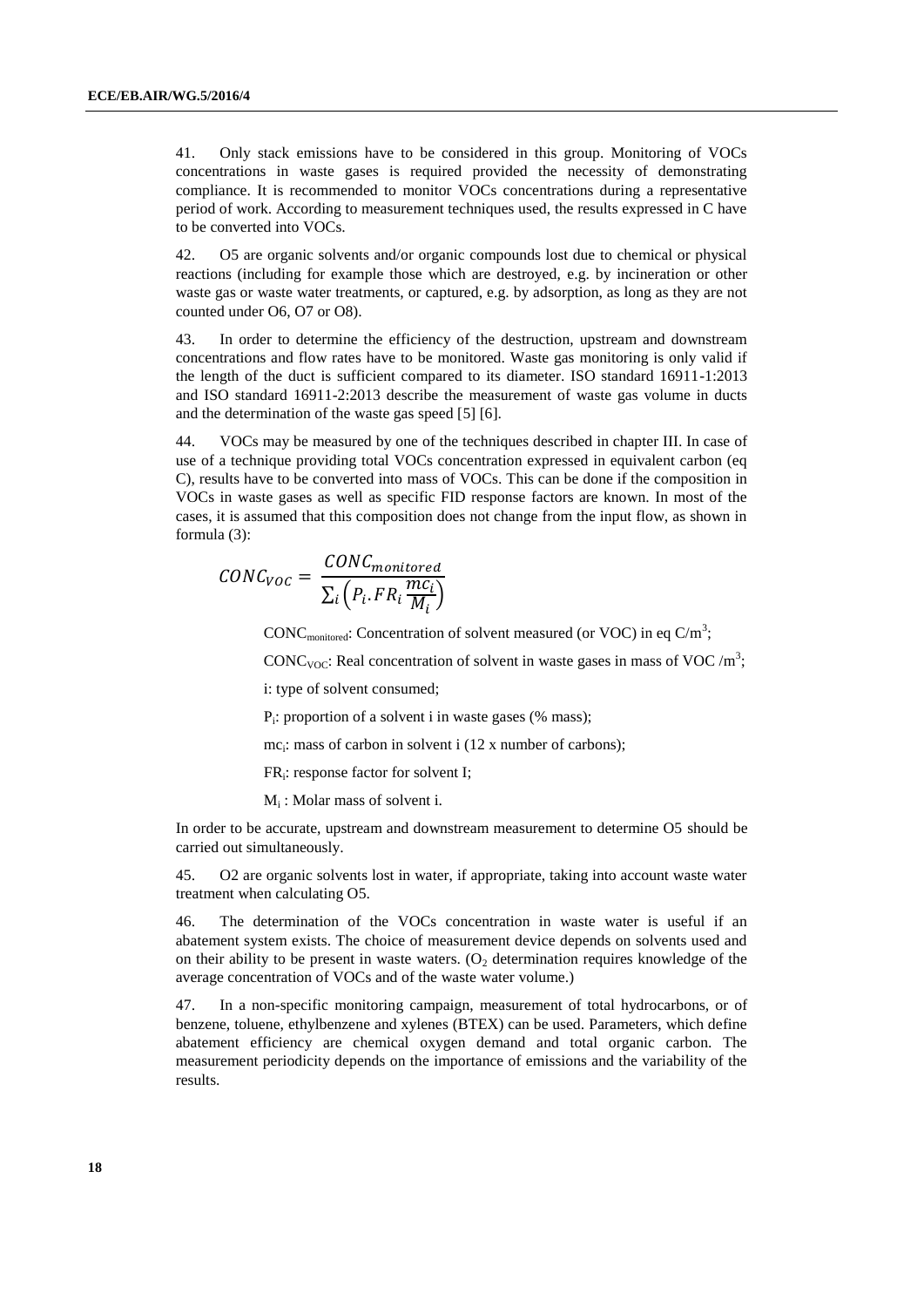48. O3 is the quantity of organic solvents which remains as contamination or residue in output of products from the process.

49. This is a fugitive output. Some chemical analysis may be required. For example,  $O_3$ can be remaining solvents in printed papers if the drying has been insufficient.

50. O4 are uncaptured emissions of organic solvents to air. This includes the general ventilation of rooms, where air is released to the outside environment via windows, doors, vents and similar openings.

51. This output is determined by the solvent balance by a difference of known inputs and outputs. Various other methods can also be used [7].

52. O6 are organic solvents contained in collected wastes.

53. Solvents in wastes come from mixtures of solvents used, solvents in residues of products, residues of solvents in containers, etc. In order to estimate solvents in wastes, a dedicated management of wastes is necessary. Wastes treated by external companies are well known, as financial transactions are often necessary. In some cases, chemical analyses are necessary. Waste solvents should be stored in closed containers to avoid fugitive emissions.

54. O7 are organic solvents, or organic solvents contained in preparations, which are sold or are intended to be sold as a commercially valuable product.

55. When preparations are sold such as in the production of paints, inks and glues, the solvent contents of products are known as those products that must comply with specific requirement. Depending on the activities, preparations containing solvents are stored in closed containers.

56. O8 are organic solvents contained in preparations recovered for reuse but not as input into the process, as long as not counted under O7.

57. Solvents recovered for recycling after specific treatment or without treatment. The flow rates are known in case of treatment.

58. O9 are organic solvents released in other ways.

### **C. Definitions of the different components of the solvent management plan**

59. With a solvent management plan, the determination of the solvent consumption (C) and VOCs emissions (E) can be done according to equations presented hereafter:

 $C = I1 - O8$ ;

C: annual consumption of solvent. Mass of VOCs/year;

I1 and O8 are defined above.

60. In annex VI of the Gothenburg Protocol, as amended, the thresholds for the application of the ELVs are based on the consumption of solvents. Total VOCs emissions (E) are defined as follows:

$$
E = F + O1;
$$
  
or  

$$
E = I1 - O5 - O6 - O7 - O8;
$$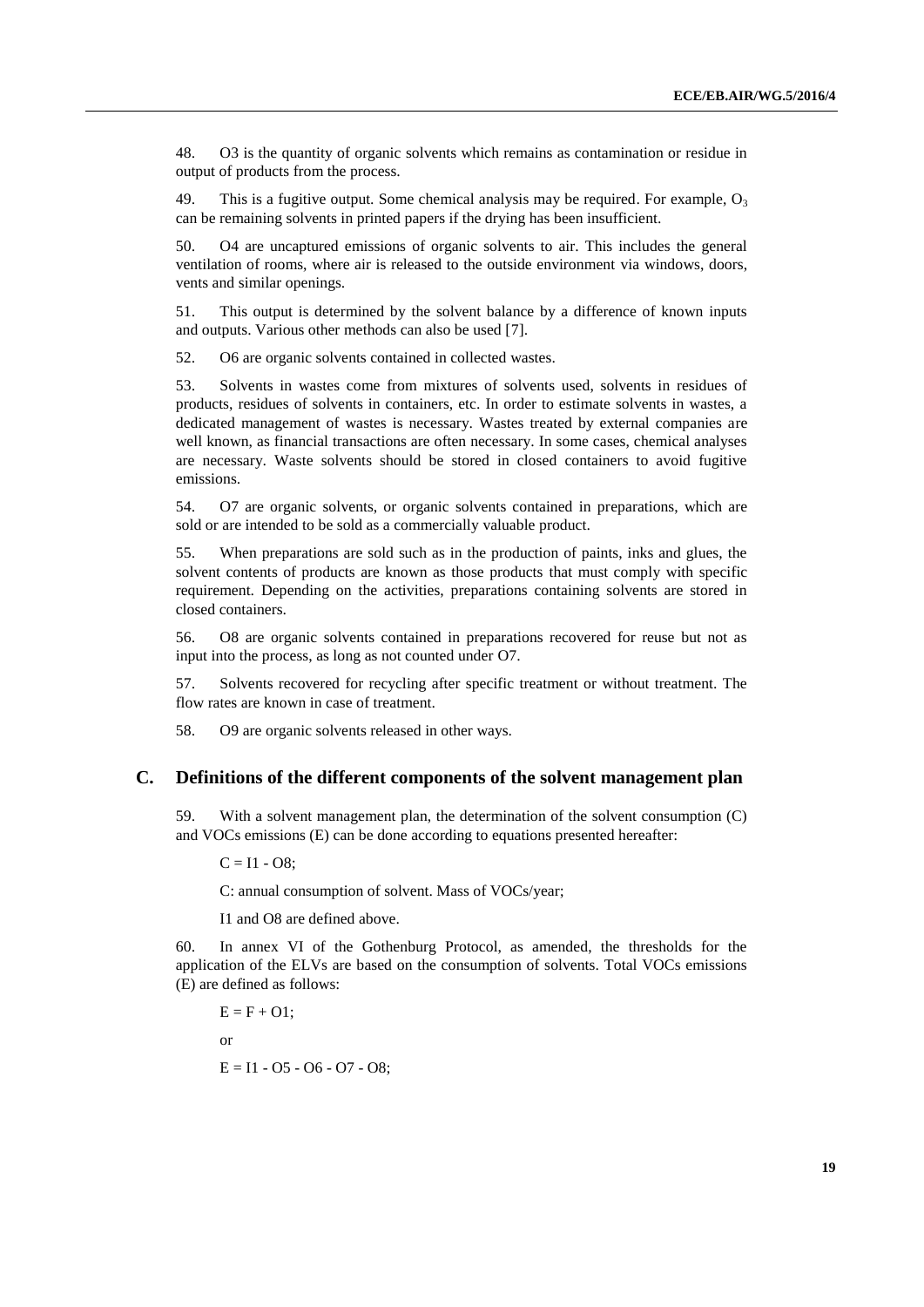E: Total VOC emissions in mass of VOCs/year;

F: VOC fugitive emissions in mass of VOCs/year.

61. If O1 has been determined by a measurement device providing a concentration expressed in carbon equivalent, this mass of carbon equivalent must be transformed into mass of VOCs taking into account the composition of waste gases in VOCs and the response factors of the measurement device to the different VOCs (see chapter III).

62. F is the fugitive emission as defined below:

 $F = I1 - O1 - O5 - O6 - O7 - O8$ ;

or

 $F = O2 + O3 + O4 + O9;$ 

F: VOC fugitive emissions in mass of VOCs/year.

63. This quantity can be determined by a direct measurement of the different quantities as presented above. Alternatively, an equivalent calculation can be made by other means, for instance by using the capture efficiency of the process.

64. The fugitive emission value as well as the total emission can be expressed as a proportion of the input I, which is calculated according to the following equation:

 $I = I1 + I2;$ 

I: input of solvent in mass of VOCs/year.

65. The SMP can be done on a regular basis e.g., annually, in order to control progress carried out, take the necessary measures if deviations are observed and be in position to assess the compliance of the installation with ELVs.

66. A simplified SMP can be prepared when only total ELVs are implemented. If ELVc in waste gases and fugitive ELVf are implemented, a complete management plan is necessary [4]. Generally, annex VI provides flexibility for most activities using solvents in ELVs. In most of the cases, one can choose between a total ELV or an ELVc + ELVf.

67. A simplified SMP requires the determination of C, I and total emissions as follows:

 $C = I1 - O8$ ;

 $I = I1 + I2;$ 

C: annual consumption of solvent. Mass of VOC/year;

I: input of solvent in mass of VOCs/year.

In case of total emission limit values expressed as emission of solvent per unit of product, the determination of I2 is redundant:

 $E = 11 - 05 - 06 - 07 - 08$ ;

E: Total VOC emissions in mass of VOCs/year.

68. A complete SMP requires the determination of C, I and stack and fugitive emissions:

 $C = I1 - O8$ ;

 $I = I1 + I2$ ;

 $E = I1 - 05 - 06 - 07 - 08 = F + 01$ ;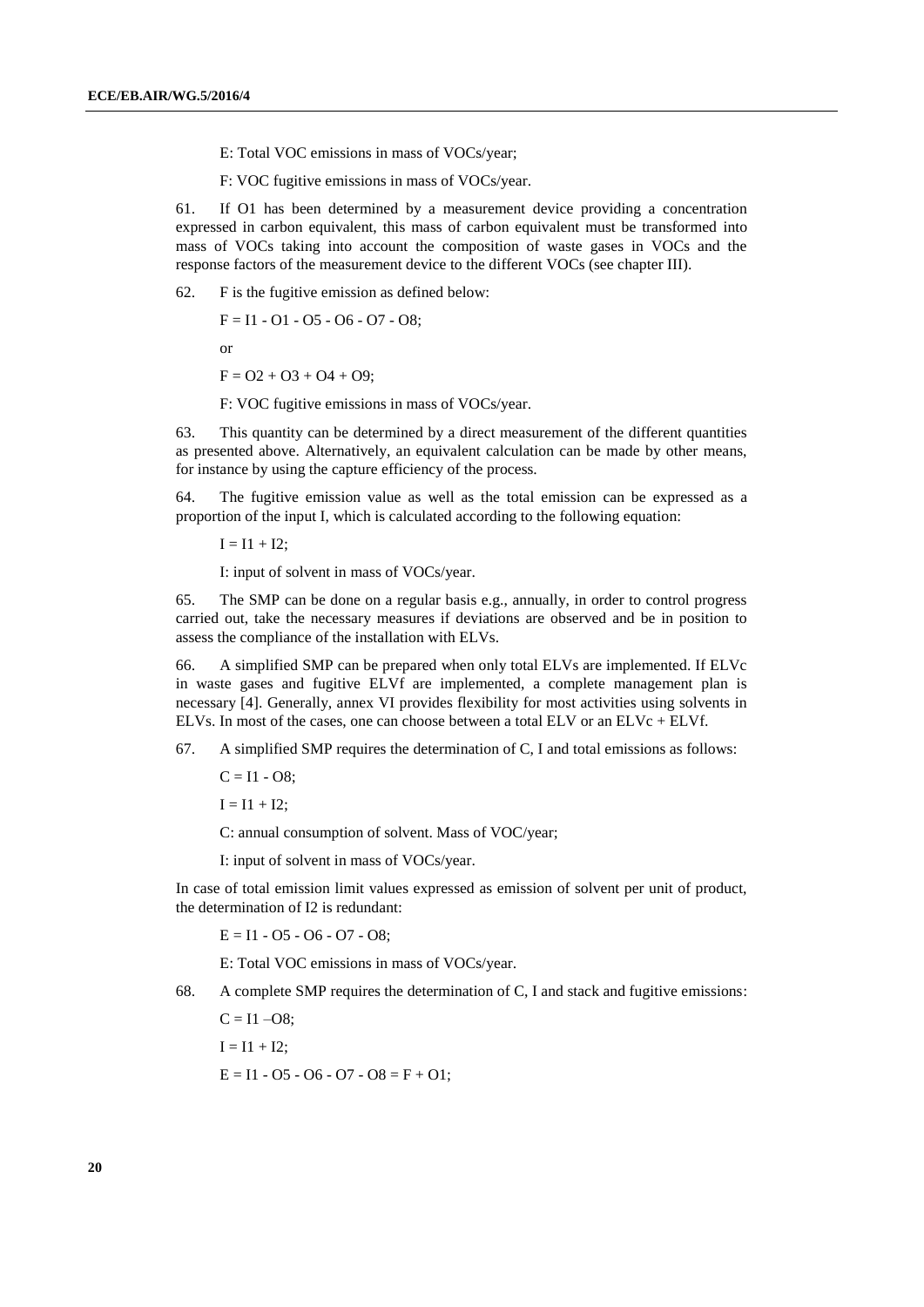E: Total VOCs emissions in mass of VOCs/year;

F: Fugitive VOCs emissions in mass of VOCs/year;

O1: Stack VOCs emissions in mass of VOCs/year (in waste gases);

Fugitive emissions  $F = I1 - 01 - 05 - 06 - 07 - 08 = 02 + 03 + 04 + 09$ .

In case of total emission limit values expressed as emissions of solvent per unit of product, the determination of I2 is redundant.

69. The complete SMP requires measurement of VOCs concentrations in waste gases and of flow rates (for O1 and O5). Monitoring of O2 may be necessary as well. In case of a simplified SMP, measurement of VOCs is not always necessary except if a reduction device such as an oxidator is used.

# **V. Control of volatile organic compounds for selected activities covered by annex VI**

### **A. Storage of petrol at terminals**

70. There are two components in VOCs emissions from storage tanks: working losses due to vapours displaced during filling; and standing losses due to the impact of temperature and pressure variations on the volume of vapours in the tank. Different types of devices are used to limit VOCs emissions on petrol storage such as external floating roofs and internal floating roofs.

71. The ELV implemented is expressed as an efficiency of the reduction device (a tank fitted with external or internal floating roof) compared to a fixed roof tank.

72. The United States Environmental Protection Agency (USEPA) has developed the TANK software for estimating VOCs emissions from organic liquid storage tanks. It contains detailed descriptions of typical varieties of such tanks, including horizontal, vertical, and underground fixed roof tanks, and internal and external floating roof tanks.

73. The emission estimation equations presented herein have been developed by the American Petroleum Institute (API), which retains the legal right to these equations. The major pollutants of concern are VOCs. The developed algorithms take into account different types of storage and their characteristics (tightness of floating roof seals, colour, etc.).

74. Emission calculation software is provided by the USEPA [10]. A division of the European Petroleum Refiners Association (CONCAWE) has also developed a simple method for estimating VOCs emissions from different types of storages [11].

### **B. Loading/unloading of mobile containers at terminals (excluding load of seagoing ships)**

75. Emissions from loading and unloading of mobile containers at terminals can be estimated through equations developed by API, which have been adopted in several guides such as CONCAWE [11] and USEPA [12].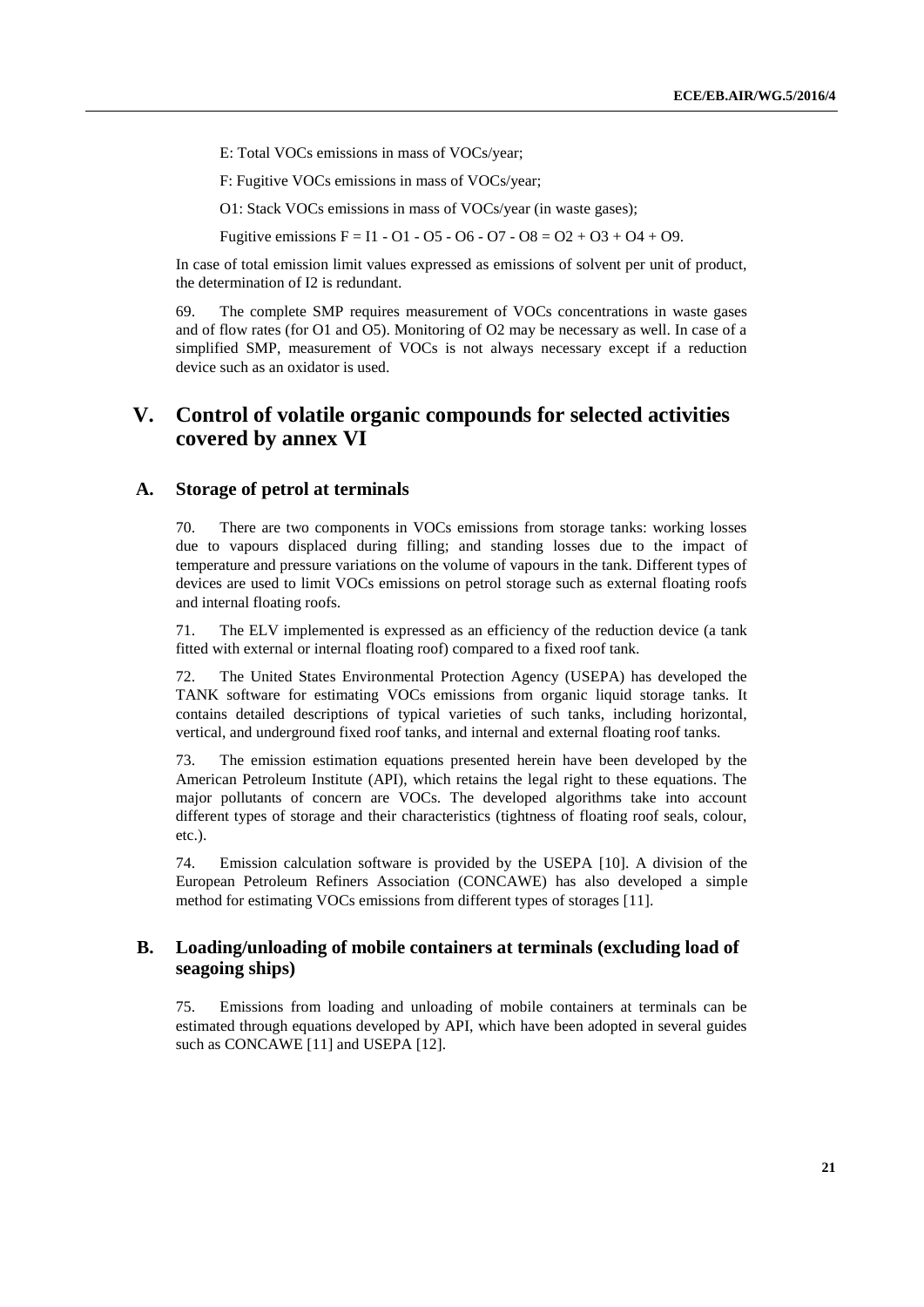76. The ELV implemented requires the measurement in the vent of the loading and unloading platform. If equipped with a recovery unit, the measurement devices have to be installed on the vent to the atmosphere of this recovery unit.

### **C. Storage of petrol at service-stations (stage I)**

77. During filling of the underground petrol tank, VOCs vapours in the empty portion of the tank above petrol are displaced and emitted in the atmosphere through a vent if a vapour balancing system does not exist. This arrangement is known as "stage 1". The system is only complete if a vapour recovery unit is present at the terminal, in order to recover VOC emissions.

78. In order to be in compliance with the ELVs stipulated by annex VI of the Gothenburg Protocol, as amended, measurement of emissions is not required if a vapour balancing unit is present. The VOCs vapours exit the tank through a return line to the mobile container.

79. The following figure 2 presents the vapour balancing system [13].

# Figure 2

**Schematic representation of a vapour balancing system**



### **D. Car refuelling at service stations (stage II)**

80. The stage II petrol vapour recovery system is an equipment aimed at recovering the petrol vapour displaced from the fuel tank of a motor vehicle during refuelling at a service station, which transfers that petrol vapour to a storage tank at the service station or back to the petrol dispenser for resale. The following figure presents the arrangement of such a system [13].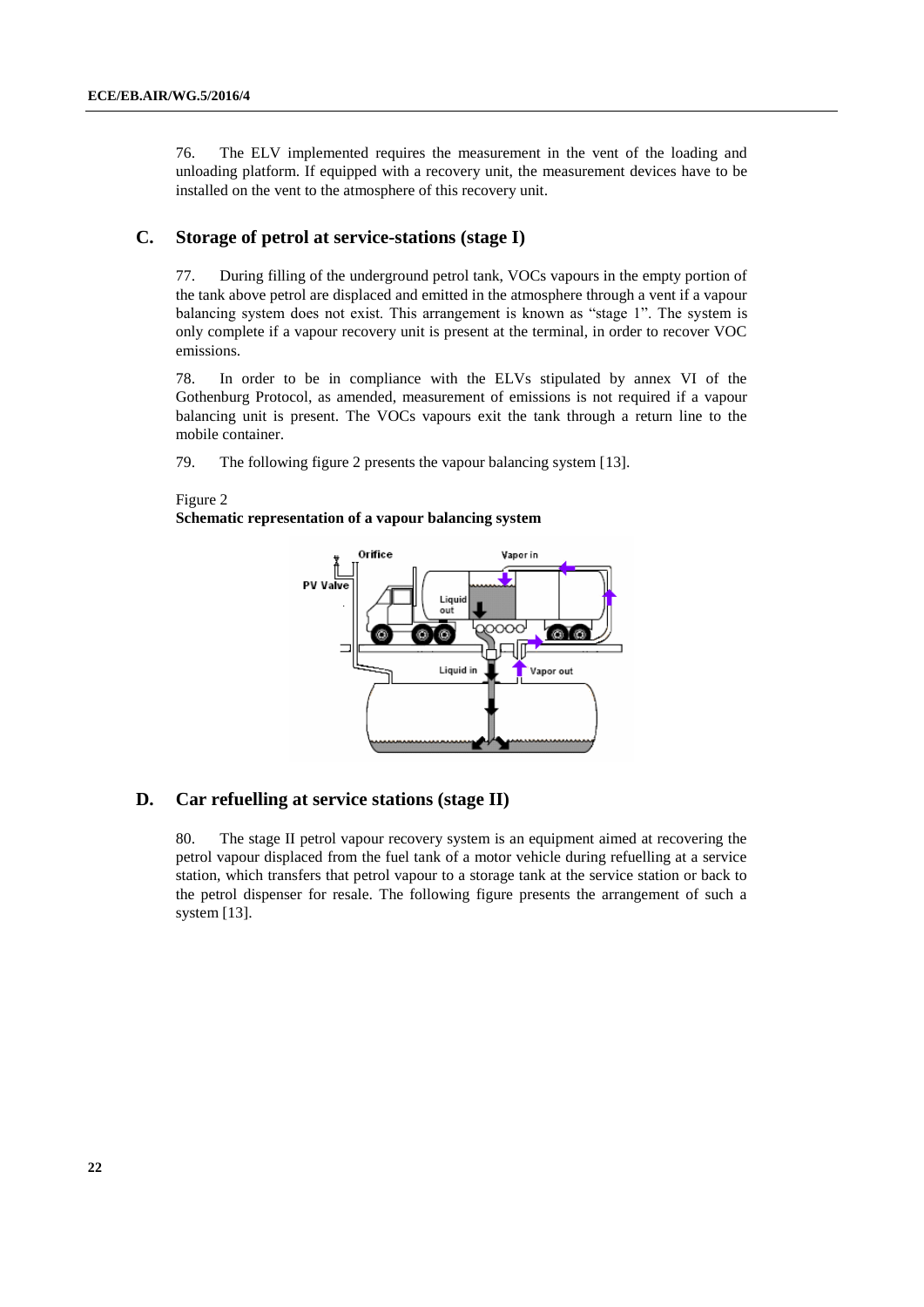

81. The petrol vapour capture efficiency of the stage II system must be equal to or greater than 85 % (weight %) with a vapour/petrol ratio equal to or greater than 0.95 but less than or equal to 1.05 (volume per volume  $(v/v)$ ). (The capture efficiency has to be certified by the manufacturer in accordance with relevant European technical standards or type approval procedures referred to in paragraph 8 of annex VI or, if there are no such standards or procedures, with any relevant national standard.)

82. Two CEN standards to establish the petrol vapour recovery efficiency of new stage II petrol vapour recovery equipment and the in-use performance of such equipment, once installed at service stations, are available (M/456 Mandate to CEN) [8] [9]. The first standard specifies the measurement and test methods for the efficiency assessment of petrol vapour recovery systems for service stations (stage I). The second one specifies the test methods for verification of vapour recovery systems at service stations (stage II). This last standard does not specify the test method for the air and vapour tightness testing of the vapour recovery systems at service stations.

# **VI. Summary of measurement methods for different activities covered by annex VI**

83. The methods which can be used to assess compliance with ELVs are summarized in the table below.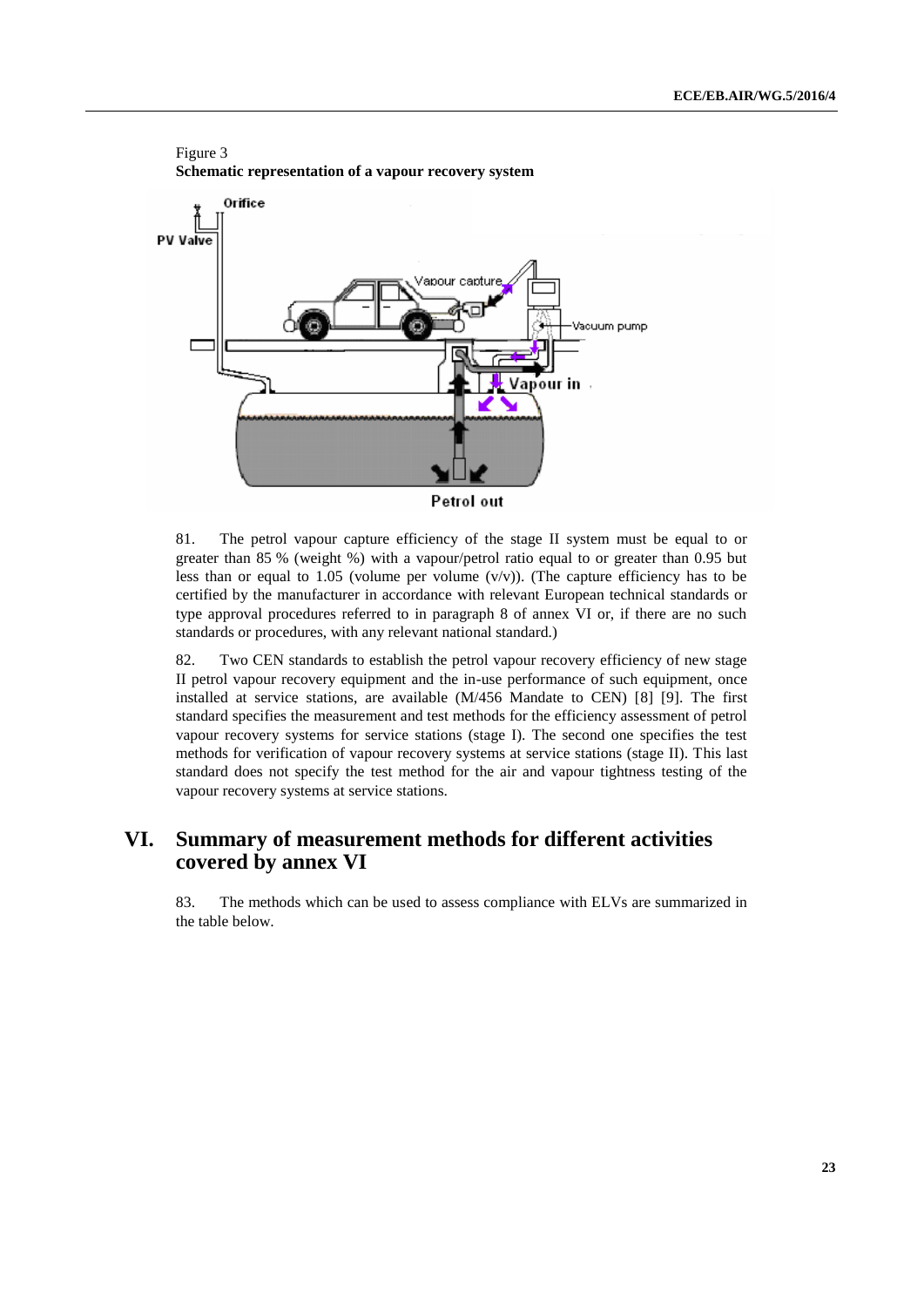| Activity of annex VI                                                       | Type of ELVs                                                          | Measurement system                                                                                                                                                                    |  |  |
|----------------------------------------------------------------------------|-----------------------------------------------------------------------|---------------------------------------------------------------------------------------------------------------------------------------------------------------------------------------|--|--|
| Loading and<br>unloading of mobile<br>containers at<br>terminals — Table 1 | ELVc (including methane)                                              | Calculation methods and<br>measurement in vents (see section<br>H)                                                                                                                    |  |  |
| Storage installation<br>at terminals — Table<br>1                          | $\%$                                                                  | Calculation methods (see section<br>G)                                                                                                                                                |  |  |
| Service-stations<br>Storage — Table 1                                      | % of throughput                                                       | No measurement required if a<br>vapour balancing system is present<br>(see section I)                                                                                                 |  |  |
| Service-stations Car<br>refuelling - Table 2                               | $\frac{0}{0}$                                                         | Measurement methods as<br>described in section J                                                                                                                                      |  |  |
| Shoe industry $-$<br>Table 3                                               | g/pair of shoes                                                       | Solvent management plan with<br>possibly stack concentration<br>measurement in cases of abatement<br>system efficiency determination<br>(see paragraph 40-42, chapters III<br>and IV) |  |  |
| Other adhesive<br>coating — Table 3                                        | Or kg VOC/kg solid input Or<br>$ELVc + ELVf$                          | First case: solvent management<br>plan with possibly stack<br>concentration measurement in<br>cases of abatement system<br>efficiency determination<br>(paragraphs see 40–42)         |  |  |
|                                                                            |                                                                       | Second case: solvent management<br>plan and stack emission<br>concentration measurement                                                                                               |  |  |
|                                                                            |                                                                       | (see chapters III and IV)                                                                                                                                                             |  |  |
| Wood and plastic<br>lamination - Table<br>4                                | g VOC/ $m^2$ of finished product                                      | Solvent management plan with<br>possibly stack concentration<br>measurement in cases of abatement                                                                                     |  |  |
| Car manufacturing<br>-Table 5                                              | g VOC/m <sup>2</sup> or g/body + g<br>$VOC/m2$ (electrophoretic area) | system efficiency determination<br>(see paragraphs 40–42, chapters III<br>and $IV$ )                                                                                                  |  |  |
| Truck, truck cabin<br>and bus<br>$manufacturing$ —<br>Table 5              | $g \text{ VOC/m}^2$ (electrophoretic<br>area)                         |                                                                                                                                                                                       |  |  |
| Wood coating $-$<br>Table 6                                                | Either kg VOC/kg solid input<br>or $ELVc + ELVf$                      | First case: solvent management<br>plan with possibly stack                                                                                                                            |  |  |
| Coating of metals<br>and Plastics — Table                                  | Either kg VOC/kg solid input<br>or $ELVc + ELVf$                      | concentration measurement in<br>cases of abatement system<br>efficiency determination (see                                                                                            |  |  |

Table 3 **Methods for assessing compliance with emission limit values**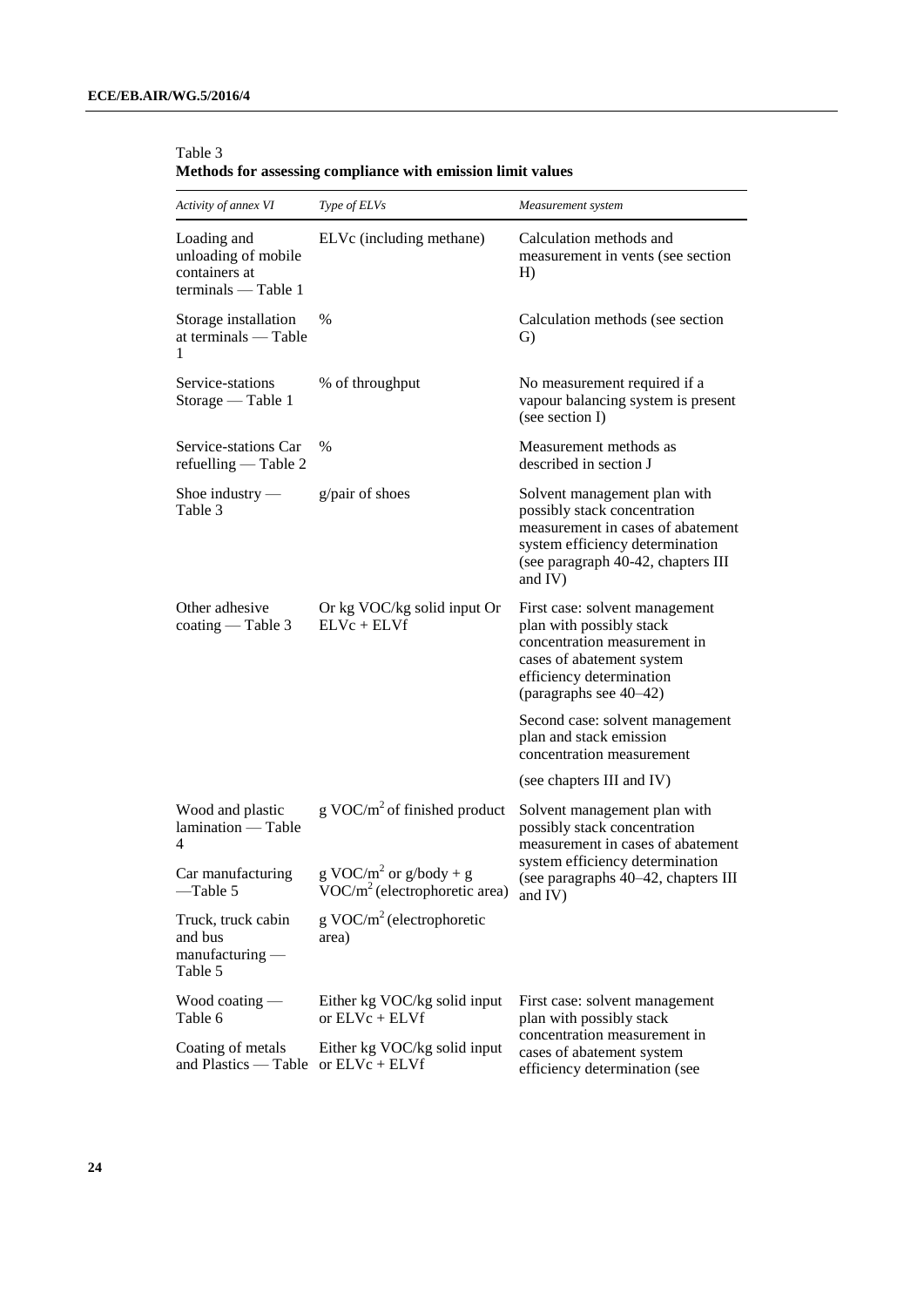| Activity of annex VI                                                       | Type of ELVs                                                | Measurement system                                                                                                                                                            |  |
|----------------------------------------------------------------------------|-------------------------------------------------------------|-------------------------------------------------------------------------------------------------------------------------------------------------------------------------------|--|
| 6                                                                          |                                                             | paragraphs 40-42)                                                                                                                                                             |  |
| Textile, fabric foil,<br>and paper coating $-$<br>Table 6                  | Either kg VOC/kg solid input<br>or $ELVc + ELVf$            | Second case: solvent management<br>plan and stack emission<br>concentration measurement                                                                                       |  |
| Coating of plastic<br>work pieces — Table or $ELVc + ELVf$<br>6            | Either kg VOC/kg solid input                                | Chapters III and IV                                                                                                                                                           |  |
| Coating of metal<br>surfaces - Table 6                                     | Either kg VOC/kg solid input<br>or $ELVc + ELVf$            |                                                                                                                                                                               |  |
| Leather coating -<br>Table 7                                               | $g$ VOC/ $m^2$                                              | Solvent management plan with<br>possibly stack concentration                                                                                                                  |  |
| Winding wire<br>$\operatorname{coating}$ - Table 7                         | g VOC/kg wire                                               | measurement in cases of abatement<br>system efficiency determination<br>(see paragraphs 40–42, chapters III<br>and IV)                                                        |  |
| Coil coating $-$<br>Table 8                                                | kg VOC/kg solid input Or<br>$ELVc + ELVf$                   | First case: solvent management<br>plan with possibly stack<br>concentration measurement in<br>cases of abatement system<br>efficiency determination (see<br>paragraphs 40-42) |  |
|                                                                            |                                                             | Second case: solvent management<br>plan and stack emission<br>concentration measurement                                                                                       |  |
|                                                                            |                                                             | (see chapters III and IV)                                                                                                                                                     |  |
| Dry cleaning $-$<br>Table 9                                                | g VOC/kg of cleaned and<br>dried product                    | Solvent management plan with<br>possibly stack concentration<br>measurement in cases of abatement<br>system efficiency determination<br>(see paragraphs 40-42)                |  |
|                                                                            |                                                             | (see chapters III and IV)                                                                                                                                                     |  |
| Manufacture of<br>paints, varnishes,<br>inks and adhesives<br>$-$ Table 10 | ELVf                                                        | % of solvent input Or ELVc + First case: solvent management<br>plan with possibly stack<br>concentration measurement in<br>cases of abatement system                          |  |
| Heat set offset $-$<br>Table 11                                            | % of solvent input or % of the<br>ink consumption Or ELVc + | efficiency determination (see<br>paragraphs 40-42)                                                                                                                            |  |
|                                                                            | <b>ELVf</b>                                                 | Second case: solvent management<br>plan and stack emission                                                                                                                    |  |
| Publication gravure<br>— Table 11                                          | Either % of the solid input or<br>$ELVc + ELVf$             | concentration measurement                                                                                                                                                     |  |
| Packaging<br>rotogravure and<br>flexography — Table                        | Either % of the solid input or<br>$ELVc + ELVf$             | (see chapters III and IV)                                                                                                                                                     |  |

<sup>11</sup>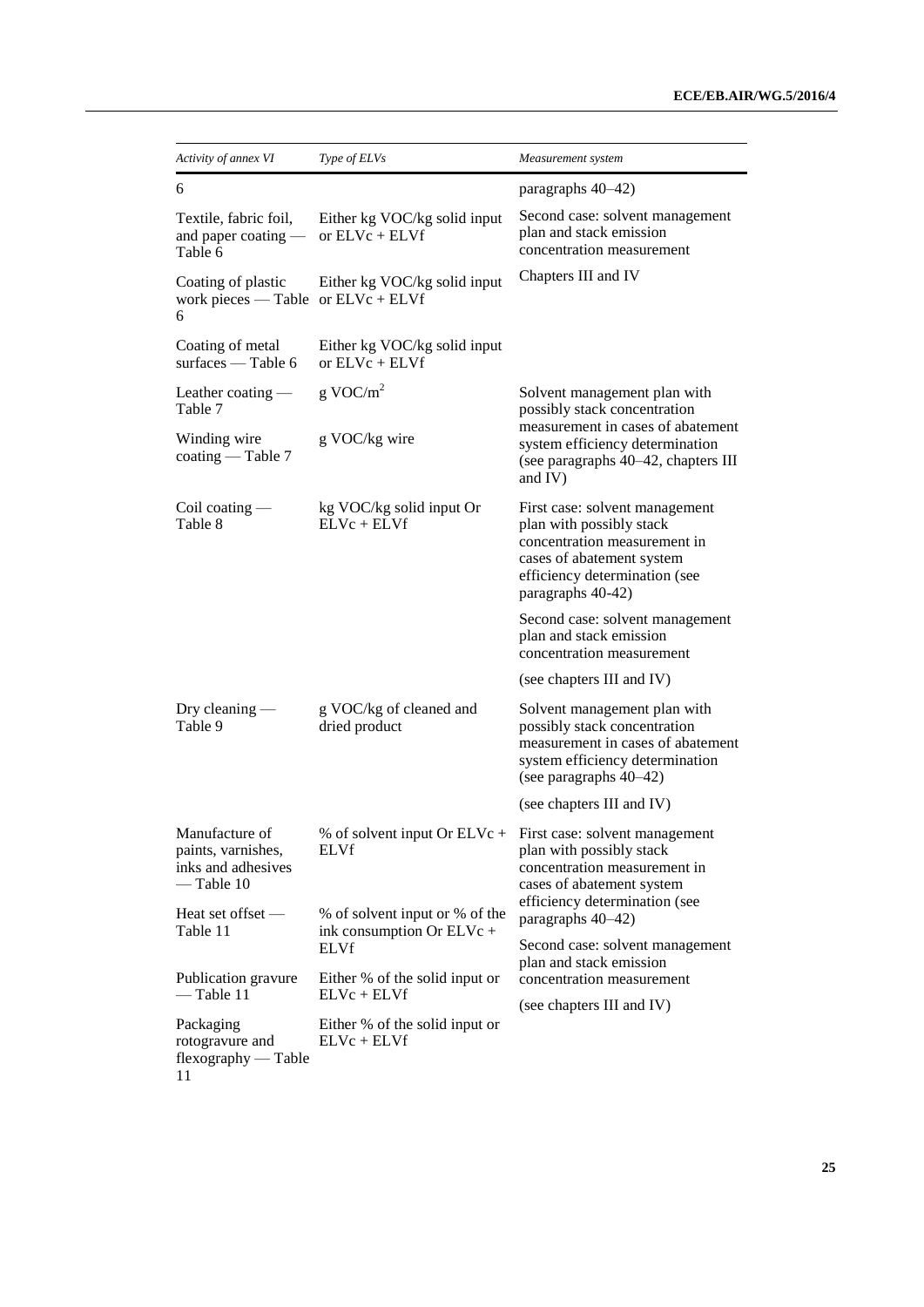| Activity of annex VI                                            | Type of ELVs                                                            | Measurement system                                                                                                                                                            |
|-----------------------------------------------------------------|-------------------------------------------------------------------------|-------------------------------------------------------------------------------------------------------------------------------------------------------------------------------|
| Manufacture of<br>pharmaceutical<br>products — Table 12         | Either % of solvent input or<br>$ELVc + ELVf$                           |                                                                                                                                                                               |
| $-$ Table 13                                                    | Conversion of rubber Either % of solvent input or<br>$ELVc + ELVf$      |                                                                                                                                                                               |
| Surface cleaning<br>with non-chlorinated<br>solvents - Table 14 | $ELVc + ELVf$                                                           | Solvent management plan and<br>stack emission concentration<br>measurement <sup>11</sup>                                                                                      |
|                                                                 |                                                                         | (see chapters III and IV)                                                                                                                                                     |
| Surface cleaning<br>with chlorinated<br>solvents — Table 14     | ELVc as the mass of the sum<br>of individual compounds +<br><b>ELVf</b> | Solvent management plan and<br>stack emission concentration<br>measurement                                                                                                    |
|                                                                 |                                                                         | (see chapters III and IV)                                                                                                                                                     |
| $Oil$ extraction $-$<br>Table 15                                | $kg$ VOC / t product                                                    | Solvent management plan with<br>possibly stack concentration<br>measurement in cases of abatement<br>system efficiency determination<br>(see paragraphs 40-42)                |
|                                                                 |                                                                         | (see chapters III and IV)                                                                                                                                                     |
| Wood preservation<br>$-$ Table 16                               | Either kg VOC / $m^3$ wood or<br>$ELVc + ELVf$                          | First case: solvent management<br>plan with possibly stack<br>concentration measurement in<br>cases of abatement system<br>efficiency determination (see<br>paragraphs 40-42) |
|                                                                 |                                                                         | Second case: solvent management<br>plan and stack emission<br>concentration measurement <sup>12</sup>                                                                         |
|                                                                 |                                                                         | (see chapters III and IV)                                                                                                                                                     |

84. Annex VI to the Gothenburg Protocol, as amended, provides flexibility through types of ELVs implemented for some activities using solvent: either a "total ELV" or an "ELVc + ELVf." In annex VI, for one given activity, it has to be noticed that these two types of ELVs are equivalent in reduction achievement requested. This enables a plant operator to optimize the choice of the reduction programmes to be implemented in order to be in compliance with the ELVs.

85. For solvent uses covered by annex VI, the regulation of fugitive emission is necessary. In some plants, 100% of VOCs emissions may be fugitive emissions. The SMP is the best tool to estimate emissions from such a plant. In most plants, emissions are

<sup>&</sup>lt;sup>11</sup> There are, however, some exceptions (see annex VI, table 14 of the amended Gothenburg Protocol).

<sup>&</sup>lt;sup>12</sup> There are, however, some exceptions (see annex VI, table 16 of the amended Gothenburg Protocol).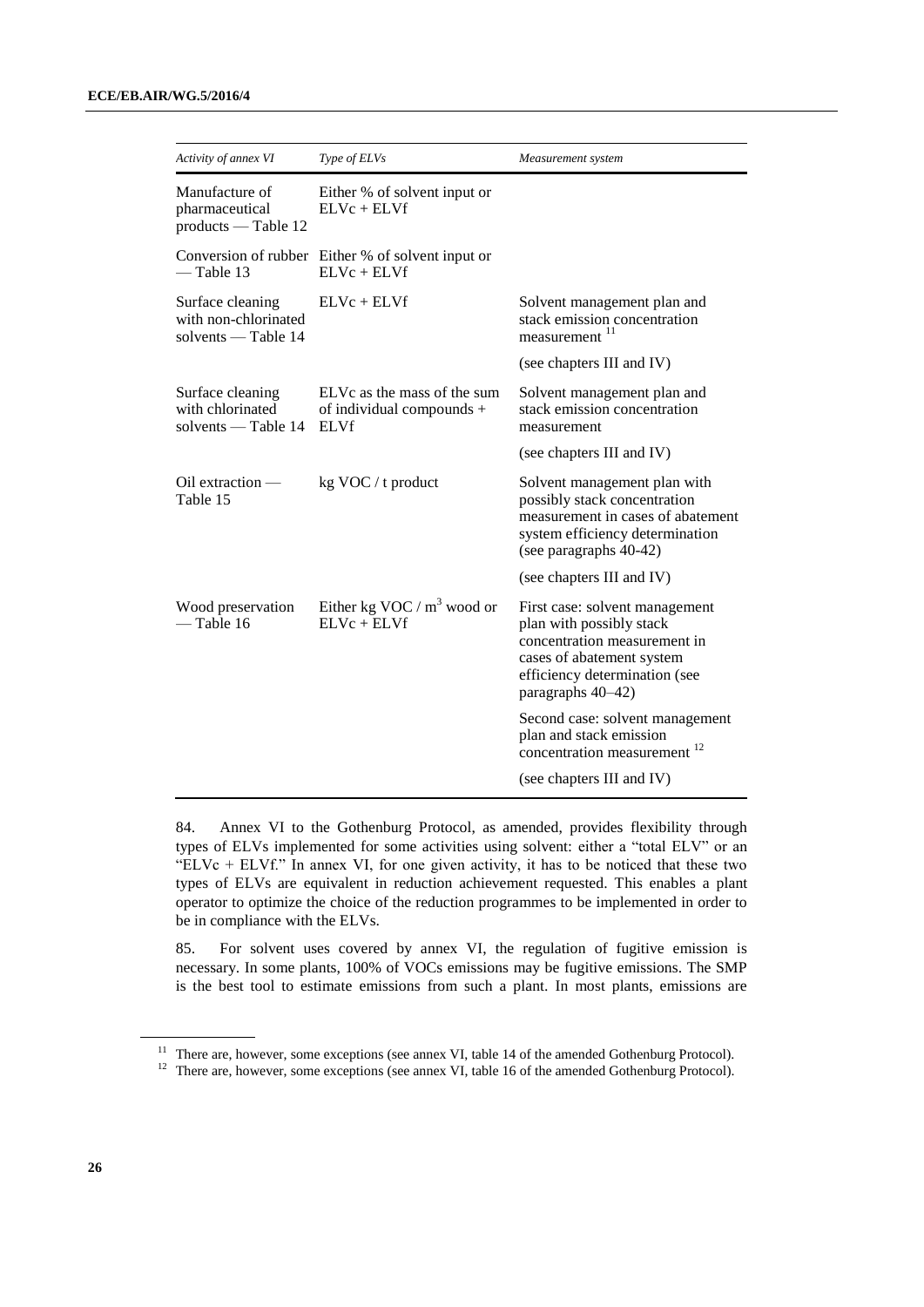however captured and the proportion of fugitive emissions may range from 0% to 100% of solvent input.

86. The following example is developed to explain the flexibility introduced by the presence of two types of ELVs: Either a "total ELV" or an "ELVc + ELVf."

Box 1

#### **Example of application of different definitions of ELVs**

The example developed in the following is based on an installation using solvent contained in a preparation. 25 kg of solid input are needed for the process. This solid input is used with solvent. In the three illustrated cases, the amount of solid input is not changed and always available for the process; however, VOCs emissions change.

Initial situation: In the initial situation presented in the following figure, 25 kg solid input are used with 75 kg of solvent (I1=75 kg VOCs). This solvent input produces 75 kg of VOCs emissions (total VOCs emissions, E) as no VOCs reduction plan is implemented. Fugitive emissions are 30 kg (F or O4) and emissions in waste gases 45 kg (O1). Total VOCs emissions are 3 kg VOC/kg solid input.



First option to reduce VOCs emissions: The first option is developed in order to be in compliance with ELVc and ELVf. The first option consists in the reduction of fugitive emissions by an improved capture system and a thermal oxidation system to reduce concentrations of VOCs in waste gases to be lower than ELVc. Fugitive emissions are maintained at 25% of the solvent input (75 kg) and concentrations in waste gases are lower than the ELVc. I1 does not change and the solid input is the same as in the initial situation. Total VOC emissions are reduced to 30 kg. Fugitive emissions are 18.75 kg and emissions in waste gases 11.25 kg.

Total VOCs emissions are 1.2 kg VOC/kg solid input.



Fugitive emissions: 25 % solvent inputs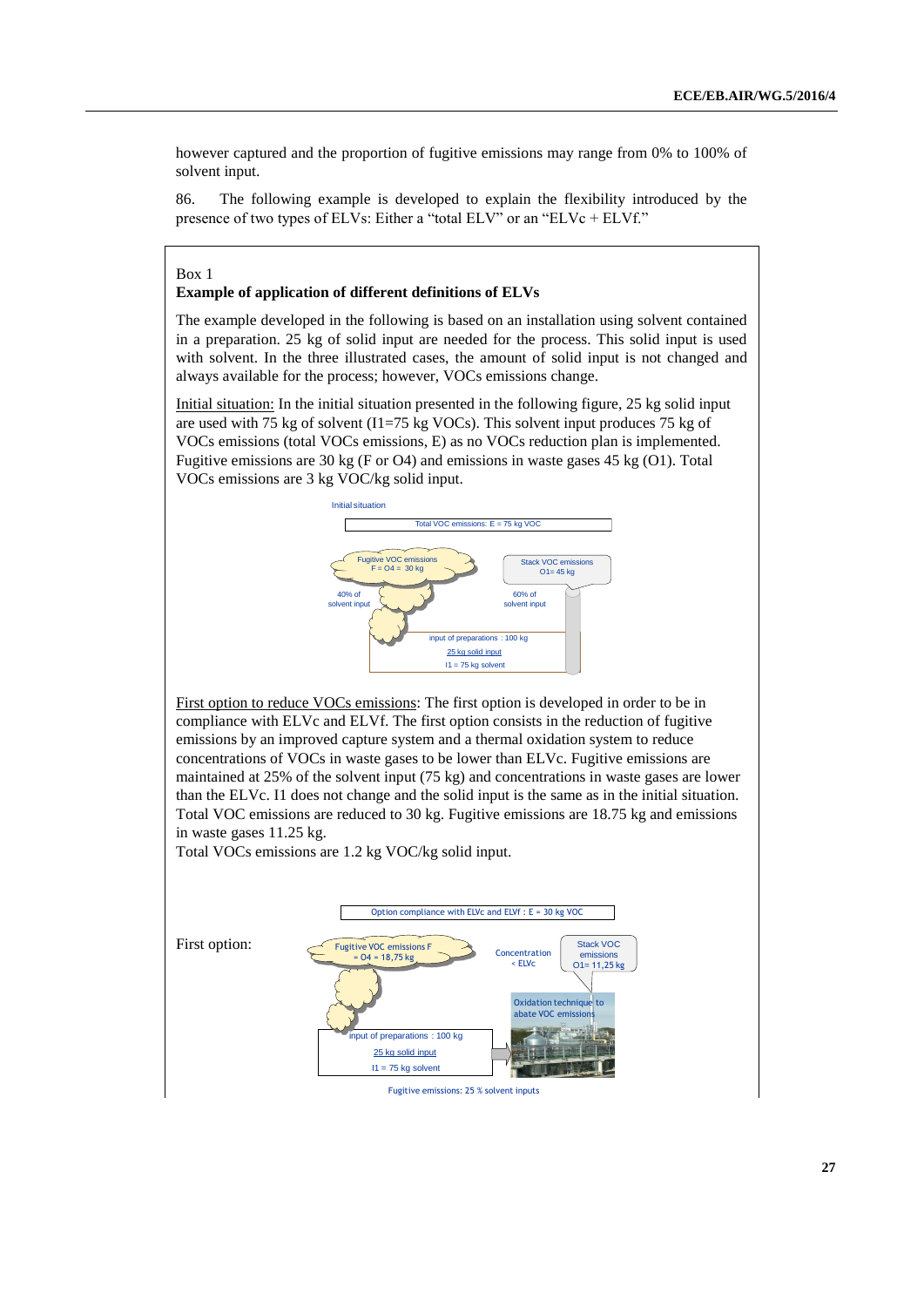Second option to reduce VOCs emissions: The second option is developed in order to be in compliance with the total ELVs. The solution consists in reduction of the solvent input, by use of preparations with higher dry extract (lower concentration of VOC) and waste gas treatment by a technique similar to a scrubber. Total VOCs emissions are 30 kg. Fugitive emissions are 9 kg and emissions in waste gases 21 kg. I1 has been reduced but the solid input is the same as in the initial situation. Total VOCs emissions are 1.2 kg/kg solid input.



87. The reduction options in the use of solvents considered by annex VI are different from sector to sector but can be classified as primary measures and secondary measures. Primary measures are measures such as high solid content preparations (lower solvent concentration), water based preparations (water replaces solvents), powder preparations (no solvent), high efficiency application techniques, etc. Secondary measures are waste gas treatment systems (thermal oxidation, activated carbon adsorption, scrubbing, etc.). The goal of the total emission limit value is not to limit the choice of reduction options in contrary to the strict application of ELVc and ELVf. Solutions can be equally efficient or even more efficient, when total VOCs limits are used. The guidance document associated with the Gothenburg Protocol provides information on these primary measures and secondary measures per activity [14]. The SMP associated or not with stack measurements is the best option for checking compliance of installations.

88. The principles of the SMP are applicable to all types of activities using solvents. Measurement of total VOCs by a relatively "simplified" method, such as FID, is adapted to most of cases and enables measurement at reasonable costs compared to specific methods. Except for substances recognized to have harmful effects on human health, the method is adapted to control VOCs emissions in stack.

# **VII. Example of development of a solvent management plan**

89. An example of SMP is developed for an installation in a printing activity (see box 2).

Box 2 **Example of an SMP development for a printing activity** 

Plant information and data:

An installation named "SPRINT" has a printing line named "CASSIOPEE". The printing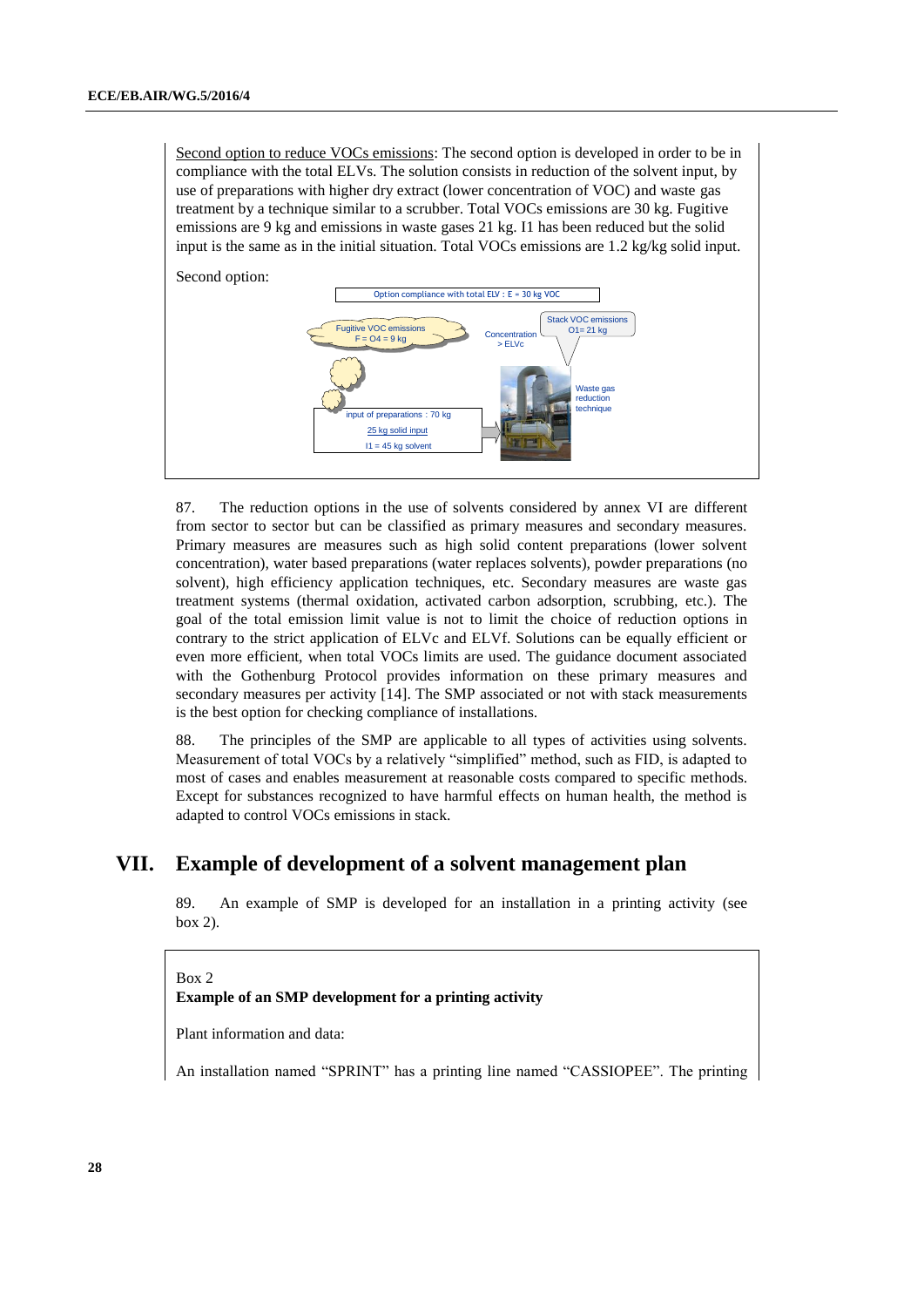technique used is flexography. Plastic surfaces are printed.

Flexography is a printing technique using an image carrier, on which the printing inks are located above the non-printing areas, using liquid inks that dry by evaporation.



The annual quantities of products purchased are as follows:

| <b>Printing line</b> | <b>Product</b>                                 | Quantity of product purchased<br>kg / year |
|----------------------|------------------------------------------------|--------------------------------------------|
|                      | Ink                                            |                                            |
|                      | Flexo APF Red                                  | 9 8 5 0                                    |
| <b>CASSIOPEE</b>     | Dilution and cleaning                          |                                            |
|                      | solvent                                        | 19 540                                     |
|                      | Ethoxy propanol<br>$(CH_3CH_2OCH_2CH(OH)CH_3)$ |                                            |

The following information is available:

- No variation of stocks has been observed for inks. For ethoxy propanol, a destocking of 500 kg/year is considered.
- 493 kg/year of purchased inks are lost as waste, according to waste disposal records.
- 4 000 kg/year of ethoxy propanol are regenerated externally.
- Proportion of solid content in the ink is 31%.
- VOC contents of inks are provided by the ink manufacturer:

| Ink           | $\vert$ VOC content (% w/w) |               |  |
|---------------|-----------------------------|---------------|--|
|               | 45%                         | Ethanol       |  |
| Flexo APF Red | 24%                         | Ethyl acetate |  |

The printing line CASSIOPEE is equipped with a stack to capture waste gases and release them into the atmosphere. A measurement of VOCs concentrations is carried out in the stack, one time per year. The results are as follows:

| <b>Printing line</b> | <b>VOC</b> concentration<br>$mg \text{ C/Nm}^3$ | <b>Flow rate</b><br>$Nm^3/h$ |
|----------------------|-------------------------------------------------|------------------------------|
| <b>CASSIOPEE</b>     | 74                                              | 5 0 0 0                      |

During the monitoring exercise, quantities of products used have been recorded in order to be able to use the measurement results in the SMP; the monitoring campaign has been organized accordingly. It is crucial to be able to link the concentration and the VOCs mass flow rate to an activity level which is, generally, variable. The activity level during the monitoring campaign has to be as representative as possible.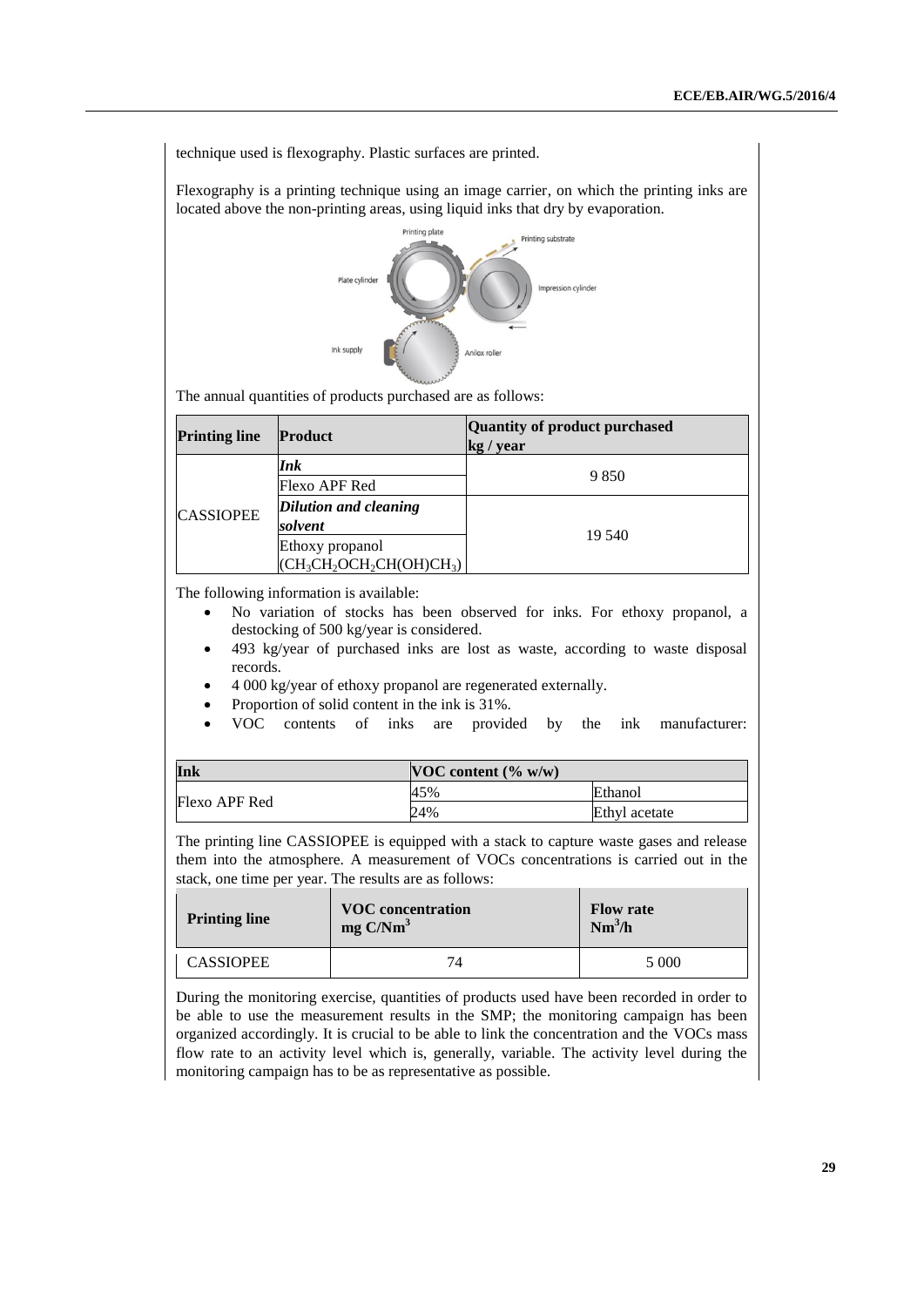The products consumed are as follows:

| <b>Product</b>             | Quantity of products used during the<br>monitoring exercise kg/h |
|----------------------------|------------------------------------------------------------------|
| Flexo APF Red              | 19                                                               |
| Ethoxy propanol (dilution) | 12                                                               |

A FID has been used for the VOCs measurement. FID response factors, provided by the FID manufacturer, are as follows:

(a) 0.82 for ethanol,

(b) 0.70 for ethyl acetate,

(c) 0.76 for ethoxy propanol.

Development of the solvent management plan:

The SMP can be developed as explained in the following, to check the compliance of the installation according to ELVs of annex VI of the Gothenburg Protocol, as amended. In a first step, ELVs implemented for the plant are defined.

For flexography printing, ELVs of annex VI are presented in the following table:

| ELV for VOCs (daily for ELVc and<br>yearly for ELVf and total ELV)                                                                                                                                                                                                                                                                                                                                                                                                                                                                                                                                                                                            |
|---------------------------------------------------------------------------------------------------------------------------------------------------------------------------------------------------------------------------------------------------------------------------------------------------------------------------------------------------------------------------------------------------------------------------------------------------------------------------------------------------------------------------------------------------------------------------------------------------------------------------------------------------------------|
| $ELVc = 100$ mg $C/m3$<br>$ELVf = 25$ wt-% or less of the solvent<br>input<br>Or total ELV of 1.2 kg or less of VOC/kg<br>of solid input                                                                                                                                                                                                                                                                                                                                                                                                                                                                                                                      |
| $ELVc = 100$ mg $C/m3$<br>$ELVf = 20$ wt-% or less of the solvent<br>input<br>Or total ELV of $1.0$ kg or less of VOC/kg<br>of solid input                                                                                                                                                                                                                                                                                                                                                                                                                                                                                                                    |
| For plants with all machines connected to<br>oxidation:<br>Total ELV = $0.5$ kg VOC/kg of solid<br>input<br>For plants with all machines connected to<br>carbon adsorption:<br>Total ELV = $0.6$ kg VOC/kg of solid<br>input<br>For existing mixed plants where some<br>existing machines may not be attached to<br>an incinerator or solvent recovery:<br>Emissions from the machines connected<br>to oxidizers or carbon adsorption are<br>below the emission limits of $0.5$ or $0.6$ kg<br>VOC/kg of solid input respectively.<br>For machines not connected to gas<br>treatment: use of low solvent or solvent<br>free products, connection to waste gas |
|                                                                                                                                                                                                                                                                                                                                                                                                                                                                                                                                                                                                                                                               |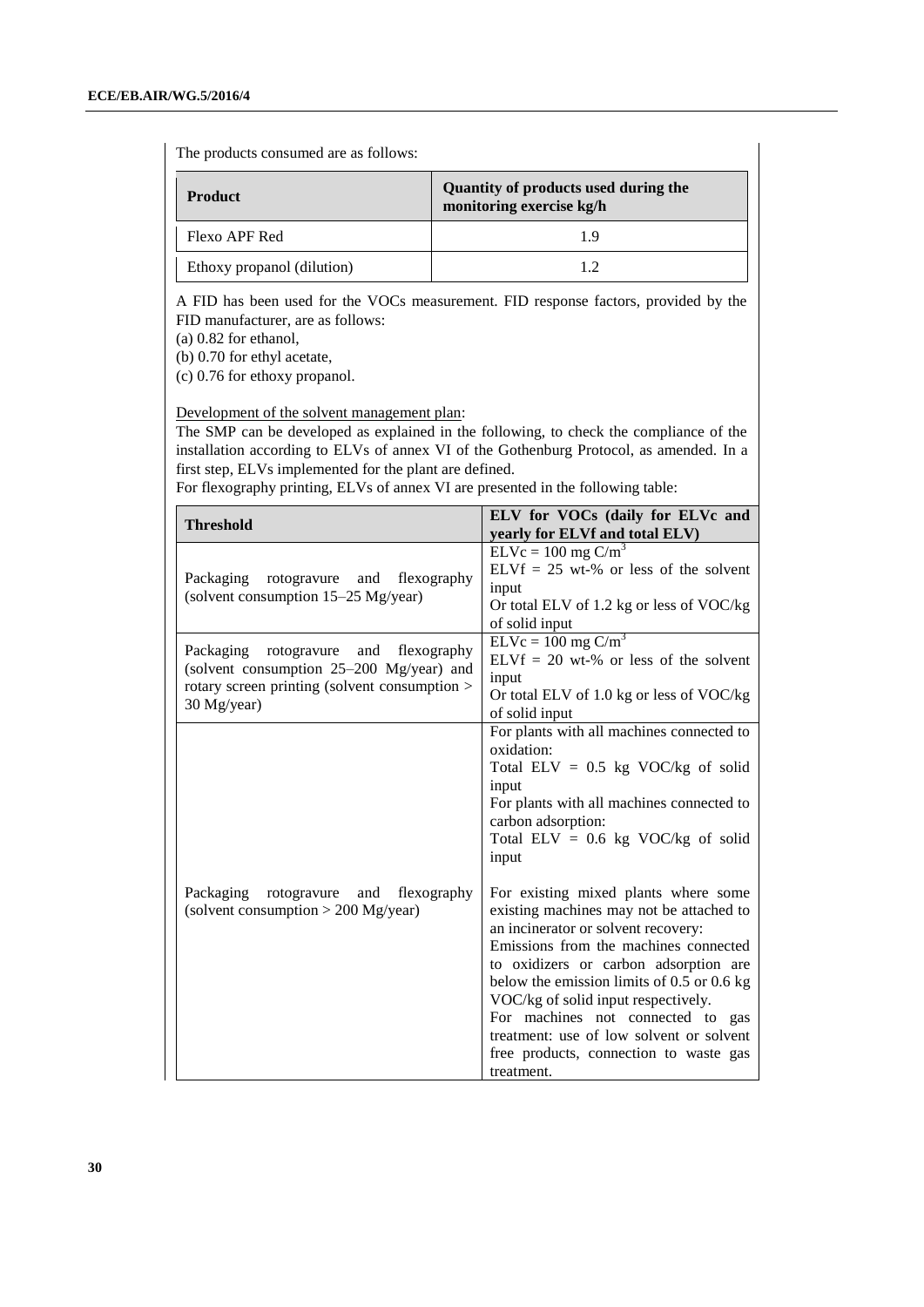| There is spare capacity and preferentially |
|--------------------------------------------|
| a high solvent content work on machines    |
| connected to waste gas treatment.          |
| Total emissions below 1.0 kg VOC/kg of     |
| solid input                                |

To determine the ELVs is applicable for the plant, solvent consumption is estimated and compared to the threshold of annex VI.

*Determination of solvent consumption (C)*

The solvent consumption  $(C)$  is calculated according to equation:  $C = I1 - O8$ .

I1 is calculated as follows:

| <b>Printing line</b> | <b>Product</b>             | Quantity of<br>product<br>purchased<br>kg/year | <b>Stock change</b><br>(stock of year n-<br>1 - stock of year<br>n) kg/year | <b>VOC</b><br>content<br>$\%$ w/w | Ι1<br>kg/year | <b>Solid</b><br>input<br>kg/year |
|----------------------|----------------------------|------------------------------------------------|-----------------------------------------------------------------------------|-----------------------------------|---------------|----------------------------------|
|                      | Ink                        |                                                |                                                                             |                                   |               |                                  |
| <b>CASSIOPEE</b>     | <b>APF</b><br>Flexo<br>Red | 9 8 5 0                                        | 0                                                                           | 69%<br>$(45% +$<br>24%)           | 6797          | 3 0 5 4                          |
|                      |                            | Dilution and cleaning solvent                  |                                                                             |                                   |               |                                  |
|                      | Ethoxy<br>propanol         | 19 540                                         | 500                                                                         | 100%                              | 20 040        |                                  |
|                      | <b>TOTAL</b>               |                                                |                                                                             |                                   | 26 837        | 3 0 5 4                          |

**O8** (organic solvents contained in preparations recovered for reuse but not as input into the process, as long as they are not counted under O7):

This output of organic solvents corresponds to the quantity of ethoxy propanol regenerated externally or **4 000 kg/year**.

The annual solvent consumption (C=I1-O8) is equal to  $26\,837 - 4\,000 = 22\,837$  kg/year

*ELVs implemented for SPRINT installation*

According to its solvent consumption, SPRINT is concerned by the first case illustrated in the above table (solvent consumption 15–25 Mg/year) with ELVs as follows:

 $ELVc = 100$  mg  $C/m<sup>3</sup>$ 

 $ELVf = 25$  wt-% or less of the solvent input

or total ELV of 1.2 kg or less of VOC/kg of solid input

ELVc (stack emissions) can only be checked with the use of a measurement device. SPRINT has carried out measurements in the stack. ELVf (fugitive emissions) can be checked by a complete SMP. The total ELV can be checked by a SMP. Due to the fact that no reduction equipment is in place in SPRINT, no monitoring campaign would be necessary to estimate total VOCs emissions.

To check the compliance of SPRINT to ELVc and ELVf, a complete SMP with a monitoring exercise is necessary.

A simplified SMP can be developed to check the compliance with the total ELV.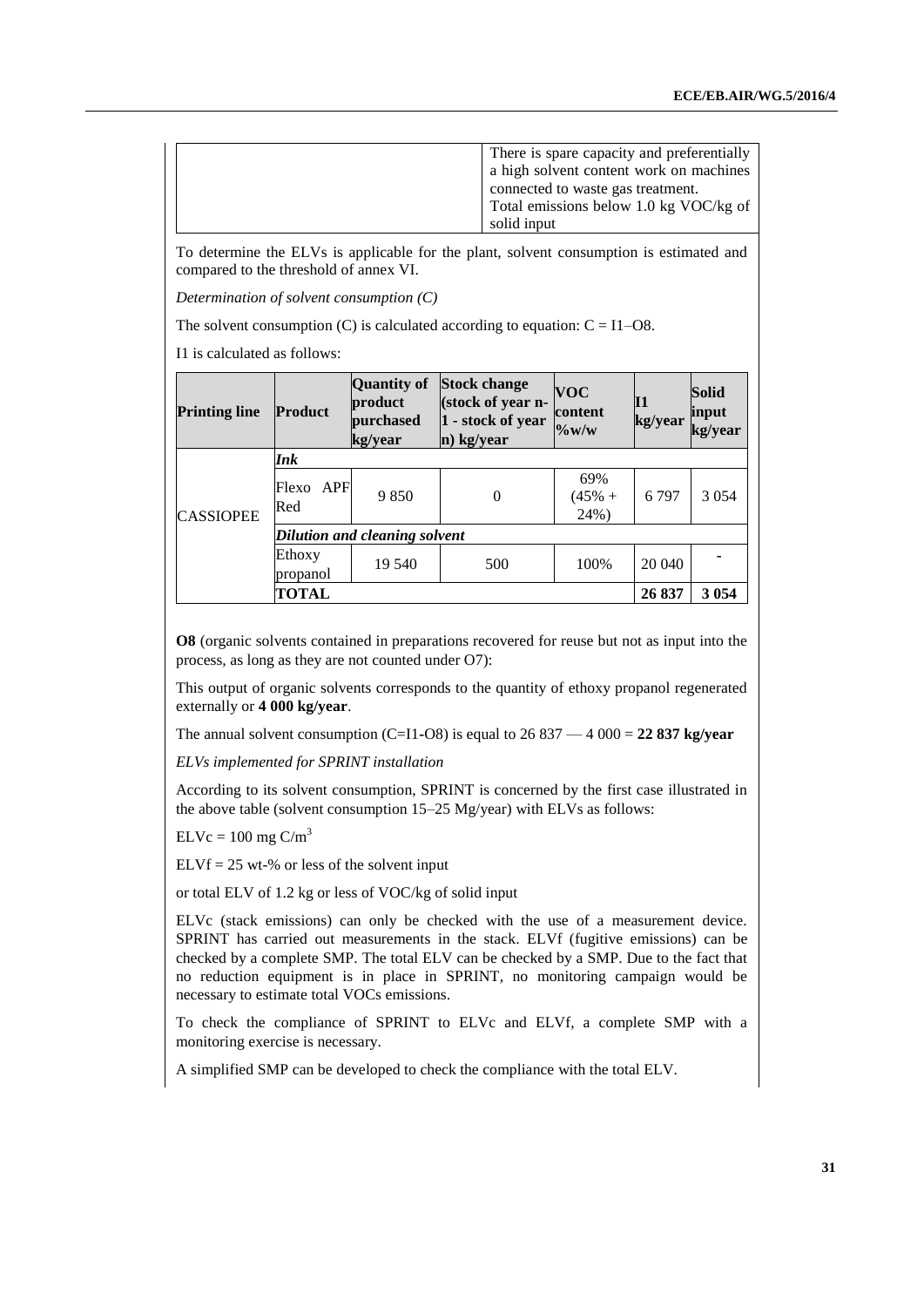#### **Development of a simplified Solvent Management Plan:**

The simplified SMP consists in estimating the different components of the following equation:

Total emissions  $E = I1 - 05 - 06 - 07 - 08$ 

*Inputs of organic solvents*

I1 has been calculated previously:

#### **26 837 kg/year**

SPRINT is not concerned by I2. There is no internal solvent recovery and reuse.

*Outputs of organic solvents*

SPRINT is not concerned by the following outputs of organic solvents:

- o O2 (no organic solvent lost in water);
- o O3 (no organic solvent remains as contaminant or residue in output products from the process);
- o O5 (no organic solvent lost due to chemical or physical reactions especially due to the presence of an oxidizer);
- o O7 (no organic solvent contained in preparations sold);
- o O9 (no organic solvent released in other ways).

**O8** (Organic solvents contained in preparations recovered for reuse — however, not as input into the process, as long as they are not counted under O7) has been calculated previously:

#### **4 000 kg/year**

**O6** (Organic solvents contained in collected waste): 493 kg of the ink purchased are lost as waste.

| Ink           | Quantity of ink lost   VOC content<br>as waste kg/year | $\frac{0}{2}$          | O6<br>kg/year |
|---------------|--------------------------------------------------------|------------------------|---------------|
| Flexo APF Red | 493                                                    | 69%<br>$(45\% + 24\%)$ | 340           |

Total emissions E = I1 - O5 - O6 - O7 - O8 =  $26837 - 0 - 340 - 0 - 4000 = 22497$ **kg VOCs/year**

Total emissions E are estimated to amount to 22 497 kg VOCs/year.

This is equivalent to 7.4 kg of VOCs/kg of solid input (22 497/3 054). The total emissions of SPRINT being higher than the total ELV (1.2 kg or less of VOC/kg of solid input), the installation would not in compliance with its total ELV.

#### **Development of a complete SMP**

The complete SMP consists in estimating the different components of the following equations:

 $I = I1 + I2$ 

Total emissions  $E = 11 - 05 - 06 - 07 - 08 = F + 01$ 

Fugitive emissions F= I1 - O1 - O5 - O6 - O7 - O8 = O2 + O3 + O4 + O9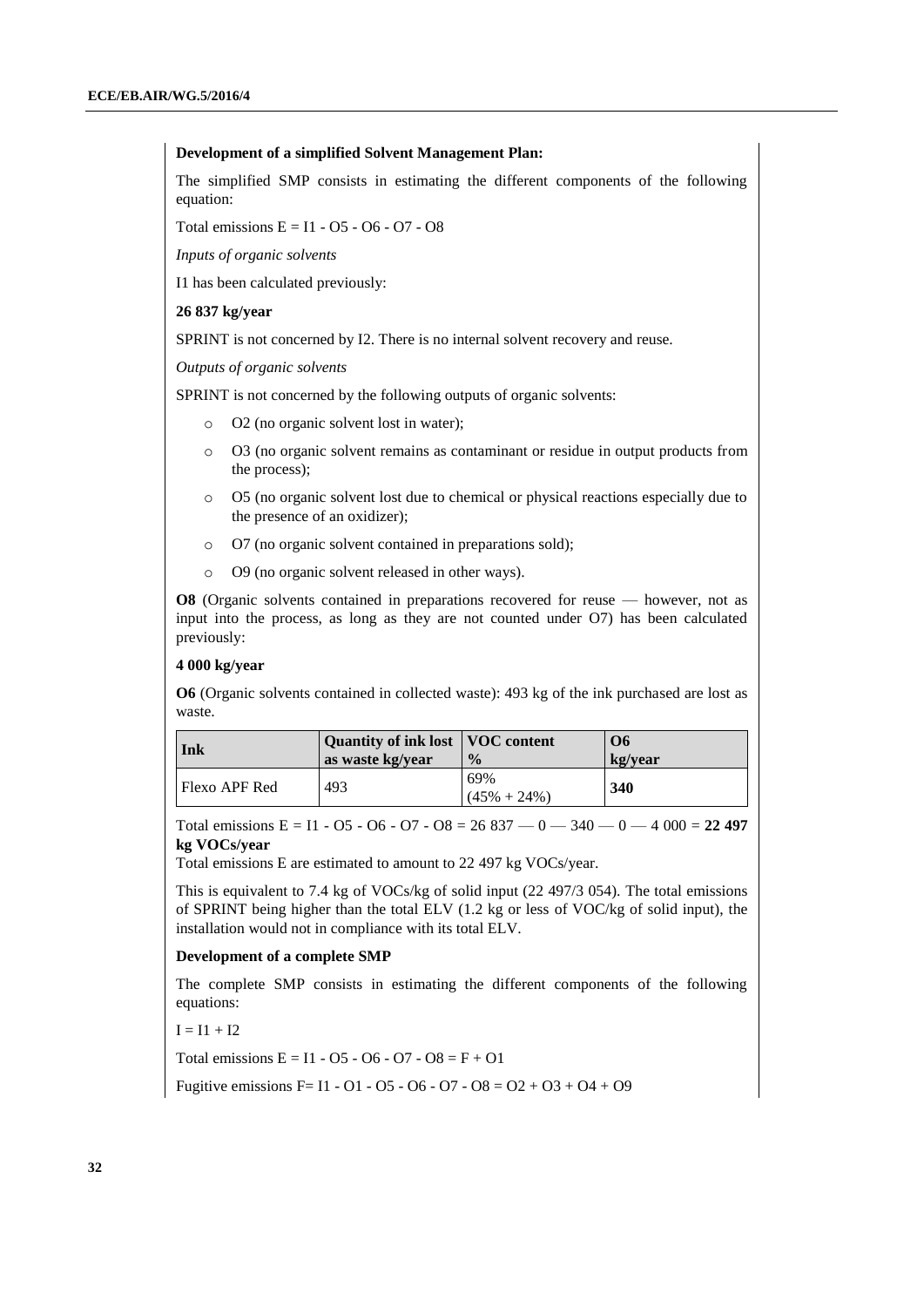All components except O1 and O4 have been estimated in the previous paragraphs.

### **Output of solvent O1 (VOCs emissions from stack) and fugitive emissions**

The determination of stack emissions is based on the annual measurement carried out on the CASSIOPEE printing line.

The results are used as follows:

 Characterization of the mass of solvents used in the printing line during the monitoring campaign.

| <b>Products used</b> | <b>Quantity of product</b><br>used during the<br>measurement<br>$k\Omega/h$ | VOC content % |                    | <b>VOC</b><br>quantity<br>kg/h |
|----------------------|-----------------------------------------------------------------------------|---------------|--------------------|--------------------------------|
| Flexo APF Red        | 1.9                                                                         | 45%           | Ethanol            | 0.86                           |
|                      |                                                                             | 24%           | Ethyl acetate      | 0.46                           |
| Ethoxy propanol      | 1.2                                                                         | 100%          | Ethoxy<br>propanol | 1.20                           |
| TOTAL                |                                                                             |               |                    | 2.51                           |

 Determination of the necessary parameters for the conversion of C eq in VOC eq (molar mass, chemical formula, mass of carbon, FID response factors).

| <b>VOC</b>         | <b>Proportion</b><br>of VOC in<br>the mixture<br>(Pi) | <b>Chemical</b><br>formula | <b>Molar</b> mass<br>(Mi)<br>g/mol | Mass of<br>carbon (mci) response (conversion)<br>g/mol | <b>FID</b><br>factor | <b>Correction</b><br>factor<br>$C$ eq in<br>$VOC$ eq) |
|--------------------|-------------------------------------------------------|----------------------------|------------------------------------|--------------------------------------------------------|----------------------|-------------------------------------------------------|
| Ethanol            | 34.1%<br>(0.86/2.51)                                  | $C_2H_6O$                  | 46<br>$(2x12+6x1+16)$              | 24<br>(2x12)                                           | 0.82                 |                                                       |
| Ethyl<br>acetate   | 18.2%<br>(0.46/2.51)                                  | $C_4H_8O_2$                | 88<br>$(4x12+8x1+2x16)$            | 48<br>(4x12)                                           | 0.70                 | 0.42                                                  |
| Ethoxy<br>propanol | 47.8%<br>(1.20/2.51)                                  | $C_5H_{12}O_2$             | 104<br>$(5x12+12x1+2x1)$<br>6)     | 60<br>(5x12)                                           | 0.76                 |                                                       |

Determination of the hourly flow rate of solvent emitted from the stack.

| <b>VOC</b><br>concentration mg<br>$C \text{ eq/Nm}^3$ | <b>Correction</b><br>factor<br>(conversion C<br>eq in VOC eq) | VOC-<br><b>Concentration</b><br>mg VOC eq<br>/Nm <sup>3</sup> | <b>Flow rate</b><br>$Nm^3/h$ | <b>Hourly flow of</b><br>solvent<br>kg solvent/h |
|-------------------------------------------------------|---------------------------------------------------------------|---------------------------------------------------------------|------------------------------|--------------------------------------------------|
| 74                                                    | 0.42                                                          | 174.3                                                         | 5 0 0 0                      | 0.87<br>174.3/1000000<br>x5000                   |

 Determination of fugitive and stack emission shares compared to the quantity of solvent used on the line during the measurement.

 During the measurement period, inputs of organic solvents on the CASSIOPEE line are 2.51 kg/h. The share of stack emissions represents 0.87/2.51 or **34.7%** of total emissions and therefore the share of fugitive emissions represents **65.3%** of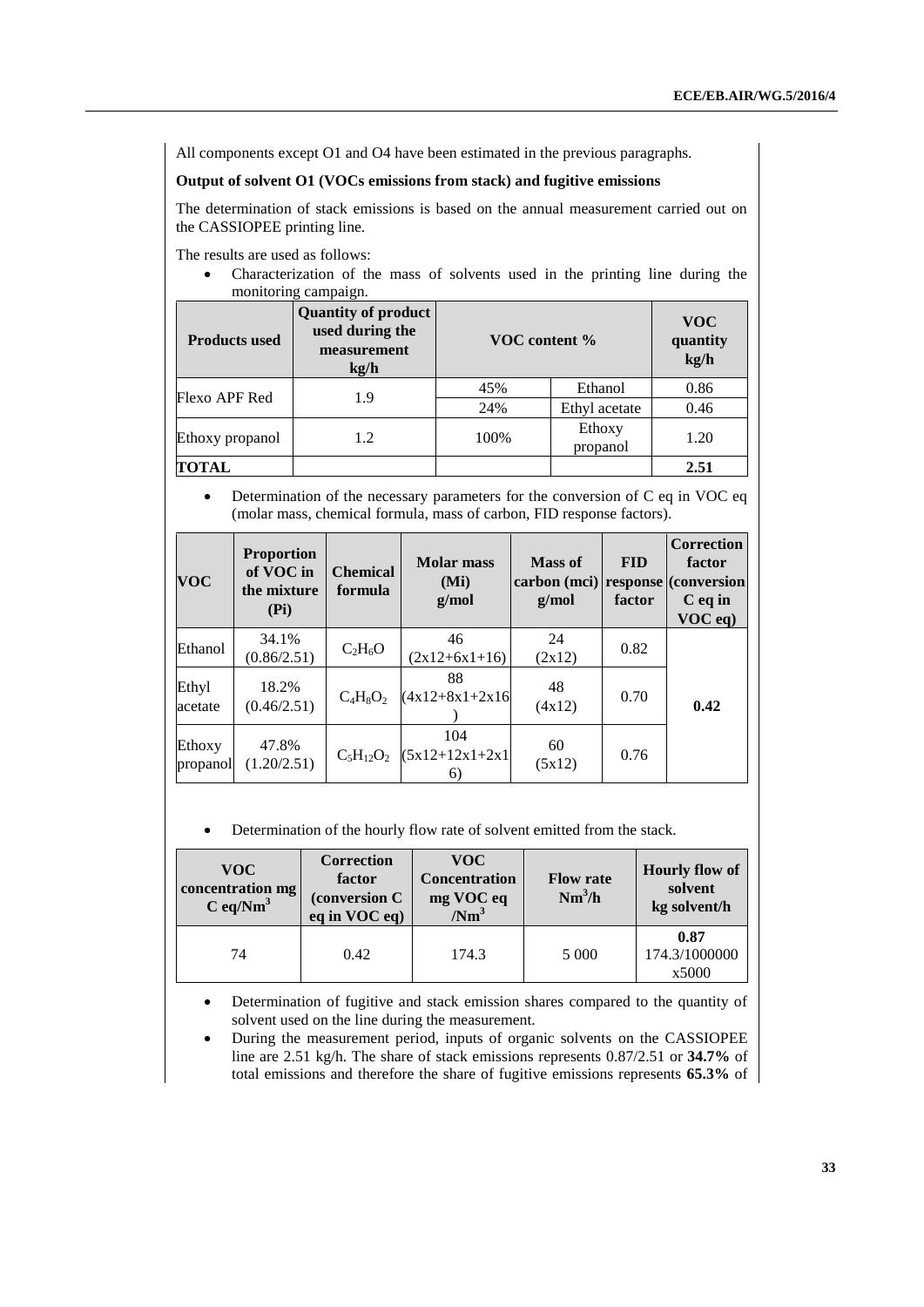total emissions.

 Determination of the annual stack and fugitive emissions by applying the stack emissions and fugitive shares to the annual consumption on the printing line.

| <b>CASSIOPEE</b>        | <b>I1</b><br>kg<br><b>VOC/vear</b> | <b>O6</b> and <b>O8</b><br>kg VOC/vear | <b>Total emissions</b><br>kg VOC/year | <b>Stack</b><br>emissions<br>$\Omega$<br>kg VOC/year | <b>Fugitive</b><br>emissions<br><b>O4</b><br>kg<br>VOC/year |
|-------------------------|------------------------------------|----------------------------------------|---------------------------------------|------------------------------------------------------|-------------------------------------------------------------|
| <b>Flexo APF</b><br>Red | 6797                               | 340                                    | 6457                                  | 7808                                                 | 14 689                                                      |
| Ethoxy<br>propanol      | 20 040                             | 4 0 0 0                                | 16 040                                | (34.7% x22 9)<br>47)                                 | $(65.3\% \times 22)$<br>947)                                |
| <b>TOTAL</b>            | 26 837                             | 4 3 4 0                                | 22 497                                |                                                      |                                                             |

**O4** (Uncaptured emissions of organic solvents to air. This includes the general ventilation of rooms, where air is released to the outside environment via windows, doors, vents and similar openings).

O4 is estimated by the calculations to amount to **14 689 kg/year**.

Summary of the SMP:

| Inputs and outputs of SMP (kg) |               |  |
|--------------------------------|---------------|--|
| $_{\rm II}$                    | 26 837        |  |
| I2                             | not concerned |  |
| O <sub>1</sub>                 | 7808          |  |
| O <sub>2</sub>                 | not concerned |  |
| O <sub>3</sub>                 | not concerned |  |
| <b>O4</b>                      | 14 689        |  |
| O <sub>5</sub>                 | not concerned |  |
| O <sub>6</sub>                 | 340           |  |
| O <sub>7</sub>                 | not concerned |  |
| O <sub>8</sub>                 | 4 0 0 0       |  |
| O <sub>9</sub>                 | not concerned |  |
| Solvent consumption (C)        | 22 837        |  |
| Solid input                    | 3 0 5 4       |  |
| Total emissions E              | 22 497        |  |
| Fugitive emissions F           | 14 689        |  |

Compliance with ELVs:

ELVc can only be checked by the use of a measurement device. SPRINT has carried out measurement in the stack. The measured VOCs concentration  $(74 \text{ mg } C/Nm^3)$  is lower than the ELVc of 100 mg  $C/Nm<sup>3</sup>$ . The installation is in compliance with its ELVc.

Fugitive emissions are estimated to **14 689 kg/year.** They represent **54.7 % of solvent input** (14 689 kg/26 897 kg). Fugitive emissions of SPRINT are higher than the ELVf (25% of solvent input). The installation is not in compliance with its ELVf.

The installation is not in compliance with annex VI ELVs for flexography (both ELVc and ELVf have to be reached).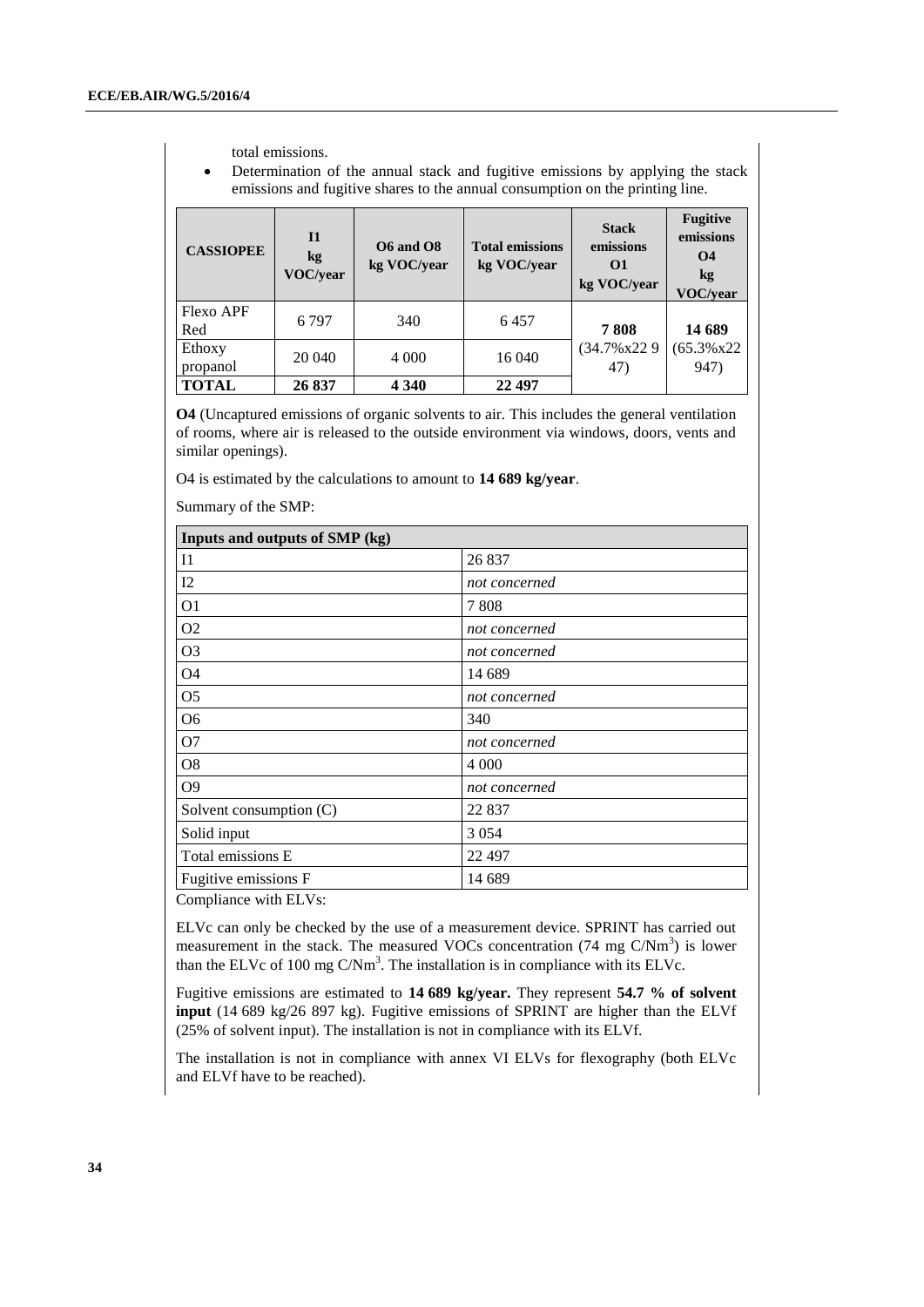Remark: The appropriate method to estimate stack emissions depends on the specifics of the installation or activity. It is recommended to organize and schedule the measurement campaign during a representative period of the production. When measurements are carried out, the process parameters such as paint consumption during the period of measurement, the types of paint used and the chemical composition of solvents used should be known and recorded (definition of the input of solvent).

The example presents an ideal situation. The methodology may lead to unreliable emissions in some cases, especially due to the difficulty of quantifying captured emissions (multiplication of the airflow, solvent concentration and time). The airflow and concentration vary over time, and neither can be measured accurately. The resulting error could be greater than 20 per cent [15].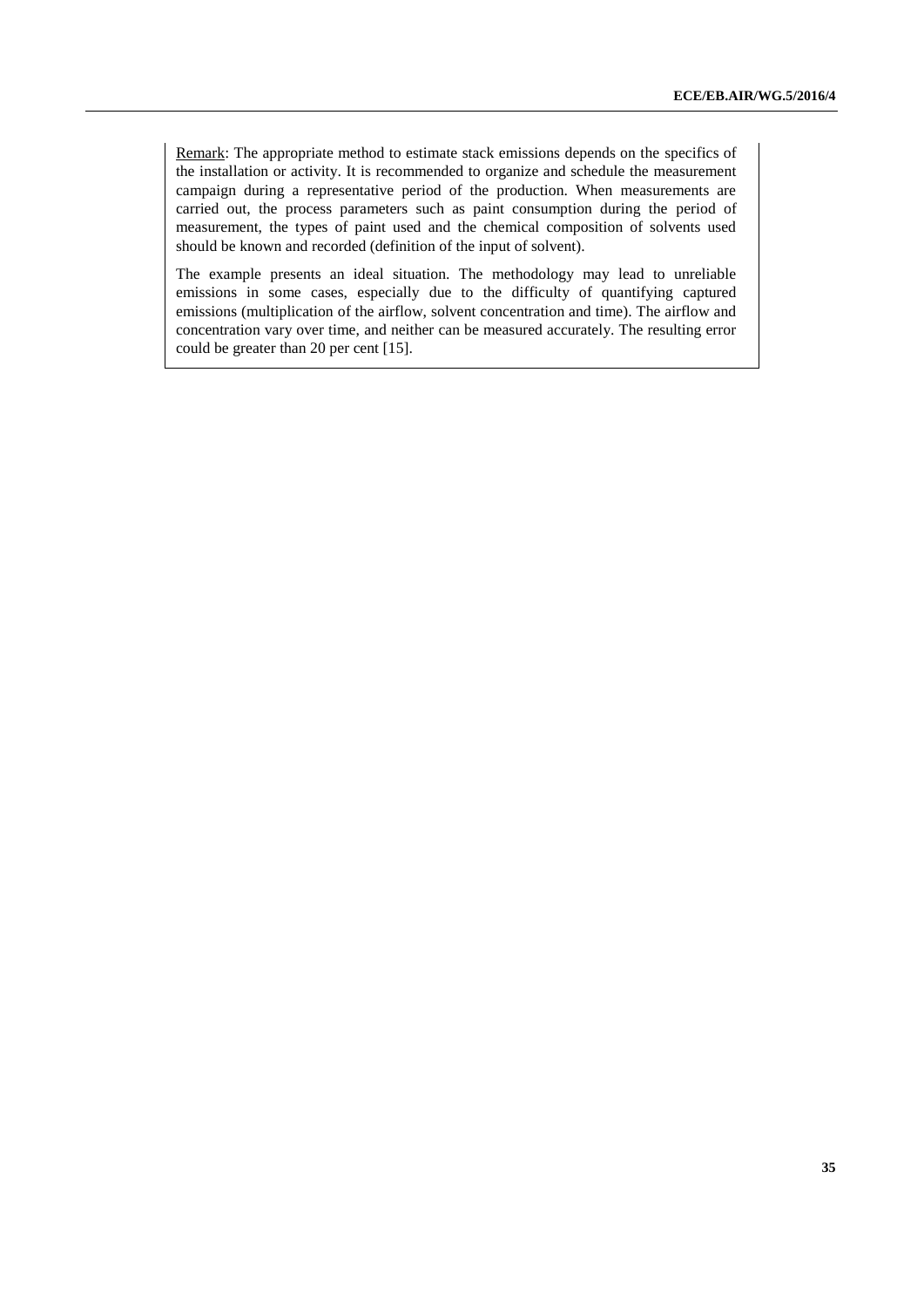# **Annex I**

| Family               | Solvent                                         | <b>CAS</b> Number | Carbon content, %w/w |
|----------------------|-------------------------------------------------|-------------------|----------------------|
| Alcohols             | Methanol                                        | $67 - 56 - 1$     | 37.5                 |
|                      | Ethanol / Industrial Methylated Spirits (IMS) / |                   |                      |
|                      | <b>Denatured Ethanol</b>                        | $64 - 17 - 5$     | 52.1                 |
|                      | n-Propanol                                      | $71 - 23 - 8$     | 60.0                 |
|                      | Iso-Propanol                                    | $67 - 63 - 0$     | 60.0                 |
|                      | n-Butanol                                       | $71-36-3$         | 64.8                 |
|                      | Sec-Butanol                                     | 78-92-2           | 64.8                 |
|                      | Iso-Butanol                                     | $78 - 83 - 1$     | 64.8                 |
|                      | Tert-Butanol                                    | $75 - 65 - 0$     | 64.8                 |
|                      | Amyl Alcohol                                    | $71-41-0$         | 68.1                 |
|                      | Iso-Amyl Alcohol                                | $123 - 51 - 3$    | 68.1                 |
|                      | Methyl Isobutyl Carbinol                        | $108 - 11 - 2$    | 70.5                 |
|                      | Diacetone Alcohol                               | 123-42-2          | 62.0                 |
|                      | Hexylene Glycol                                 | $107 - 41 - 5$    | 61.0                 |
| Esters               | Methyl Acetate                                  | 79-20-9           | 48.6                 |
|                      | <b>Ethyl Acetate</b>                            | 141-78-6          | 54.5                 |
|                      | n-Propyl Acetate                                | 109-60-4          | 58.8                 |
|                      | Iso-Propyl Acetate                              | $108 - 21 - 4$    | 58.8                 |
|                      | n-Butyl Acetate                                 | 123-86-4          | 62.0                 |
|                      | Iso-Butyl Acetate                               | 110-19-0          | 62.0                 |
|                      | Amyl Acetate                                    | 628-63-7          | 64.6                 |
|                      | n-Butyl Propionate                              | 590-01-2          | 64.6                 |
|                      | <b>Ethylene Glycol Diacetate</b>                | 111-55-7          | 49.3                 |
|                      | Ethyl 3-Ethoxy Propionate                       | 763-69-9          | 57.5                 |
|                      | 2,2,4-Trimethyl-1,3-Pentanediol Isobutyrate     | 25265-77-4        | 66.6                 |
| Ethers               | Tetrahydrofuran                                 | 109-99-9          | 66.6                 |
|                      | Diethyl Ether                                   | $60 - 29 - 7$     | 64.8                 |
|                      | Diiso-Propyl Ether                              | 108-20-3          | 70.5                 |
| <b>Glycol Ethers</b> | Ethylene Glycol Mono Isopropyl Ether            | 109-59-1          | 57.7                 |
|                      | Ethylene Glycol Mono Butyl Ether                | 111-76-2          | 61.0                 |
|                      | Diethylene Glycol Mono Ethyl Ether              | 111-90-0          | 53.7                 |
|                      | Diethylene Glycol Mono Butyl Ether              | 112-34-5          | 59.2                 |
|                      | Propylene Glycol Mono Methyl Ether              | 107-98-2          | 53.3                 |

# **Carbon content of commonly used solvents**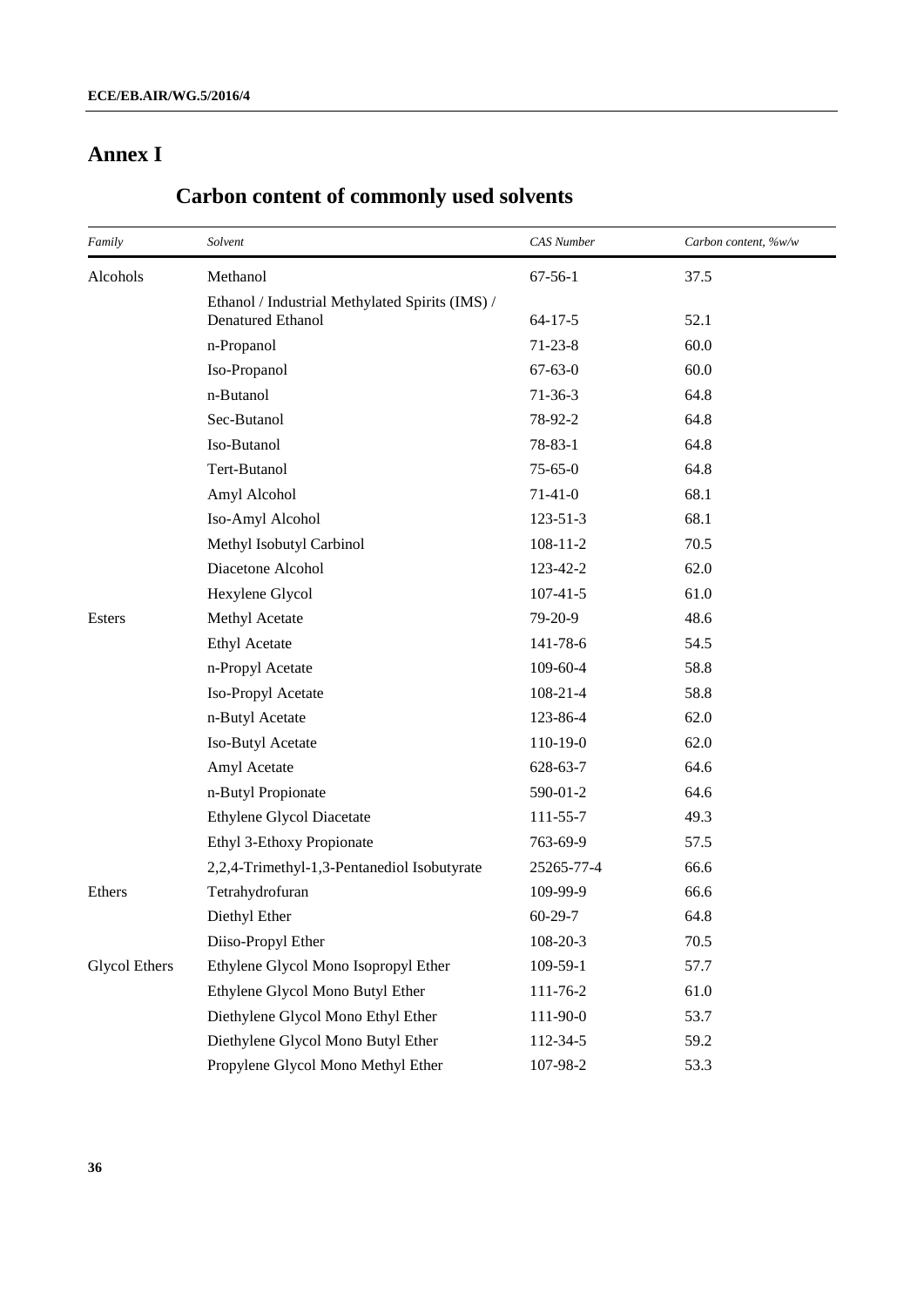| Family         | Solvent                                    | <b>CAS</b> Number  | Carbon content, %w/w |
|----------------|--------------------------------------------|--------------------|----------------------|
|                | Propylene Glycol Mono Ethyl Ether          | 1569-02-4          | 57.7                 |
|                | Propylene Glycol Mono n-Propyl Ether       | 30136-13-1         | 61.0                 |
|                | Propylene Glycol Mono Butyl Ether          | 29387-86-8         | 63.6                 |
|                | Dipropylene Glycol Mono Methyl Ether       | 34590-94-8         | 56.7                 |
|                | Dipropylene Glycol Mono Ethyl Ether        | 30025-38-8         | 59.2                 |
|                | Dipropylene Glycol Mono Butyl Ether        | 29911-28-2         | 63.1                 |
|                | Propylene Glycol Mono Methyl Ether Acetate | 108-65-6           | 54.5                 |
| Glycol Ether   |                                            |                    |                      |
| Esters         | Propylene Glycol Mono Ethyl Ether Acetate  | 54839-24-6         | 57.5                 |
|                | Ethylene Glycol Mono Butyl Ether Acetate   | 112-07-2           | 60.0                 |
|                | Diethylene Glycol Mono Ethyl Ether Acetate | 112-15-2           | 54.5                 |
|                | Diethylene Glycol Mono Butyl Ether Acetate | 124-17-4           | 58.8                 |
| Ketones        | Acetone                                    | $67 - 64 - 1$      | 62.0                 |
|                | Methyl Ethyl Ketone                        | 78-93-3            | 66.6                 |
|                | Methyl n-Propyl Ketone                     | 107-87-9           | 69.7                 |
|                | Methyl Iso-Butyl Ketone                    | $108 - 10 - 1$     | 72.0                 |
|                | Methyl Amyl Ketone                         | 110-43-0           | 73.6                 |
|                | Methyl Iso-Amyl Ketone                     | $110-12-3$         | 73.6                 |
|                | Diethyl Ketone                             | $96 - 22 - 0$      | 69.7                 |
|                | Diisobutyl Ketone                          | 108-83-8           | 76.0                 |
|                | Cyclohexanone                              | 108-94-1           | 73.4                 |
|                | Gamma-Butyrolactone                        | 96-48-0            | 55.8                 |
|                | Acetyl Acetone                             | 123-54-6           | 60.0                 |
|                | Isophorone                                 | 78-59-1            | 78.2                 |
| Cycloparaffins | Cyclopentane                               | 287-92-3           | 85.6                 |
|                | Cyclohexane                                | 110-82-7           | 85.6                 |
|                | Methylcyclohexane                          | 108-87-2           | 85.6                 |
| Aliphatics     | Pentane Blend (n- & iso-pentane mixtures)  | 109-66-0 / 78-78-4 | 83.3                 |
|                | Hexane (technical grade)                   |                    | 84                   |
|                | Isohexane (technical grade)                |                    | 84                   |
|                | Heptane (technical grade, de-aromatized)   |                    | 84                   |
|                | Aliphatic de-aromatized solvent 40/65      |                    | 84                   |
|                | Aliphatic de-aromatized solvent 60/95      |                    | 84                   |
|                | Aliphatic de-aromatized solvent 80/95      |                    | 85                   |
|                | Aliphatic de-aromatized solvent 80/110     |                    | 85                   |
|                | Aliphatic de-aromatized solvent 100/140    |                    | 85                   |
|                | Aliphatic de-aromatized solvent 135/165    |                    | 85                   |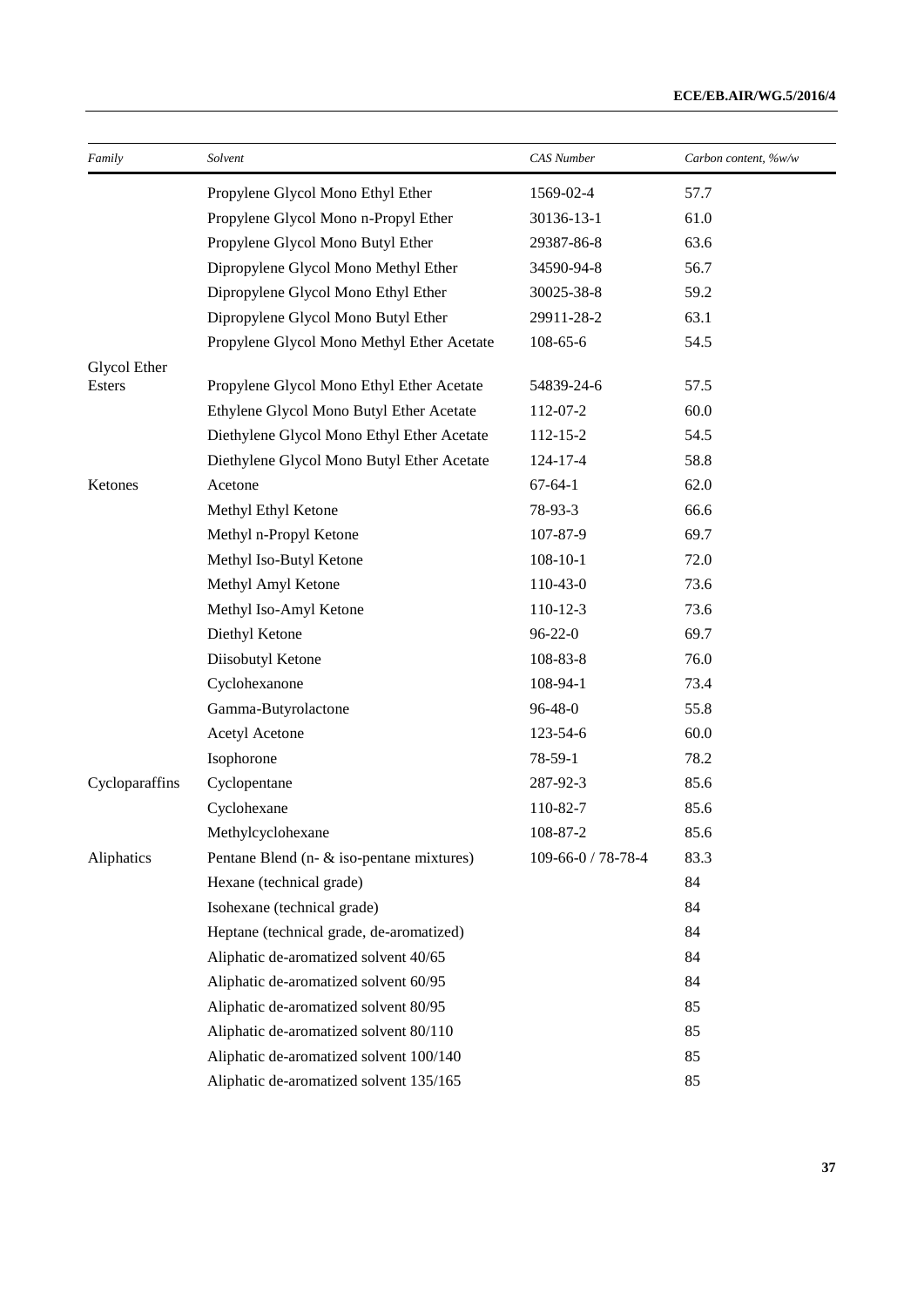### **ECE/EB.AIR/WG.5/2016/4**

| Family                 | Solvent                               | <b>CAS</b> Number | Carbon content, ‰/w |
|------------------------|---------------------------------------|-------------------|---------------------|
|                        | De-aromatized Mineral Spirit 150/200  |                   | 85                  |
|                        | De-aromatized Mineral Spirit 175/220  |                   | 85                  |
|                        | De-aromatized Mineral Spirit 200/250  |                   | 85                  |
|                        | De-aromatized Mineral Spirit 220/280  |                   | 85                  |
|                        | De-aromatized Mineral Spirit 240/320  |                   | 86                  |
| <b>Mineral Spirits</b> | White Spirit 150/200 (Mineral Spirit) |                   | 86                  |
|                        | White Spirit 175/220 (Mineral Spirit) |                   | 86                  |
|                        | Heavy Mineral Spirit 200/250          |                   | 86                  |
|                        | Heavy Mineral Spirit 240/320          |                   | 86                  |
| Aromatics              | Toluene                               | 108-88-3          | 91.3                |
|                        | Xylene (isomer mix)                   | 1330-20-7         | 90.5                |
|                        | Aromatic solvent 160/185              |                   | 89                  |
|                        | Aromatic solvent 180/215              |                   | 89                  |
|                        | Aromatic solvent 230/290              |                   | 88                  |
| Isoparaffins           | Isoparaffinic solvent 100/150         |                   | 85                  |
|                        | Isoparaffinic solvent 150/190         |                   | 85                  |
|                        | Isoparaffinic solvent 180/220         |                   | 85                  |
|                        | Isoparaffinic solvent 200/300         |                   | 85                  |

*Source:* European Solvent Industry Group [\(www.esig.org\)](http://www.esig.org/).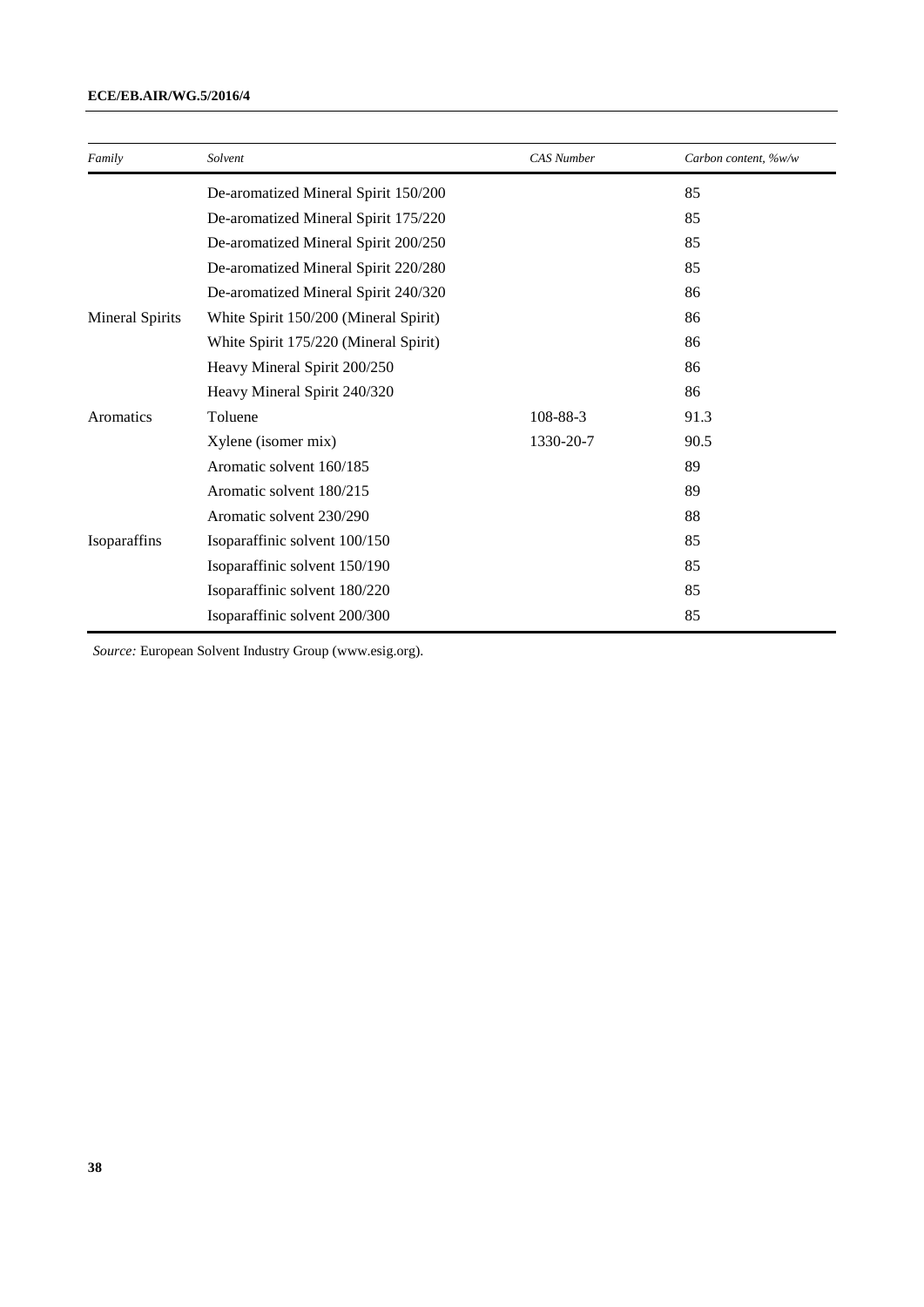# **Annex II**

# **Volatile organic compounds measurement in countries of Eastern Europe, the Caucasus and Central Asia, and further developments considered necessary**

#### **I. Example of Belarus**

1. Several analytical methods are approved in Belarus. Those methods include [16]:

(a) [STB EN 12619–2007.](http://tnpa.by/KartochkaDoc.php?UrlRN=203818&UrlIDGLOBAL=301217) Stationary source emissions — Determination of the mass concentration of total organic carbon at low concentrations in flue gases continuous flame ionization detector method;

(b) Method of determination (MVI) of benzene, m-xylene, o-xylene, p-xylene, styrene, toluene, ethylbenzene, saturated (in total), unsaturated (in total) and aromatic hydrocarbons (in total) by gas chromatography (Collection of Methods, 2011). Determination of hydrocarbons based on chromatographic separation of components with their subsequent registration plasma ionization detector;

(c) MN 2804–2007. Method for determination of the concentration of organic solvents in gas emissions of the industrial plants (*Collection of Methods, 2011*). The method is based on the quantitative determination of compounds by gas chromatography with plasma ionization detection and pre-concentration of the sample by solid phase extraction. The method determines 35 VOCs;

(d) MVI of concentration of amyl acetate, butyl acetate, vinyl acetate, propyl acetate, ethyl acetate (Methods № 1.4.7; 1.4.24.2; 1.4.27; 1.4.86; 1.3.134.3), butadiene (method 1.4.35), styrene (method 1.4.96.3 ) by photometric method (*Collection of Methods ..., 2011*), etc.

2. In Belarus, monitoring of VOCs emissions is accomplished in the framework of the local monitoring of pollutant emissions [16]:

Legal entities engaged in economic and other activities that have harmful impact on the environment are obliged to conduct local monitoring in accordance with the regulations on the procedure of local environmental monitoring (2004). Users of natural resources have to carry out local environmental monitoring according to instruction on local monitoring (2007);

(b) Local monitoring of emissions into the air is mandatory for operators of stationary sources of emissions from the technological processes and installations listed in annex 9 of the above-mentioned regulations. It includes spray painting chambers, coating lines with a capacity of 15 tons/year and more, process furnaces of chemical and petrochemical plants and other major sources of VOCs emissions. Monitoring is carried out also at other stationary sources identified by the territorial authorities of the Ministry on Natural Resources and Environmental Protection. The list of parameters and frequency of measurement is established by territorial bodies of the Ministry, depending on the emission capacity of a stationary source and the level of its harmful impact on the air, but not less than once a month. Among VOCs, xylene, benzene, toluene, styrene, formaldehyde, acetone, caprolactam, dimethyl and other VOC species are to be controlled using approved analytical methods of determining VOCs emissions;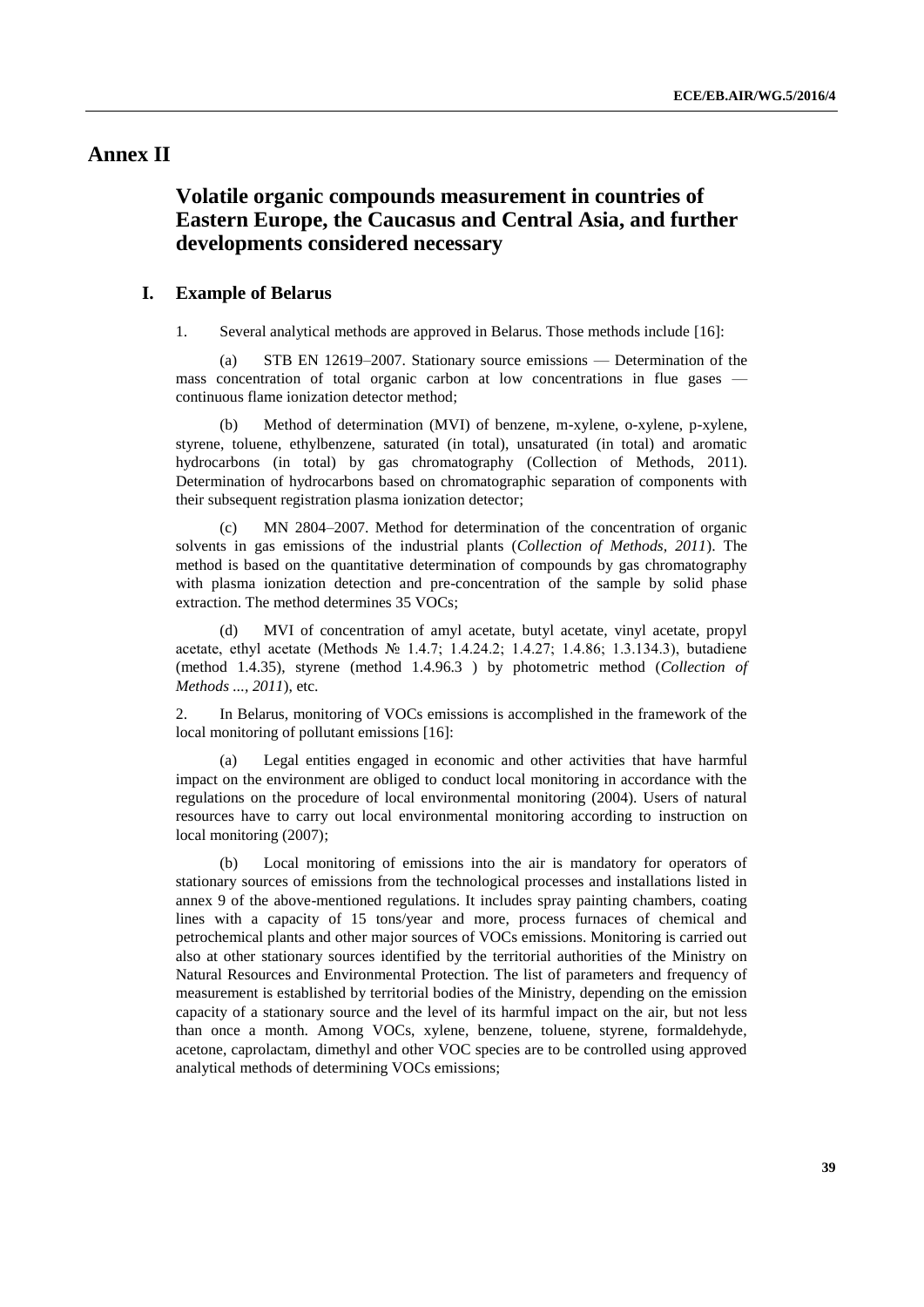(c) Operators provide to the territorial authority of the Ministry the results of the monitoring, in accordance with Form 5 of the instructions (2007) within 15 calendar days after the observation. Local monitoring results are presented for each of the compounds controlled in mg/m<sup>3</sup>, g/second(s) and compared to Maximum Permitted Emissions (MPE)  $(g/s);$ 

(d) Local monitoring of emissions into the air in 2012–2013 was carried out at 155 enterprises of Belarus. In 2012, at the enterprises where local monitoring was carried out 21 thousand measurements were made at 976 stationary sources. The share of emissions of pollutants from emission sources included in the system of local monitoring account for 42% of total stationary sources emissions (National system, 2013, 2014);

(e) Periodic monitoring of pollutants (including VOCs) emissions from different sources is also conducted under the Ministerial authority which controls compliance with emission limits.

### **II. Gaps identified by the Task Force on Techno-economic Issues technical secretariat to implement the requirements of annex VI**

3. The following gaps have been identified by the Task Force secretariat, with the objective of supporting the experts of Belarus in complying with the obligations of the Gothenburg Protocol:

(a) According to information received from Belarus, analytical methods used seem adapted to the implementation of the requirements of annex VI in terms of VOCs measurement. Article 4(a) of the Gothenburg Protocol provides appropriate flexibility to adapt the current practices, if necessary;

(b) Activities covered by the Belarus regulations might be different from activities covered by annex VI. The size of the installations covered might be also different. It is possible that the current Belarussian regulation needs to be adapted in order to take account of the requirements of annex VI (activities covered and size of activities as well as VOCs emission limit values);

(c) VOCs emissions from solvent uses are both fugitive and stack emissions. The control of stack emissions is not sufficient to abate VOCs emissions. The control of fugitive emissions is also required by annex VI. The solvent management plan (SMP) is an adapted calculation tool for that purpose. For the operator, the SMP is a tool to define the reference emissions and implement an improvement plan to reduce VOCs emissions. For the local authorities, the SMP can be used to control compliance of an installation with ELVs, both fugitive and total emissions. A simple calculation method has to be associated (the SMP as described above) with measurement in stacks, in some cases. According to information received, SMPs do not yet exist in Belarus. They should be developed as they are rather simple methods to estimate total emissions and fugitive emissions for activities using solvents covered by annex VI.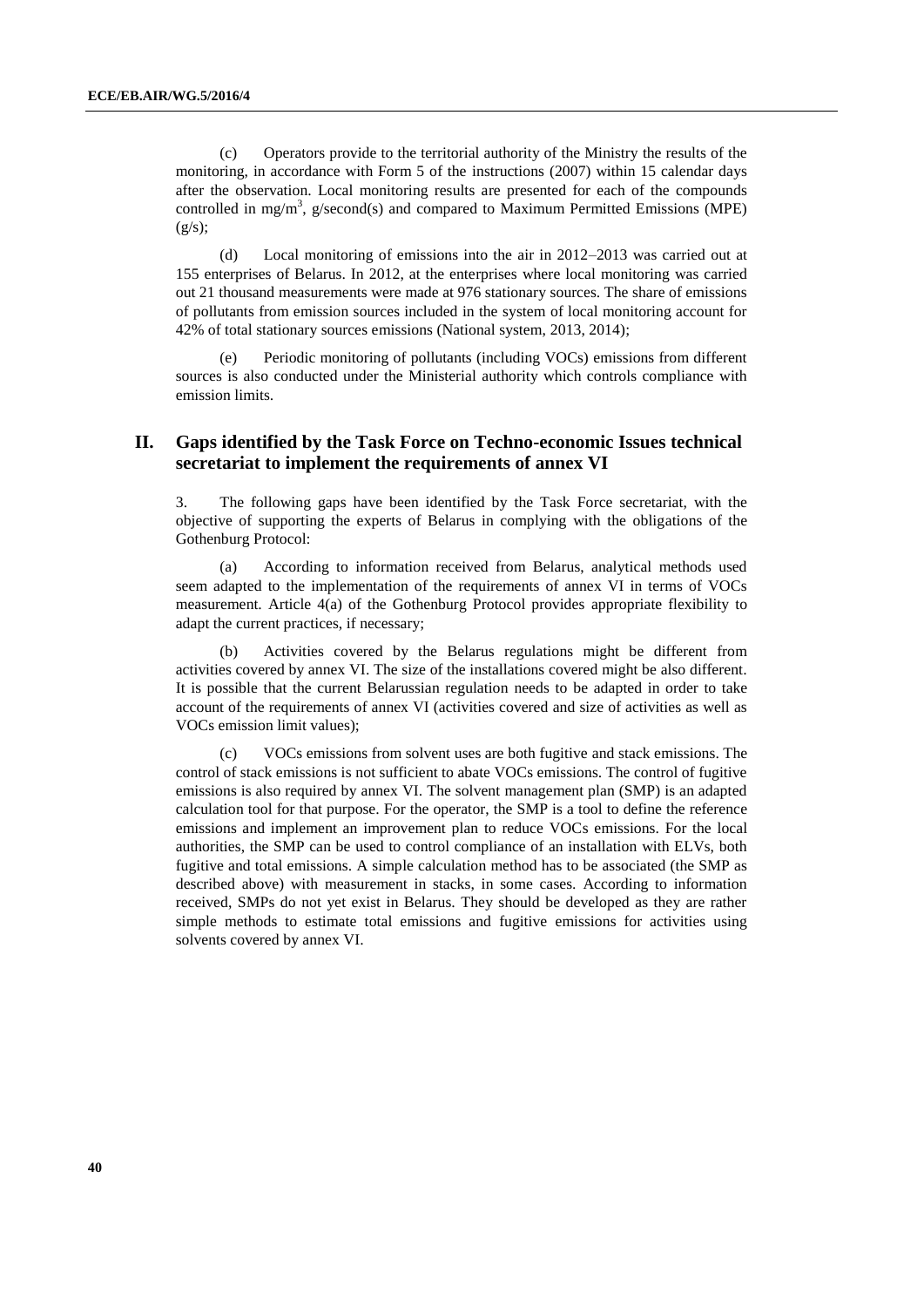# **Annex III**

### **References**

1. Environment Agency of Great Britain and Northern Ireland, *Technical Guidance note (Monitoring) M16: Monitoring volatile organic compounds and methane in stack gas emissions* (Rotherham, June 2012) Available from [https://www.gov.uk/government/publications/m16-monitoring-volatile-organic](https://www.gov.uk/government/publications/m16-monitoring-volatile-organic-compounds-in-stack-gas-emissions)[compounds-in-stack-gas-emissions.](https://www.gov.uk/government/publications/m16-monitoring-volatile-organic-compounds-in-stack-gas-emissions)

2. Envirowise, *Revised GG203: Monitoring VOC emissions: choosing the best option*  (Oxfordshire, United Kingdom of Great Britain and Northern Ireland, update of 1999 version). Available from:  $\alpha$  Available from: [http://www.wrap.org.uk/sites/files/wrap/GG203%20Revised\\_v5.pdf](http://www.wrap.org.uk/sites/files/wrap/GG203%20Revised_v5.pdf)

3. International Organization for Standardization, *ISO 13199:2012(en). Stationary source emissions — Determination of total volatile organic compounds (TVOCs) in waste gases from non-combustion processes — Non-dispersive infrared analyser equipped with catalytic converter* (Geneva, 2012). Available from [https://www.iso.org/obp/ui/#iso:std:iso:13199:ed-1:v1:en.](https://www.iso.org/obp/ui/#iso:std:iso:13199:ed-1:v1:en)

4. S. Collet, *Méthode de réalisation d'un plan de gestion de solvents* (methodology for implementing a solvent management plan) (Paris, INERIS (French national competence centre for industrial safety and environmental protection), 2009).

5. International Organization for Standardization, *EN ISO 16911-1:2013. Stationary source emissions — Manual and automatic determination of velocity and volume flow rate in ducts — Part 1: Manual reference method* (Geneva, 2013)*.* Available from [http://www.iso.org/iso/iso\\_catalogue/catalogue\\_tc/catalogue\\_detail.htm?csnumber=57947.](http://www.iso.org/iso/iso_catalogue/catalogue_tc/catalogue_detail.htm?csnumber=57947)

6. EN ISO 16911-2:2013. Stationary source emissions — Manual and automatic determination of velocity and volume flow rate in ducts — Part 2: Automated measuring systems (Geneva, 2013). Available from [http://www.iso.org/iso/catalogue\\_detail.htm?csnumber=57948.](http://www.iso.org/iso/catalogue_detail.htm?csnumber=57948)

7. European Solvents Industry Group/European Solvents Volatile Organic Compounds Coordinating Group, *Guidance on the interpretation of the Solvents Emissions Directive*  (Brussels, 2007). Available from [http://www.esig.org/mediaroom/486/41/guidance-on-the](http://www.esig.org/mediaroom/486/41/guidance-on-the-interpretation-of-the-solvents-emissions-directive/?cntnt01currentpage=1&cntnt01template=display_related&cntnt01detailpage=news&cntnt01origid=97)[interpretation-of-the-solvents-emissions-](http://www.esig.org/mediaroom/486/41/guidance-on-the-interpretation-of-the-solvents-emissions-directive/?cntnt01currentpage=1&cntnt01template=display_related&cntnt01detailpage=news&cntnt01origid=97)

[directive/?cntnt01currentpage=1&cntnt01template=display\\_related&cntnt01detailpage=ne](http://www.esig.org/mediaroom/486/41/guidance-on-the-interpretation-of-the-solvents-emissions-directive/?cntnt01currentpage=1&cntnt01template=display_related&cntnt01detailpage=news&cntnt01origid=97) [ws&cntnt01origid=97.](http://www.esig.org/mediaroom/486/41/guidance-on-the-interpretation-of-the-solvents-emissions-directive/?cntnt01currentpage=1&cntnt01template=display_related&cntnt01detailpage=news&cntnt01origid=97)

8. European Committee for Standardization, Technical Committee CEN/TC 393, *EN 16321-1:2013 — Petrol vapour recovery during refuelling of motor vehicles at service stations — Part 1: Test methods for the type approval efficiency assessment of petrol vapour recovery systems* (Brussels, 2013). Available from https://standards.cen.eu/dyn/www/f?p=204:110:0::::FSP\_PROJECT,FSP\_ORG\_ID:35539, 679233&cs=1903F9B87E6316E5336DB08B2ED79E535.

9. European Committee for Standardization, Technical Committee CEN/TC 393, *EN 16321-1:2013 Petrol vapour recovery during refuelling of motor vehicles at service stations — Part 2: Test methods for verification of vapour recovery systems at service stations* (Brussels, 2013). Available from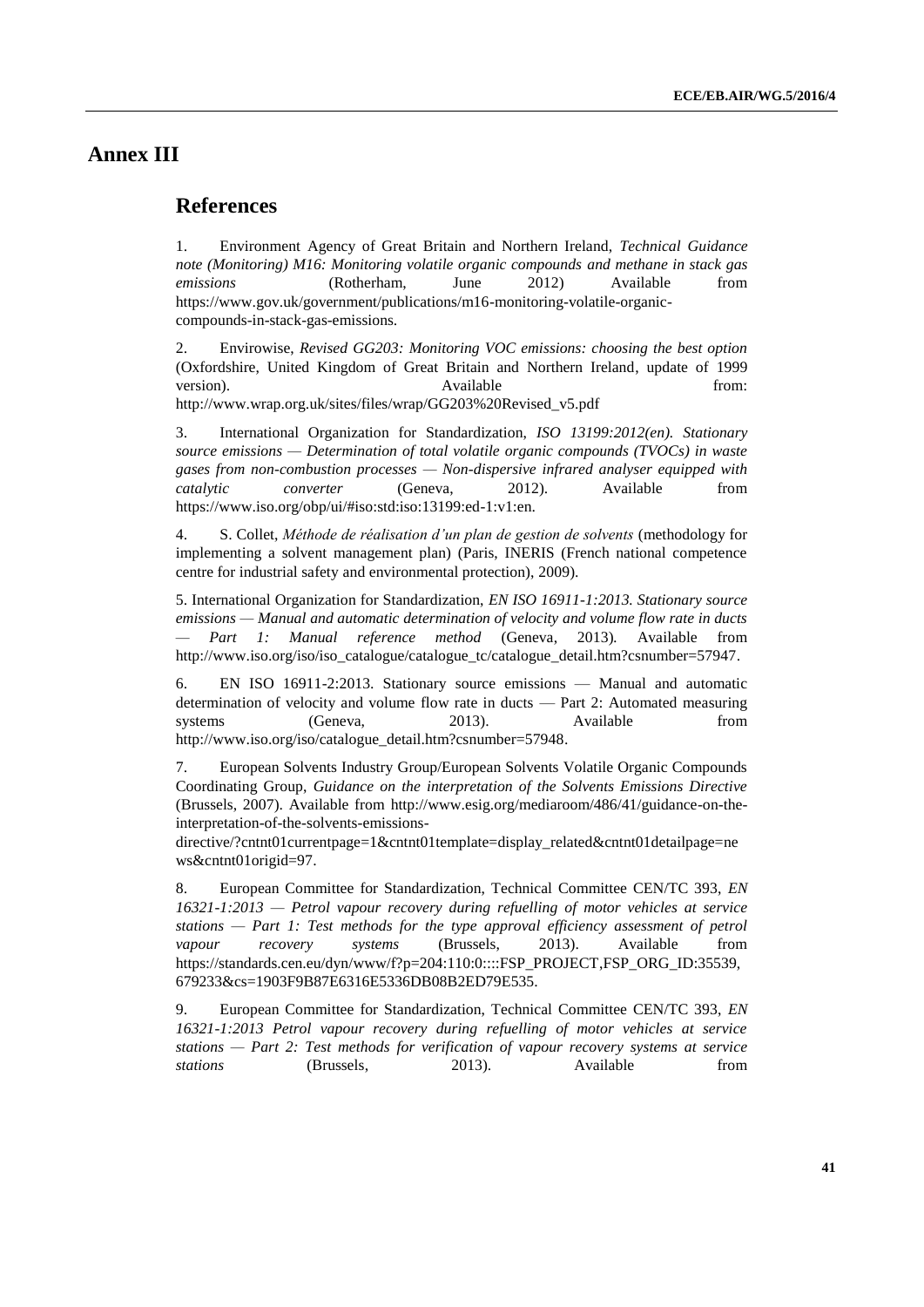https://standards.cen.eu/dyn/www/f?p=204:110:0::::FSP\_PROJECT,FSP\_ORG\_ID:35540, 679233&cs=1773BD667FC6C23019F8B5374E9E0A268.

10. United States Environment Protection Agency, *Compilation of Air Pollutant Emission Factors AP 42, Fifth Edition, Volume I Chapter 7: Liquid Storage Tanks*  (Washington, D.C., 2006). Available from [http://www.epa.gov/ttnchie1/ap42/ch07/index.html.](http://www.epa.gov/ttnchie1/ap42/ch07/index.html)

11. D. Withinshaw et al, *Air pollutant emission estimation methods for E-PRTR reporting by refineries*. Prepared by the CONCAWE Air Quality Management Group's Special Task Force on Emission Reporting Methodologies (STF-69). (Brussels, 2009). Available fro[m https://www.concawe.eu/publications/23/40/Report-No-1-09.](https://www.concawe.eu/publications/23/40/Report-No-1-09)

12. United States Environment Protection Agency, *Compilation of Air Pollutant Emission Factors AP42 — 5.2 Transportation And Marketing Of Petroleum Liquids* (Washington, D.C., 2008). Available fro[m https://www3.epa.gov/ttnchie1/ap42/ch05/.](https://www3.epa.gov/ttnchie1/ap42/ch05/)

13. Environment Protection Authority of New South Wales, *Standards and best practice guidelines for vapour recovery at petrol service stations* (Sydney, Australia, 2009). Available from http://www.epa.nsw.gov.au/air/petrolvapour.htm*.*

14. *Guidance document on control techniques for emissions of sulphur, NOx, VOC, and particulate matter (including PM10, PM2.5 and black carbon) from stationary sources* (ECE/EB.AIR/117)*.* Available from [http://www.unece.org/environmental](http://www.unece.org/environmental-policy/conventions/envlrtapwelcome/guidance-documents-and-other-methodological-materials/gothenburg-protocol.html)[policy/conventions/envlrtapwelcome/guidance-documents-and-other-methodological](http://www.unece.org/environmental-policy/conventions/envlrtapwelcome/guidance-documents-and-other-methodological-materials/gothenburg-protocol.html)[materials/gothenburg-protocol.html.](http://www.unece.org/environmental-policy/conventions/envlrtapwelcome/guidance-documents-and-other-methodological-materials/gothenburg-protocol.html)

15. Communication to the technical secretariat of the Task Force on Techno-Economic Issues from Sergey Kakareka, Institute for Nature Management, Minsk, Belarus, July 2015.

16. European Commission, *Reference document on best available techniques on surface treatment using organic solvents* (Brussels, 2007)*.* Available from [http://eippcb.jrc.ec.europa.eu/reference/BREF/sts\\_bref\\_0807.pdf.](http://eippcb.jrc.ec.europa.eu/reference/BREF/sts_bref_0807.pdf)